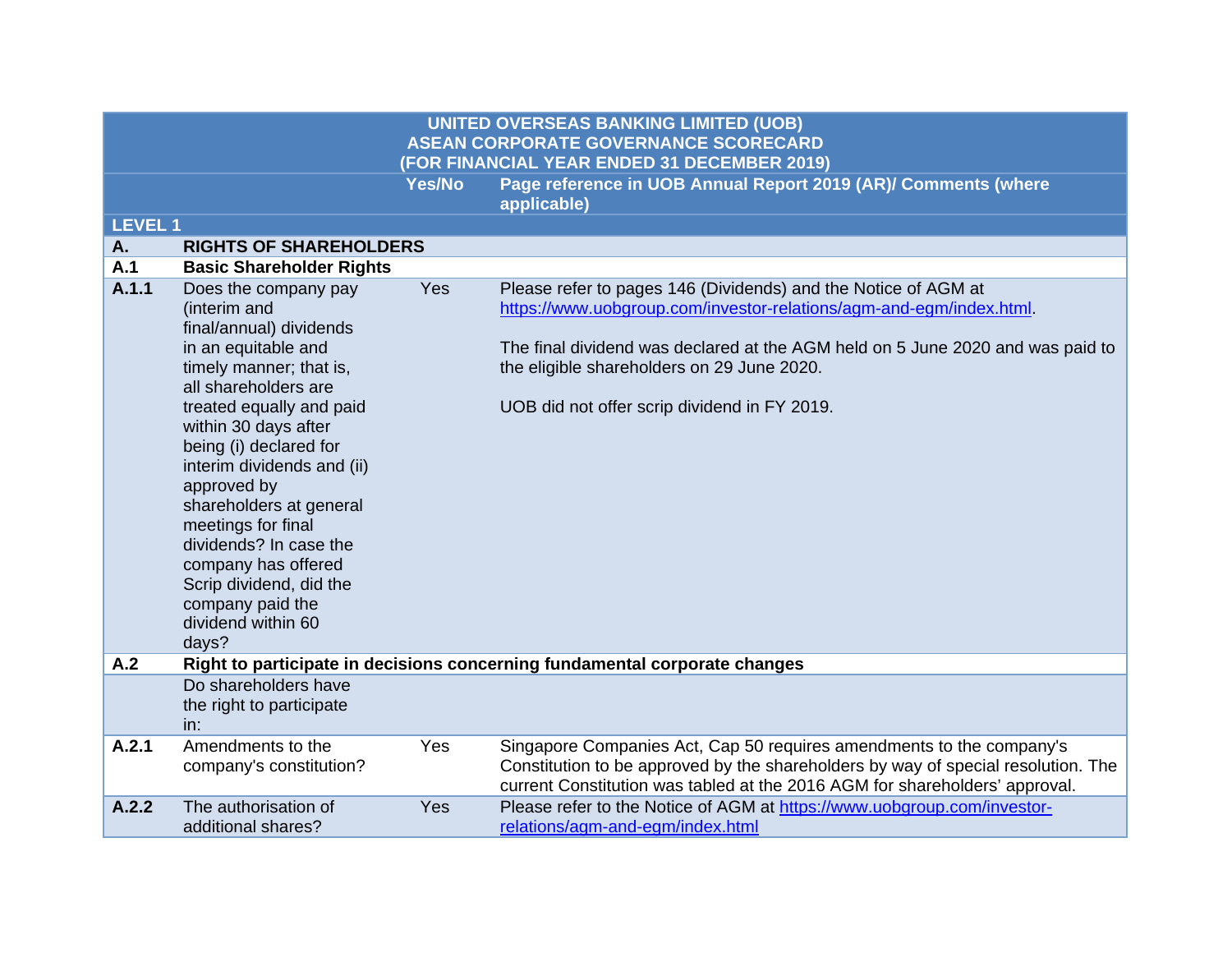|               |                                                                                                                                                                                                                                                                        |               | <b>UNITED OVERSEAS BANKING LIMITED (UOB)</b><br><b>ASEAN CORPORATE GOVERNANCE SCORECARD</b><br>(FOR FINANCIAL YEAR ENDED 31 DECEMBER 2019)                                                                                                                                                                                             |
|---------------|------------------------------------------------------------------------------------------------------------------------------------------------------------------------------------------------------------------------------------------------------------------------|---------------|----------------------------------------------------------------------------------------------------------------------------------------------------------------------------------------------------------------------------------------------------------------------------------------------------------------------------------------|
|               |                                                                                                                                                                                                                                                                        | <b>Yes/No</b> | Page reference in UOB Annual Report 2019 (AR)/ Comments (where<br>applicable)                                                                                                                                                                                                                                                          |
| <b>LEVEL1</b> |                                                                                                                                                                                                                                                                        |               |                                                                                                                                                                                                                                                                                                                                        |
|               |                                                                                                                                                                                                                                                                        |               | Resolutions 9 and 10 are to seek shareholders' approval to authorise the Board<br>of Directors to issue ordinary shares in the company.                                                                                                                                                                                                |
| A.2.3         | The transfer of all or<br>substantially all assets,<br>which in effect results in<br>the sale of the<br>company?                                                                                                                                                       | Yes           | Shareholders' approval is required for such a transfer under the relevant<br>regulations such as the Companies Act, SGX-ST Listing Rules and the Singapore<br>Code on Takeovers and Mergers.                                                                                                                                           |
| A.3           |                                                                                                                                                                                                                                                                        |               | Right to participate effectively in and vote in general shareholder meetings and should be informed of the rules,<br>including voting procedures, that govern general shareholder meetings.                                                                                                                                            |
| A.3.1         | Do shareholders have<br>the opportunity,<br>evidenced by an<br>agenda item, to approve<br>remuneration (fees,<br>allowances, benefit-in-<br>kind and other<br>emoluments) or any<br>increases in<br>remuneration for the<br>non-executive directors/<br>commissioners? | <b>Yes</b>    | Please refer to the Notice of AGM at https://www.uobgroup.com/investor-<br>relations/agm-and-egm/index.html.<br>Resolution 3 is to seek shareholders' approval for the directors' fees payable to<br>non-executive directors of the company. The breakdown of the directors' fees can<br>be found on page 141 of the AR.               |
| A.3.2         | Does the company<br>provide non-controlling<br>shareholders a right to<br>nominate candidates for<br>board of directors/<br>commissioners?                                                                                                                             | Yes           | Article 104 of the UOB's Constitution allows any member to nominate a director in<br>accordance with the procedure set out in the Constitution.<br>Such nominated candidate will have to be reviewed by the Nominating<br>Committee, who would make its recommendation to the Board. Appointment is<br>subject to the approval of MAS. |
| A.3.3         | Does the company allow<br>shareholders to elect                                                                                                                                                                                                                        | Yes           | Please refer to the Notice of AGM at https://www.uobgroup.com/investor-<br>relations/agm-and-egm/index.html.                                                                                                                                                                                                                           |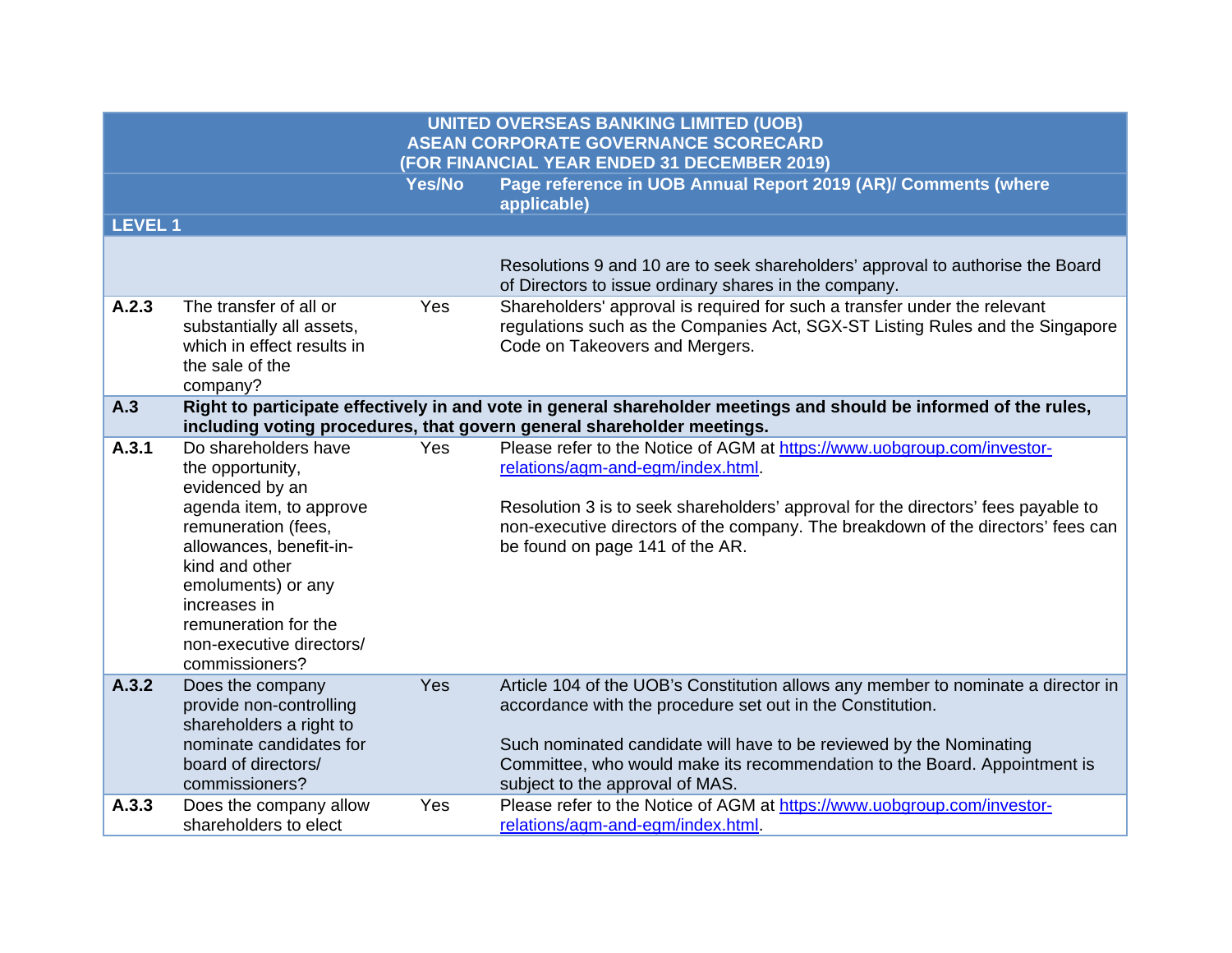|               |                                                                                                                                                                                                                | Yes/No | Page reference in UOB Annual Report 2019 (AR)/ Comments (where<br>applicable)                                                                                                                                                                                                                                                                                                                                                                                                                                                                                                                                                                                                                                                              |
|---------------|----------------------------------------------------------------------------------------------------------------------------------------------------------------------------------------------------------------|--------|--------------------------------------------------------------------------------------------------------------------------------------------------------------------------------------------------------------------------------------------------------------------------------------------------------------------------------------------------------------------------------------------------------------------------------------------------------------------------------------------------------------------------------------------------------------------------------------------------------------------------------------------------------------------------------------------------------------------------------------------|
| <b>LEVEL1</b> |                                                                                                                                                                                                                |        |                                                                                                                                                                                                                                                                                                                                                                                                                                                                                                                                                                                                                                                                                                                                            |
|               | directors/commissioners<br>individually?                                                                                                                                                                       |        | Resolutions 5 to 8 are to seek shareholders to approve the re-appointment of<br>Directors. At each AGM, one-third of the Directors will retire and be eligible to<br>seek re-election.                                                                                                                                                                                                                                                                                                                                                                                                                                                                                                                                                     |
| A.3.4         | Does the company<br>disclose the voting<br>procedures used before<br>the start of meeting?                                                                                                                     | Yes    | Please refer to page 145 (Shareholders' Rights and Conduct of Meetings), and<br>the Notes to Notice of AGM and the Proxy Form (Notes to Proxy Form) the Notice<br>of AGM at https://www.uobgroup.com/investor-relations/agm-and-egm/index.html<br>Prior to the start of the poll voting at the AGM, shareholders are briefed on the<br>voting procedures.                                                                                                                                                                                                                                                                                                                                                                                  |
| A.3.5         | Do the minutes of the<br>most recent AGM record<br>that the shareholders<br>were given the<br>opportunity to ask<br>questions and the<br>questions raised by<br>shareholders and<br>answers given<br>recorded? | Yes    | Please refer to page 146 of the AR (Engagement with Shareholders).<br>Shareholders have the opportunity to ask questions on each resolution before it is<br>put to the meeting for vote. It is recorded in the minutes of AGM which can be<br>found on the UOB corporate website (https://www.uobgroup.com/investor-<br>relations/agm-and-egm/index.html).<br>For the 2020 AGM, shareholders were invited to send in their questions prior to<br>the AGM. The responses to the questions received were published on 26 May<br>2020, ahead of the proxy submission deadline (2 June 2020). The responses can<br>be found can be found on the UOB corporate website<br>(https://www.uobgroup.com/investor-relations/agm-and-egm/index.html). |
| A.3.6         | Does the company<br>disclose the voting<br>results including<br>approving, dissenting,<br>and abstaining votes for<br>all resolutions/each                                                                     | Yes    | Please refer to page 146 of the AR (Engagement with Shareholders).<br>The voting results of the AGM can be found on UOB corporate website<br>(https://www.uobgroup.com/investor-relations/agm-and-egm/index.html) or on<br>SGXNet.                                                                                                                                                                                                                                                                                                                                                                                                                                                                                                         |

agenda item for the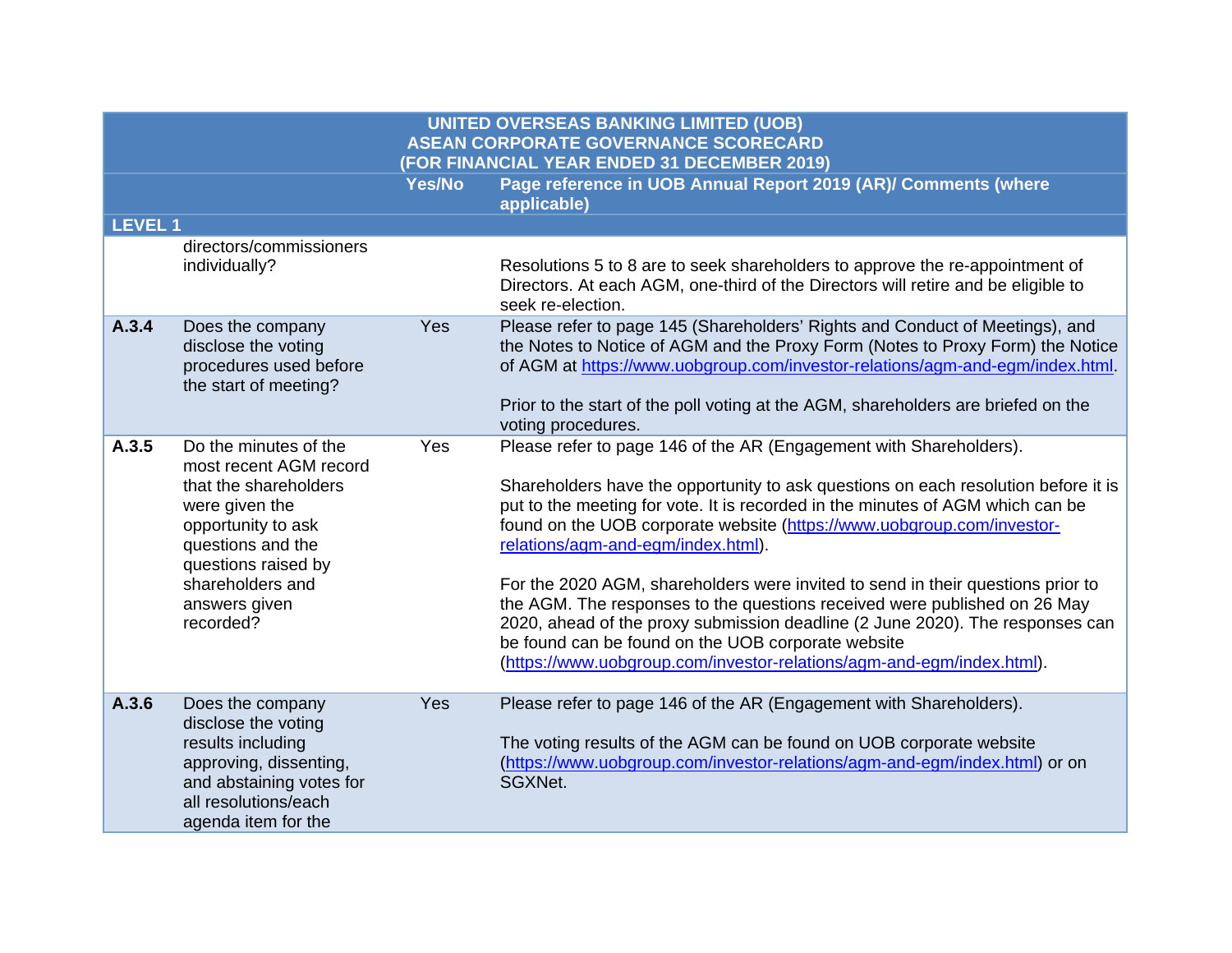**LEVEL 1**

| LEVEL I |                                                                                                                                                                |     |                                                                                                                                                                                                                                                                     |
|---------|----------------------------------------------------------------------------------------------------------------------------------------------------------------|-----|---------------------------------------------------------------------------------------------------------------------------------------------------------------------------------------------------------------------------------------------------------------------|
|         | most recent AGM?                                                                                                                                               |     |                                                                                                                                                                                                                                                                     |
| A.3.7   | Does the company<br>disclose the list of board<br>members who attended<br>the most recent AGM?                                                                 | Yes | Please refer to page 138 of the AR.<br>The names of board members who attended the AGM are recorded in the<br>minutes of AGM which can be found on the UOB corporate website<br>(https://www.uobgroup.com/investor-relations/agm-and-egm/index.html).               |
| A.3.8   | Does the company<br>disclose that all board<br>members and the CEO<br>(if he is not a board<br>member) attended the<br>most recent AGM?                        | Yes | The CEO is also a Director of the company.<br>All the board members attended the AGM and their names are recorded in the<br>minutes of AGM which can be found on the UOB corporate website<br>(https://www.uobgroup.com/investor-relations/agm-and-egm/index.html). |
| A.3.9   | Does the company allow<br>voting in absentia?                                                                                                                  | Yes | Please refer to pages 145 (Shareholders' Rights and Conduct of Meetings) of the<br>AR.<br>Shareholders are allowed to appoint proxy(ies) to attend the AGM or to appoint<br>the Chairman of the AGM to cast the votes on their behalf.                              |
| A.3.10  | Did the company vote<br>by poll (as opposed to<br>by show of hands) for all<br>resolutions at the most<br>recent AGM?                                          | Yes | Please refer to page 145 (Shareholders' Rights and Conduct of Meetings) of the<br>AR.<br>All resolutions at the AGM are voted by poll via electronic voting devices.                                                                                                |
| A.311   | Does the company<br>disclose that it has<br>appointed an<br>independent party<br>(scrutineers/inspectors)<br>to count and/or validate<br>the votes at the AGM? | Yes | Please refer to page 145 Shareholders' Rights and Conduct of Meetings) of the<br>AR.<br>An independent scrutineer is appointed to validate the voting results at the AGM.                                                                                           |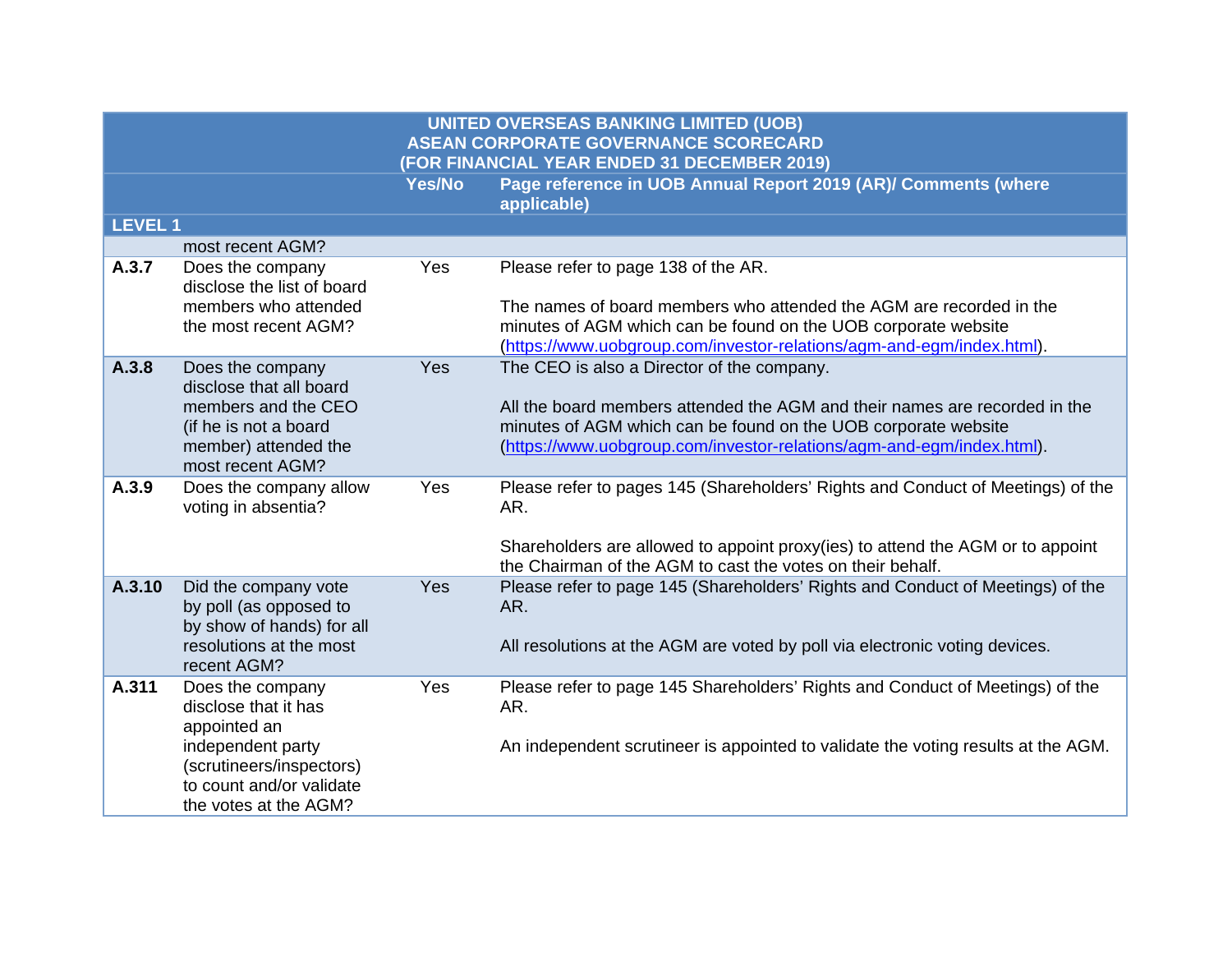|                |                                                                                                                                                                                                            |               | <b>UNITED OVERSEAS BANKING LIMITED (UOB)</b><br><b>ASEAN CORPORATE GOVERNANCE SCORECARD</b>                                                                                                                                                                                                      |
|----------------|------------------------------------------------------------------------------------------------------------------------------------------------------------------------------------------------------------|---------------|--------------------------------------------------------------------------------------------------------------------------------------------------------------------------------------------------------------------------------------------------------------------------------------------------|
|                |                                                                                                                                                                                                            |               | (FOR FINANCIAL YEAR ENDED 31 DECEMBER 2019)                                                                                                                                                                                                                                                      |
|                |                                                                                                                                                                                                            | <b>Yes/No</b> | Page reference in UOB Annual Report 2019 (AR)/ Comments (where<br>applicable)                                                                                                                                                                                                                    |
| <b>LEVEL 1</b> |                                                                                                                                                                                                            |               |                                                                                                                                                                                                                                                                                                  |
| A.312          | Does the company<br>make publicly available<br>by the next working day<br>the result of the votes<br>taken during the most<br>recent AGM/EGM for all<br>resolutions?                                       | Yes           | Please refer to page 145 (Shareholders' Rights and Conduct of Meetings) of the<br>AR.<br>The voting results are announced on SGXNet as well as UOB corporate website<br>(https://www.uobgroup.com/investor-relations/agm-and-egm/index.html) on the<br>same day after the conclusion of the AGM. |
| A.313          | Does the company<br>provide at least 21 days'<br>notice for all AGMs and<br>EGMs?                                                                                                                          | Yes           | Please refer to the Notice of AGM at https://www.uobgroup.com/investor-<br>relations/agm-and-egm/index.html.<br>Date of Notice: 6 May 2020<br>Date of AGM: 5 June 2020                                                                                                                           |
| A.314          | Does the company<br>provide the rationale<br>and explanation for<br>each agenda item which<br>require shareholders'<br>approval in the notice of<br>AGM/circulars and/or<br>the accompanying<br>statement? | Yes           | Please refer to pages 143 (External Auditor)140 (Directors' Remuneration) and<br>the Notes to the Notice of AGM at https://www.uobgroup.com/investor-<br>relations/agm-and-egm/index.html                                                                                                        |
| A.315          | Does the company give<br>the opportunity for<br>shareholder to place<br>item/s on the agenda of<br>AGM?                                                                                                    | Yes           | Shareholders may place item(s) on the AGM agenda in accordance with the<br>Companies Act.                                                                                                                                                                                                        |
| A.4            |                                                                                                                                                                                                            |               | Markets for corporate control should be allowed to function in an efficient and transparent manner.                                                                                                                                                                                              |
| A.4.1          | In cases of mergers,<br>acquisitions and/or<br>takeovers requiring                                                                                                                                         | Yes           | UOB would do so as required by the Singapore Code on Take-overs and<br>Mergers.                                                                                                                                                                                                                  |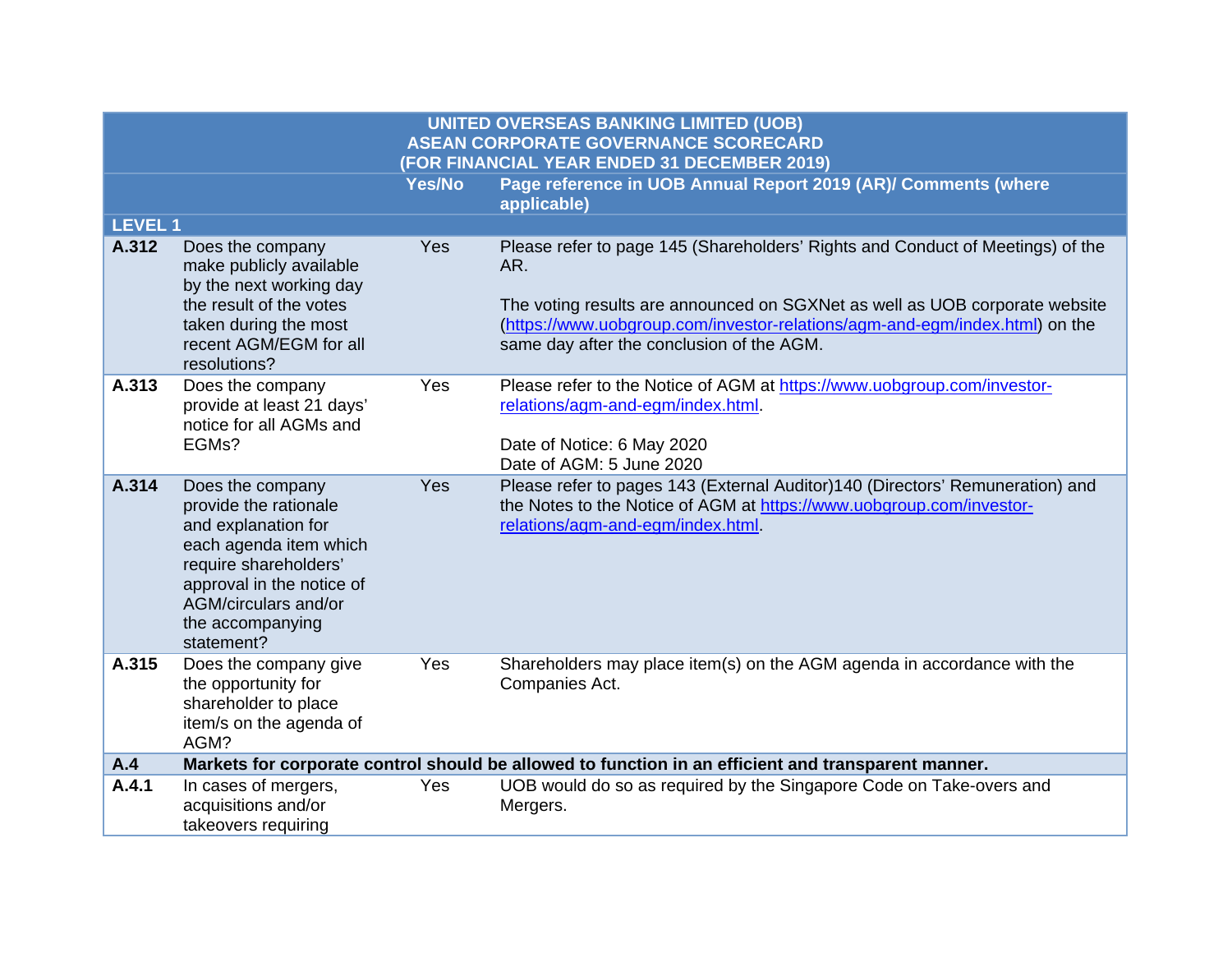|                |                                                                                                                                                                                                                                                            |                          | <b>UNITED OVERSEAS BANKING LIMITED (UOB)</b><br><b>ASEAN CORPORATE GOVERNANCE SCORECARD</b><br>(FOR FINANCIAL YEAR ENDED 31 DECEMBER 2019) |
|----------------|------------------------------------------------------------------------------------------------------------------------------------------------------------------------------------------------------------------------------------------------------------|--------------------------|--------------------------------------------------------------------------------------------------------------------------------------------|
|                |                                                                                                                                                                                                                                                            | <b>Yes/No</b>            | Page reference in UOB Annual Report 2019 (AR)/ Comments (where<br>applicable)                                                              |
| <b>LEVEL 1</b> |                                                                                                                                                                                                                                                            |                          |                                                                                                                                            |
|                | shareholders' approval,<br>does the board of<br>directors/commissioners<br>of the company appoint<br>an independent party to<br>evaluate the fairness of<br>the transaction price?                                                                         |                          |                                                                                                                                            |
| A.5            |                                                                                                                                                                                                                                                            |                          | The exercise of ownership rights by all shareholders, including institutional investors, should be facilitated.                            |
| A.5.1          | Does the company<br>disclose its practices to<br>encourage shareholders<br>to engage the company<br>beyond AGM?                                                                                                                                            | Yes                      | Please refer to page 146 (Engagement with Shareholders) of the AR.                                                                         |
| <b>B.</b>      | <b>EQUITABLE TREATMENT OF SHAREHOLDERS</b>                                                                                                                                                                                                                 |                          |                                                                                                                                            |
| B.1            | <b>Shares and Voting Rights</b>                                                                                                                                                                                                                            |                          |                                                                                                                                            |
| <b>B.1.1</b>   | Does the company's<br>ordinary or common<br>shares have one vote<br>for one share?                                                                                                                                                                         | Yes                      | Please refer to page 145 (Shareholder Rights and Conduct of Meetings) of the<br>AR.<br>Each ordinary share carries one vote.               |
| <b>B.1.2</b>   | Where the company has<br>more than one class of<br>shares, does the<br>company publicise the<br>voting rights attached to<br>each class of shares<br>(e.g. through the<br>company website /<br>reports/ the stock<br>exchange/the<br>regulator's website)? | <b>Not</b><br>applicable | UOB only has one class of shares.                                                                                                          |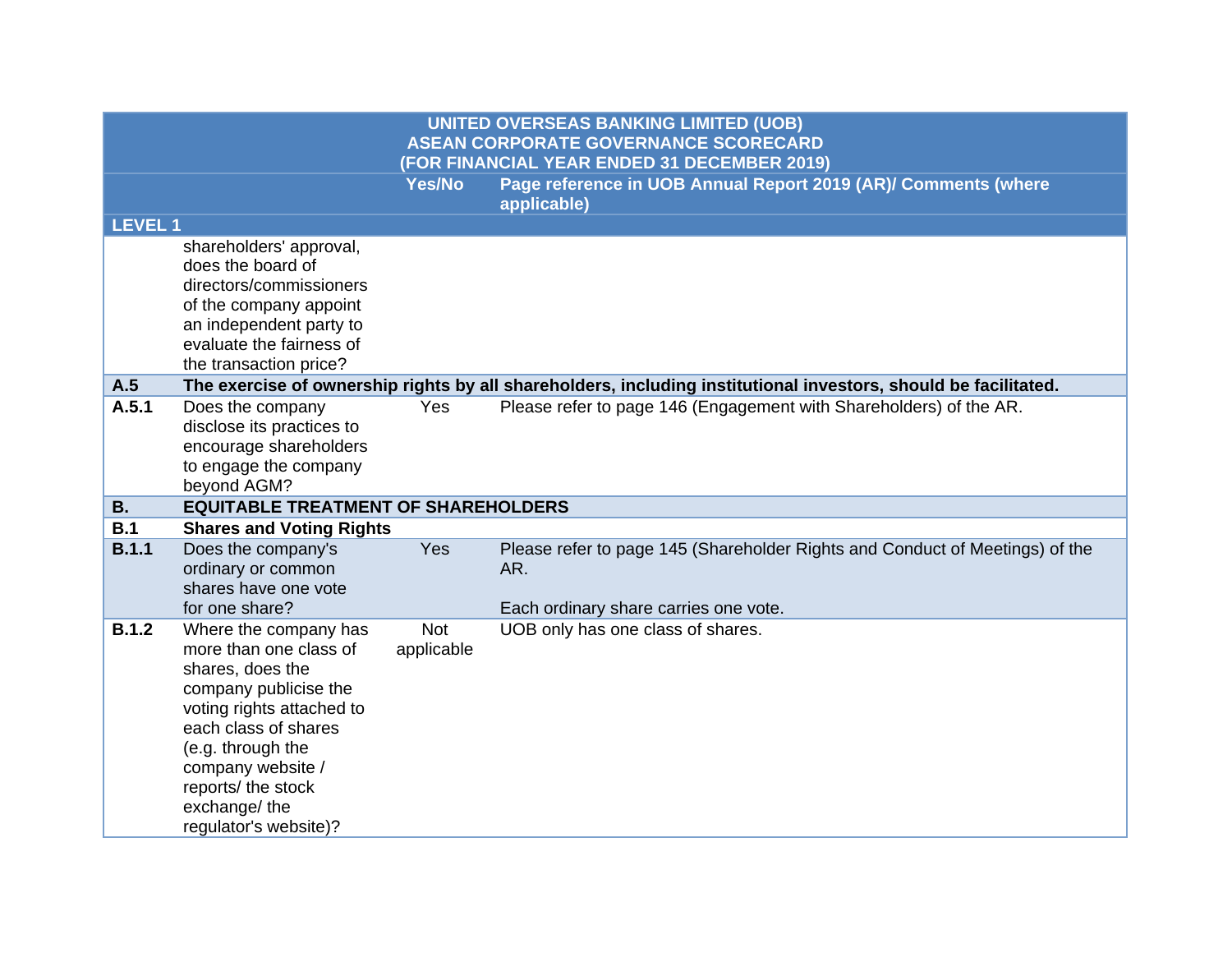|                |                                                                                                                                                                                                                                        |                          | <b>UNITED OVERSEAS BANKING LIMITED (UOB)</b><br><b>ASEAN CORPORATE GOVERNANCE SCORECARD</b>                                                                                                              |
|----------------|----------------------------------------------------------------------------------------------------------------------------------------------------------------------------------------------------------------------------------------|--------------------------|----------------------------------------------------------------------------------------------------------------------------------------------------------------------------------------------------------|
|                |                                                                                                                                                                                                                                        |                          | (FOR FINANCIAL YEAR ENDED 31 DECEMBER 2019)                                                                                                                                                              |
|                |                                                                                                                                                                                                                                        | Yes/No                   | Page reference in UOB Annual Report 2019 (AR)/ Comments (where<br>applicable)                                                                                                                            |
| <b>LEVEL 1</b> |                                                                                                                                                                                                                                        |                          |                                                                                                                                                                                                          |
| B.2            | <b>Notice of AGM</b>                                                                                                                                                                                                                   |                          |                                                                                                                                                                                                          |
| B.2.1          | Does each resolution in<br>the most recent AGM<br>deal with only one item,<br>i.e., there is no bundling<br>of several items into the<br>same resolution?                                                                              | Yes                      | Please refer to the Notice of AGM at https://www.uobgroup.com/investor-<br>relations/agm-and-egm/index.html.                                                                                             |
| B.2.2          | Are the company's<br>notice of the most<br>recent AGM/circulars<br>fully translated into<br>English and published<br>on the same date as the<br>local-language version?                                                                | <b>Not</b><br>applicable | The AR is published in English. A condensed version of the AR is also available<br>in Chinese.                                                                                                           |
|                | Does the notice of<br>AGM/circulars have the<br>following details:                                                                                                                                                                     |                          |                                                                                                                                                                                                          |
| B.2.3          | Are the profiles of<br>directors/commissioners<br>(at least age, academic<br>qualification, date of<br>appointment,<br>experience, and<br>directorships in other<br>listed companies) in<br>seeking election/re-<br>election included? | Yes                      | The full profiles of the directors can be found on pages 10 to 14 of the AR and on<br>the UOB website<br>https://www.uobgroup.com/uobgroup/about/management/board-of-<br>directors.page#boardofdirectors |
| B.2.4          | Are the auditors seeking<br>appointment/re-<br>appointment clearly                                                                                                                                                                     | Yes                      | Please refer to pages 143 (External Auditor) and the Notice of AGM at<br>https://www.uobgroup.com/investor-relations/agm-and-egm/index.html.                                                             |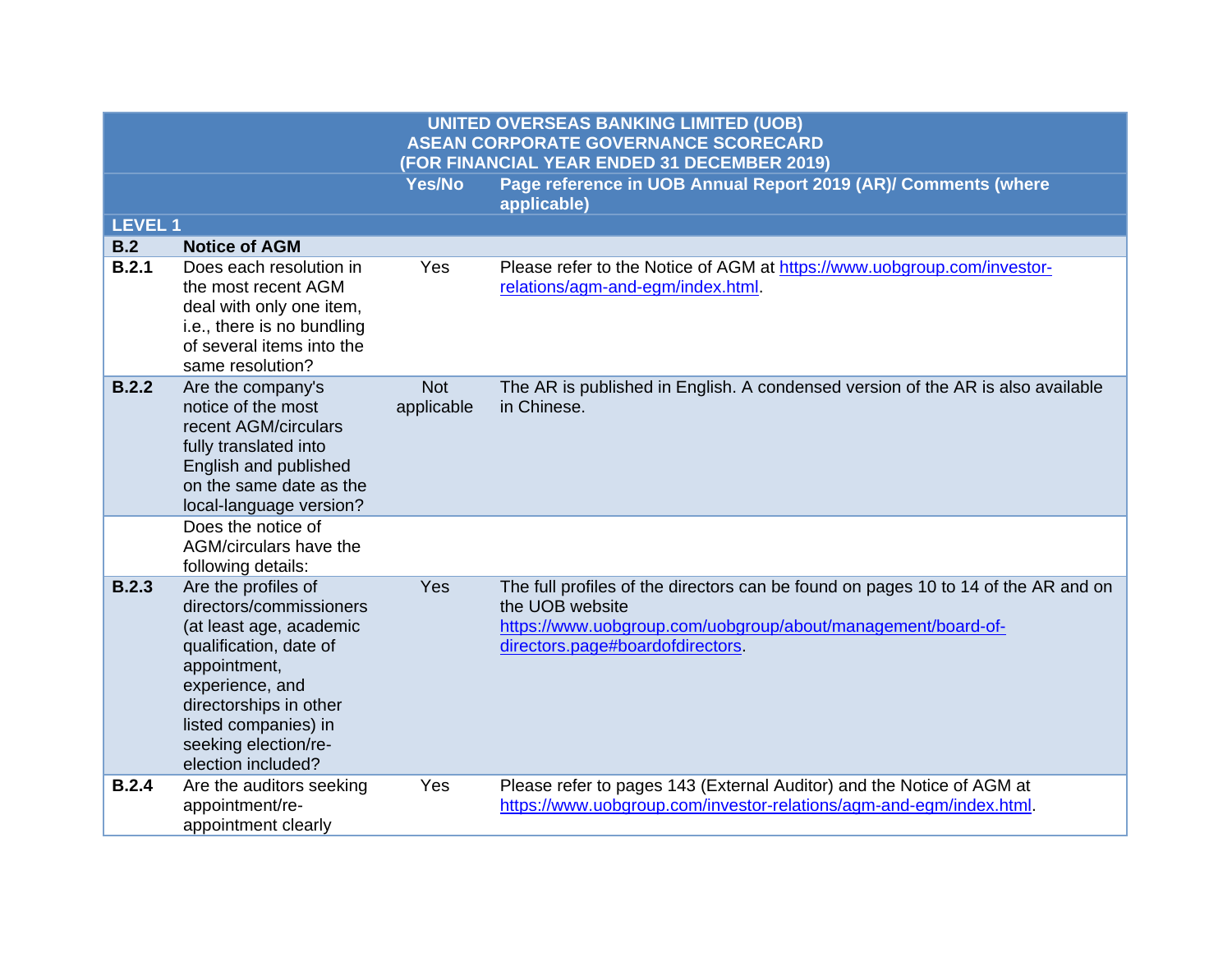|               |                                                                                                                                                                                              |               | <b>UNITED OVERSEAS BANKING LIMITED (UOB)</b><br><b>ASEAN CORPORATE GOVERNANCE SCORECARD</b><br>(FOR FINANCIAL YEAR ENDED 31 DECEMBER 2019)                                                                                                                                                                    |
|---------------|----------------------------------------------------------------------------------------------------------------------------------------------------------------------------------------------|---------------|---------------------------------------------------------------------------------------------------------------------------------------------------------------------------------------------------------------------------------------------------------------------------------------------------------------|
|               |                                                                                                                                                                                              | <b>Yes/No</b> | Page reference in UOB Annual Report 2019 (AR)/ Comments (where<br>applicable)                                                                                                                                                                                                                                 |
| <b>LEVEL1</b> |                                                                                                                                                                                              |               |                                                                                                                                                                                                                                                                                                               |
|               | identified?                                                                                                                                                                                  |               |                                                                                                                                                                                                                                                                                                               |
| B.2.5         | Were the proxy<br>documents made easily<br>available?                                                                                                                                        | Yes           | The instrument to appoint proxy(ies) can be found at the end of the AR and is<br>also provided to shareholders together with the Notice of AGM. The soft copy of<br>the AR is available on the corporate website. A copy of the document was also<br>enclosed in the announcement on Notice of AGM on SGXNet. |
| <b>B.3</b>    | Insider trading and abusive self-dealing should be prohibited.                                                                                                                               |               |                                                                                                                                                                                                                                                                                                               |
| <b>B.3.1</b>  | Does the company have<br>policies and/or rules<br>prohibiting<br>directors/commissioners<br>and employees to<br>benefit from knowledge<br>which is not generally<br>available to the market? | Yes           | Please refer to page 148 (Securities Dealing) of the AR.                                                                                                                                                                                                                                                      |
| <b>B.3.2</b>  | Are the directors /<br>commissioners required<br>to report their dealings<br>in company shares<br>within 3 business days?                                                                    | Yes           | Please refer to page 148 (Securities Dealing) of the AR.<br>Every Director and the CEO must notify the Bank of his interests in the securities<br>of UOB and its related corporations within 2 business days after he acquires or<br>disposes of such interests or becomes aware of any change in interests.  |
| B.4           | Related party transactions by directors and key executives.                                                                                                                                  |               |                                                                                                                                                                                                                                                                                                               |
| <b>B.4.1</b>  | Does the company have<br>a policy requiring<br>directors<br>/commissioners to<br>disclose their interest in<br>transactions and any<br>other conflicts of<br>interest?                       | <b>Yes</b>    | Please refer to pages 146 and 147 (Related Party Transaction and Interested<br>Person Transaction) of the AR.<br>The Directors are also required to disclose their interest in transaction and any<br>other conflicts of interests pursuant to the Singapore Companies Act, Cap 50.                           |
| <b>B.4.2</b>  | Does the company have<br>a policy requiring a                                                                                                                                                | Yes           | Please refer to pages 146 and 147 (Related Party Transaction and Interested<br>Person Transaction) of the AR. UOB has a group policy on transactions with                                                                                                                                                     |
|               |                                                                                                                                                                                              |               |                                                                                                                                                                                                                                                                                                               |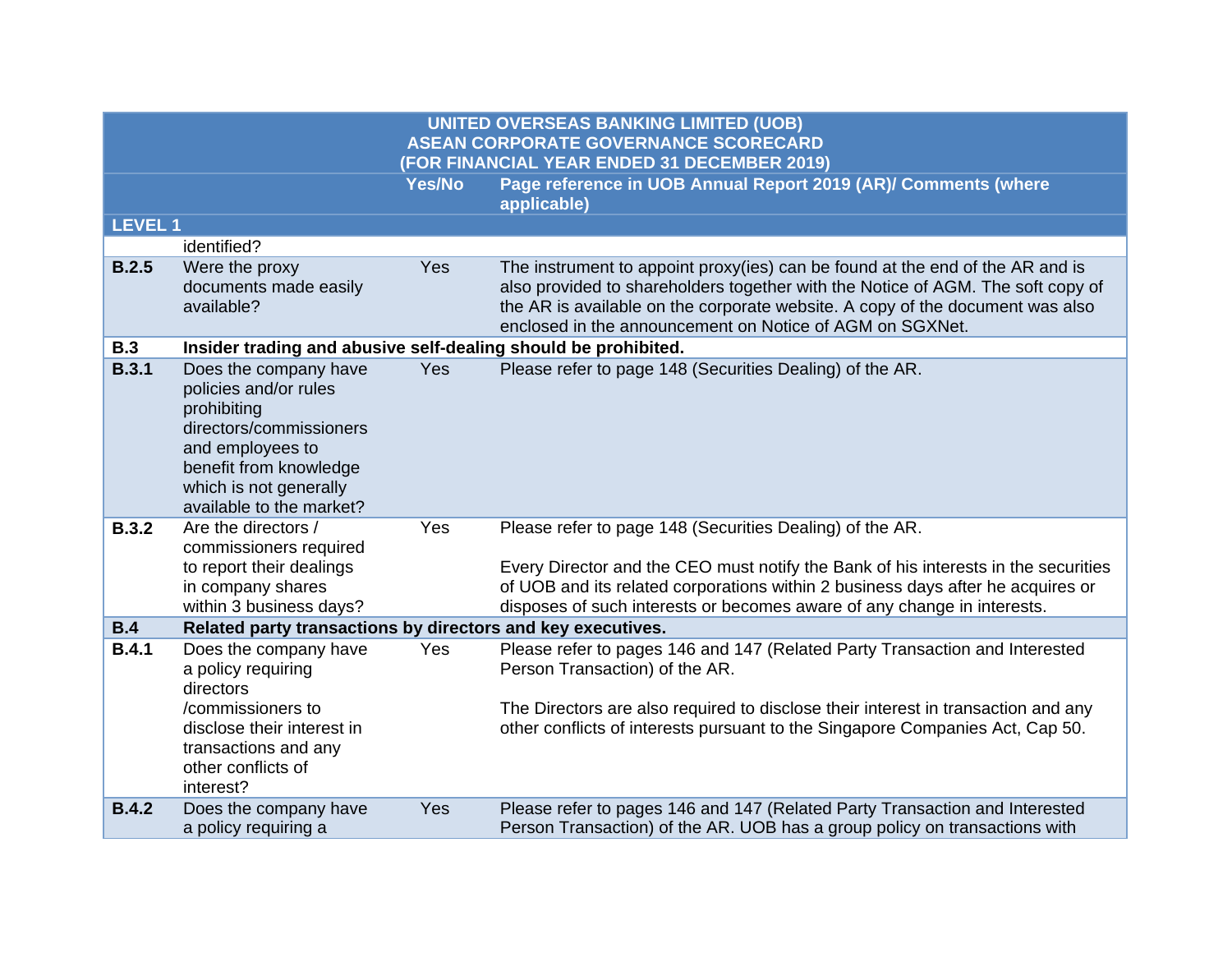|                |                                                                                                                                                                                                                     | Yes/No     | Page reference in UOB Annual Report 2019 (AR)/ Comments (where<br>applicable)                                                                                                                                                                                                                                                                                                                                                                                                                 |
|----------------|---------------------------------------------------------------------------------------------------------------------------------------------------------------------------------------------------------------------|------------|-----------------------------------------------------------------------------------------------------------------------------------------------------------------------------------------------------------------------------------------------------------------------------------------------------------------------------------------------------------------------------------------------------------------------------------------------------------------------------------------------|
| <b>LEVEL 1</b> |                                                                                                                                                                                                                     |            |                                                                                                                                                                                                                                                                                                                                                                                                                                                                                               |
|                | committee of<br>independent<br>directors/commissioners<br>to review material RPTs<br>to determine whether<br>they are in the best<br>interests of the company<br>and shareholders?                                  |            | related parties. The policy documents the roles of the Board Risk Management<br>Committee (BRMC) and the Board in approving RPTs. Both the BRMC and the<br>Board comprise a majority of independent directors. Where the Bank is required<br>to make an announcement of the transaction, the Audit Committee would review<br>and provide its view that the transaction is on normal commercial terms, and is<br>not prejudicial to the interests of the issuer and its minority shareholders. |
| <b>B.4.3</b>   | Does the company have<br>a policy requiring board<br>members<br>(directors/commissioner<br>s) to abstain from<br>participating in the<br>board discussion on a<br>particular agenda when<br>they are conflicted?    | Yes        | A Board/board committee member who has a vested interest in the issue being<br>discussed is required, under the respective terms of reference of the<br>board/committee, to recuse himself from the discussions to avoid conflict of<br>interests.<br>Please refer to page 134 (Managing Potential Conflicts of Interests) of the AR.                                                                                                                                                         |
| <b>B.4.4</b>   | Does the company have<br>policies on loans to<br>directors and<br>commissioners either<br>forbidding this practice<br>or ensuring that they are<br>being conducted at<br>arm's length basis and<br>at market rates? | Yes        | Loans to directors will be regarded as an Interested Person Transactions/Related<br>Party Transactions, which will be reviewed by the Board Risk Management<br>Committee/Board to ensure that all such transactions are being conducted on<br>normal commercial terms and on an arm's length basis.                                                                                                                                                                                           |
| <b>B.5</b>     | Protecting minority shareholders from abusive actions                                                                                                                                                               |            |                                                                                                                                                                                                                                                                                                                                                                                                                                                                                               |
| B.5.1          | Does the company<br>disclose that RPTs are                                                                                                                                                                          | <b>Yes</b> | Please refer to pages 146 and 147 (Related Party Transaction and Interested<br>Person Transaction) of the AR.                                                                                                                                                                                                                                                                                                                                                                                 |

conducted in such a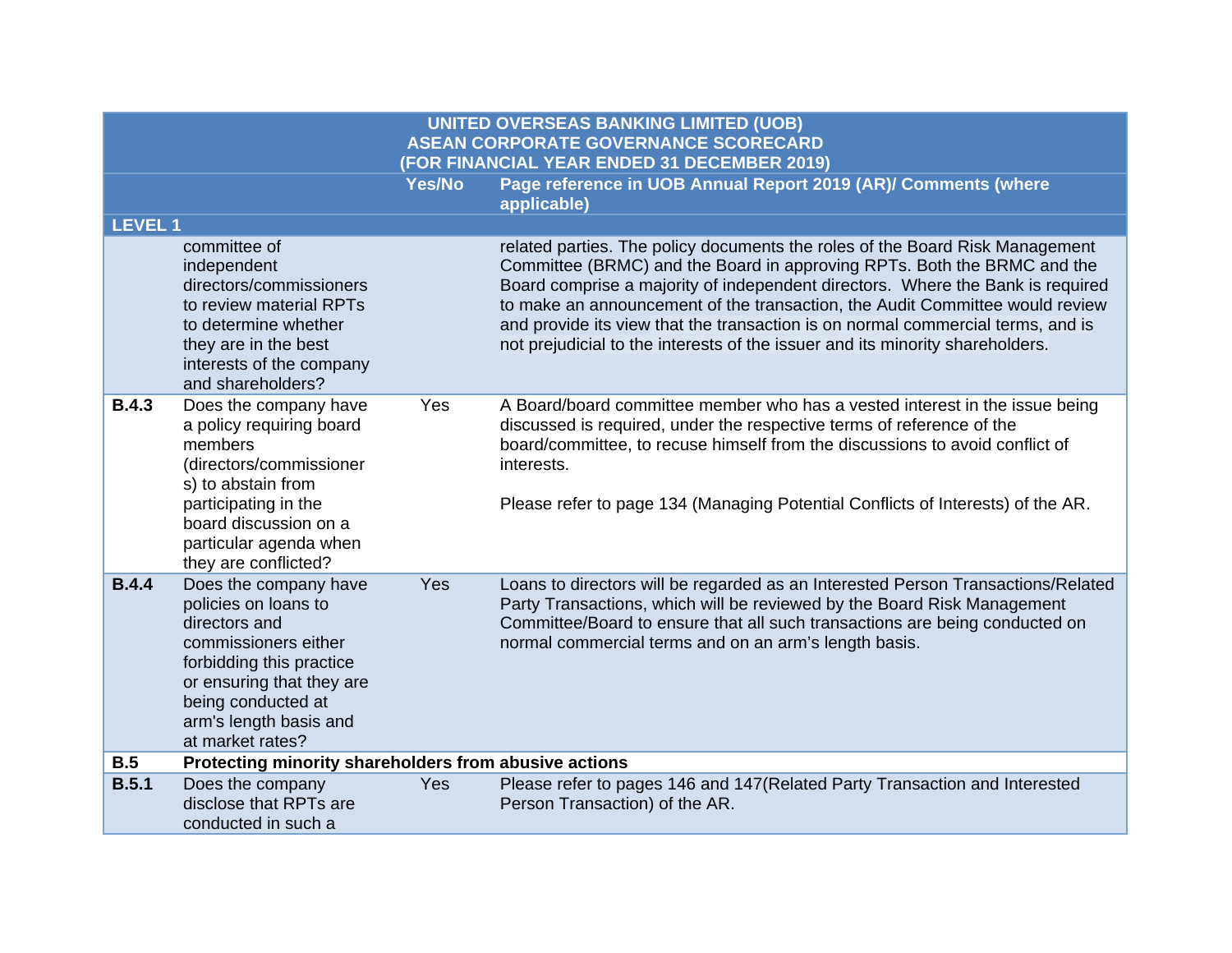| <b>LEVEL1</b> |                                                                                                                                                             |            |                                                                                                                                                                                                                                                                                                                             |
|---------------|-------------------------------------------------------------------------------------------------------------------------------------------------------------|------------|-----------------------------------------------------------------------------------------------------------------------------------------------------------------------------------------------------------------------------------------------------------------------------------------------------------------------------|
|               | way to ensure that they<br>are fair and at arms'<br>length?                                                                                                 |            |                                                                                                                                                                                                                                                                                                                             |
| B.5.2         | In case of related party<br>transactions requiring<br>shareholders' approval,<br>is the decision made by<br>disinterested<br>shareholders?                  | Yes        | Please refer to page 134 (Managing Potential Conflicts of Interests) of the AR.<br>In accordance with the SGX-ST Listing Rules, where any interested persons<br>transaction requires shareholder's approval, the interested person will abstain<br>from voting and the decision will be made by disinterested shareholders. |
| C.            | <b>ROLE OF STAKEHOLDERS</b>                                                                                                                                 |            |                                                                                                                                                                                                                                                                                                                             |
| C.1           |                                                                                                                                                             |            | The rights of stakeholders that are established by law or through mutual agreements are to be respected.                                                                                                                                                                                                                    |
|               | Does the company<br>disclose a policy and<br>practices that address :                                                                                       |            |                                                                                                                                                                                                                                                                                                                             |
| C.1.1         | The existence and<br>scope of the company's<br>efforts to address<br>customers' welfare?                                                                    | Yes        | UOB has a Code of Conduct which guides employees' behaviour on treating<br>customers fairly and professionally and protecting customers' information. Please<br>refer to page 148 (Code of Conduct) of the AR.                                                                                                              |
| C.1.2         | Supplier/contractor<br>selection procedures?                                                                                                                | <b>Yes</b> | UOB has policies governing the selection of suppliers/contractors and the<br>outsourcing of services. Please refer to page 106 (Sustainable Procurement) of<br>the AR.                                                                                                                                                      |
| C.1.3         | The company's efforts<br>to ensure that its value<br>chain is environmentally<br>friendly or is consistent<br>with promoting<br>sustainable<br>development? | Yes        | UOB has established an Environmental, Social and Governance Committee to<br>look into these matters. Please refer to page 74 (Sustainability Governance) of<br>the AR.                                                                                                                                                      |
| C.1.4         | The company's efforts                                                                                                                                       | Yes        | Please refer to pages 111 to 119 (Community Development) of the AR.                                                                                                                                                                                                                                                         |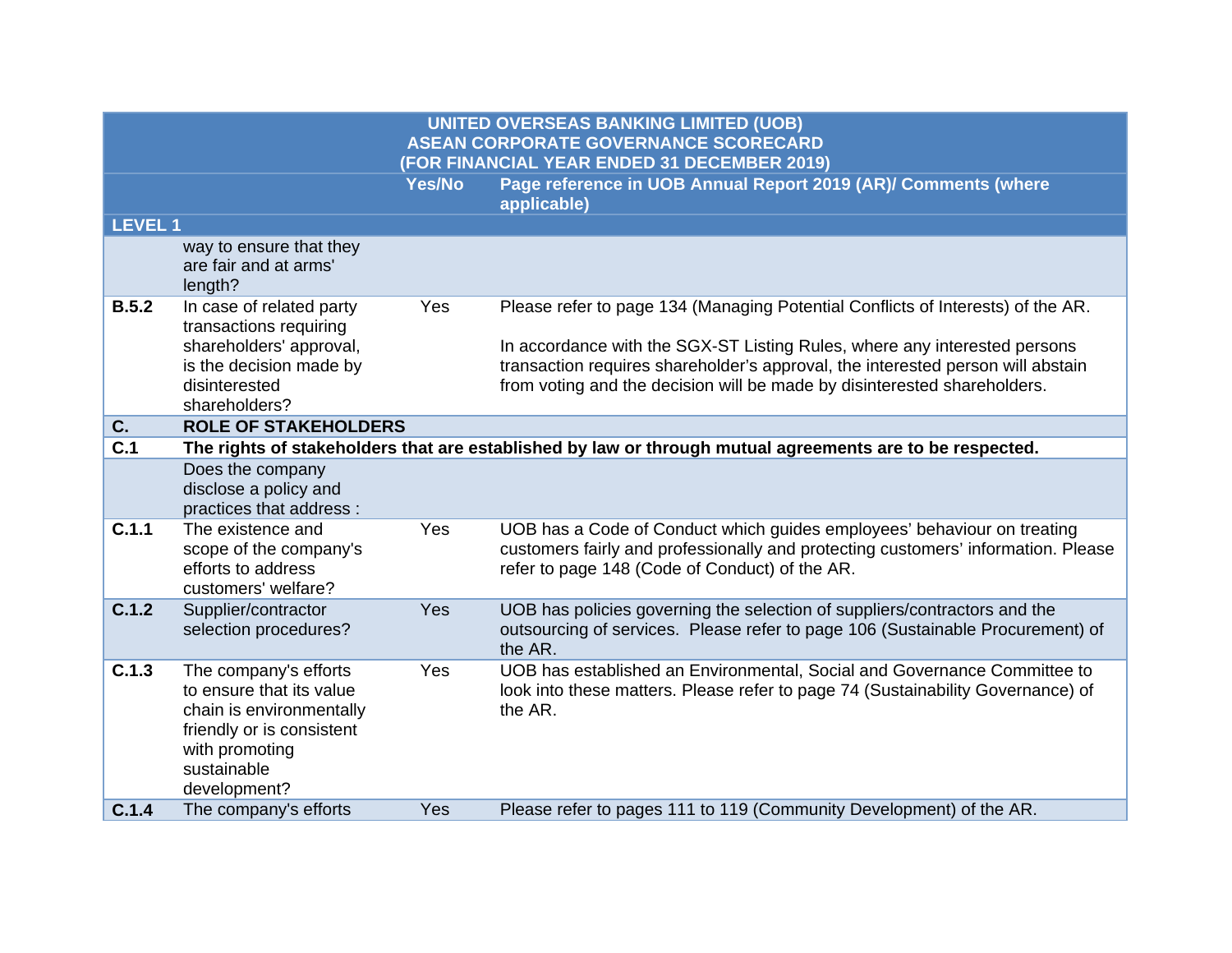| <b>LEVEL 1</b> |                                                                                                                                                                                                                                                                                    |     |                                                                                                                                                                                                           |
|----------------|------------------------------------------------------------------------------------------------------------------------------------------------------------------------------------------------------------------------------------------------------------------------------------|-----|-----------------------------------------------------------------------------------------------------------------------------------------------------------------------------------------------------------|
|                | to interact with the<br>communities in which<br>they operate?                                                                                                                                                                                                                      |     |                                                                                                                                                                                                           |
| C.1.5          | The company's anti-<br>corruption programmes<br>and procedures?                                                                                                                                                                                                                    | Yes | UOB has a Code of Conduct and a Group Whistle-blowing Policy<br>Please refer to pages 104 and 105 (Preventing Corruption, Fraud and Money<br>Laundering) of the AR.                                       |
| C.1.6          | How creditors' rights are<br>safeguarded?                                                                                                                                                                                                                                          | Yes | UOB is committed to act in the best interests of our depositors. Please refer to<br>pages 88 to 97 (Keeping Customers at the Centre) of the AR.                                                           |
| C.1.7          | Does the company have<br>a separate<br>report/section that<br>discusses its efforts on<br>environment/economy<br>and social issues?                                                                                                                                                | Yes | Please refer to pages 61 to 132 (self-contained Sustainability Report) of the AR.                                                                                                                         |
| C.2            |                                                                                                                                                                                                                                                                                    |     | Where stakeholder interests are protected by law, stakeholders should have the opportunity to obtain effective                                                                                            |
|                | redress for violation of their rights.                                                                                                                                                                                                                                             |     |                                                                                                                                                                                                           |
| C.2.1          | Does the company<br>provide contact details<br>via the company's<br>website or Annual<br>Report which<br>stakeholders (e.g.<br>customers, suppliers,<br>general public etc.) can<br>use to voice their<br>concerns and/or<br>complaints for possible<br>violation of their rights? | Yes | Please refer to page 148 (Whistle-Blowing) of the AR.<br>The contact details can also be found on UOB corporate website<br>(https://www.uobgroup.com/investor-relations/corporate-governance/index.html). |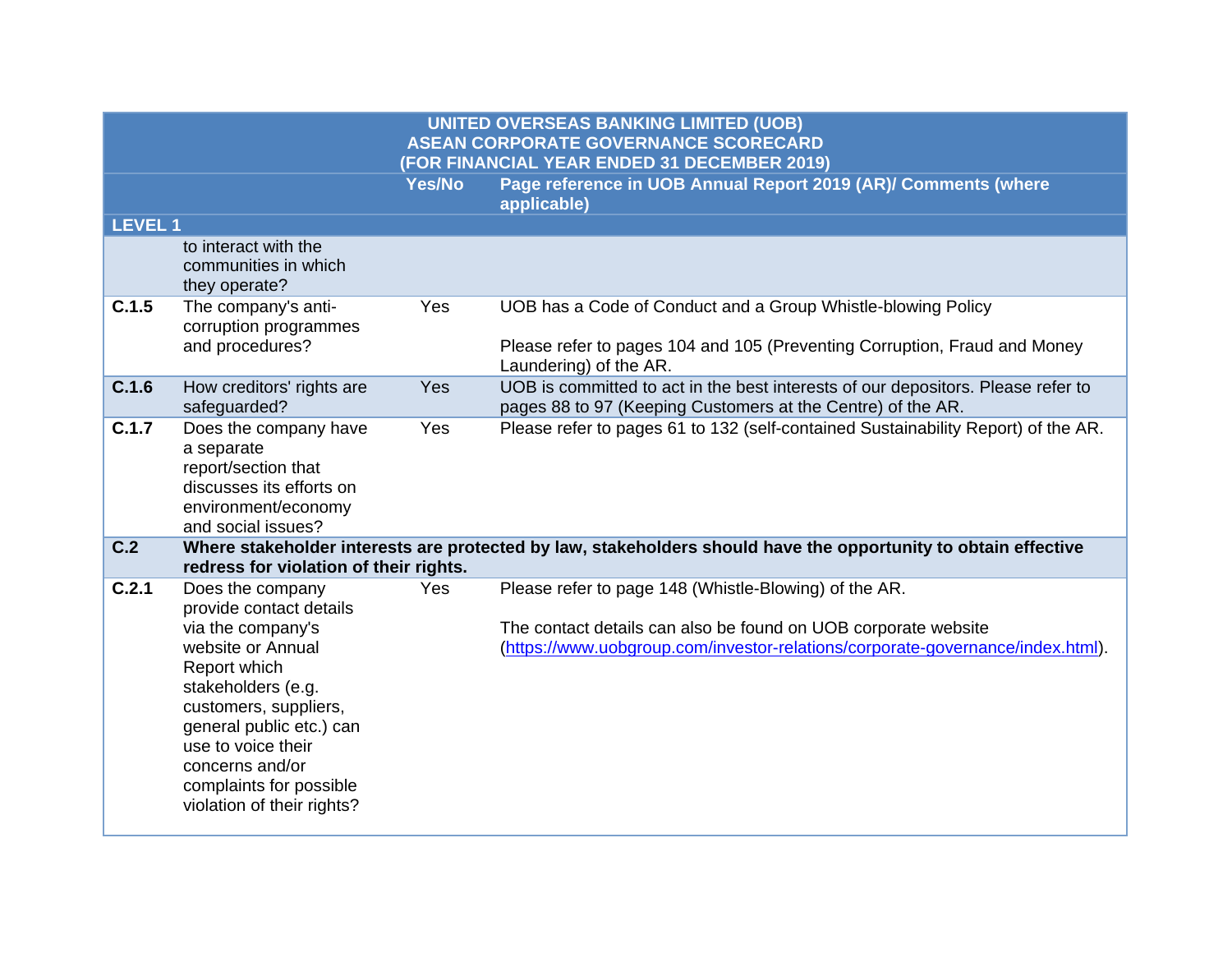| <b>LEVEL 1</b> |                                                                                                                                                              |     |                                                                                                                                                                                                                                     |
|----------------|--------------------------------------------------------------------------------------------------------------------------------------------------------------|-----|-------------------------------------------------------------------------------------------------------------------------------------------------------------------------------------------------------------------------------------|
| C.3            |                                                                                                                                                              |     | Mechanisms for employee participation should be permitted to develop.                                                                                                                                                               |
| C.3.1          | Does the company<br>explicitly disclose the<br>policies and practices<br>on health, safety and<br>welfare for its<br>employees?                              | Yes | Please refer to page 100 (Workplace Safety, Health and Well-Being) of the AR.                                                                                                                                                       |
| C.3.2          | Does the company<br>explicitly disclose the<br>policies and practices<br>on training and<br>development<br>programmes for its<br>employees?                  | Yes | Please refer to pages 98 and 99 (Attracting, Developing and Retaining) of the AR.                                                                                                                                                   |
| C.3.3          | Does the company have<br>a reward/compensation<br>policy that accounts for<br>the performance of the<br>company beyond short-<br>term financial<br>measures? | Yes | Please refer to pages 151 to 154 (Remuneration) of the AR.                                                                                                                                                                          |
| C.4            | doing this.                                                                                                                                                  |     | Stakeholders including individual employee and their representative bodies, should be able to freely communicate<br>their concerns about illegal or unethical practices to the board and their rights should not be compromised for |
| C.4.1          | Does the company have<br>a whistle blowing policy<br>which includes<br>procedures for                                                                        | Yes | UOB's Whistle-Blowing Policy includes procedures to raise these issues.<br>Please refer to page 148 (Whistle-Blowing) of the AR.                                                                                                    |
|                | complaints by<br>employees and other                                                                                                                         |     | Information regarding UOB whistle-blowing policy can also be found on UOB<br>corporate website (https://www.uobgroup.com/investor-relations/corporate-                                                                              |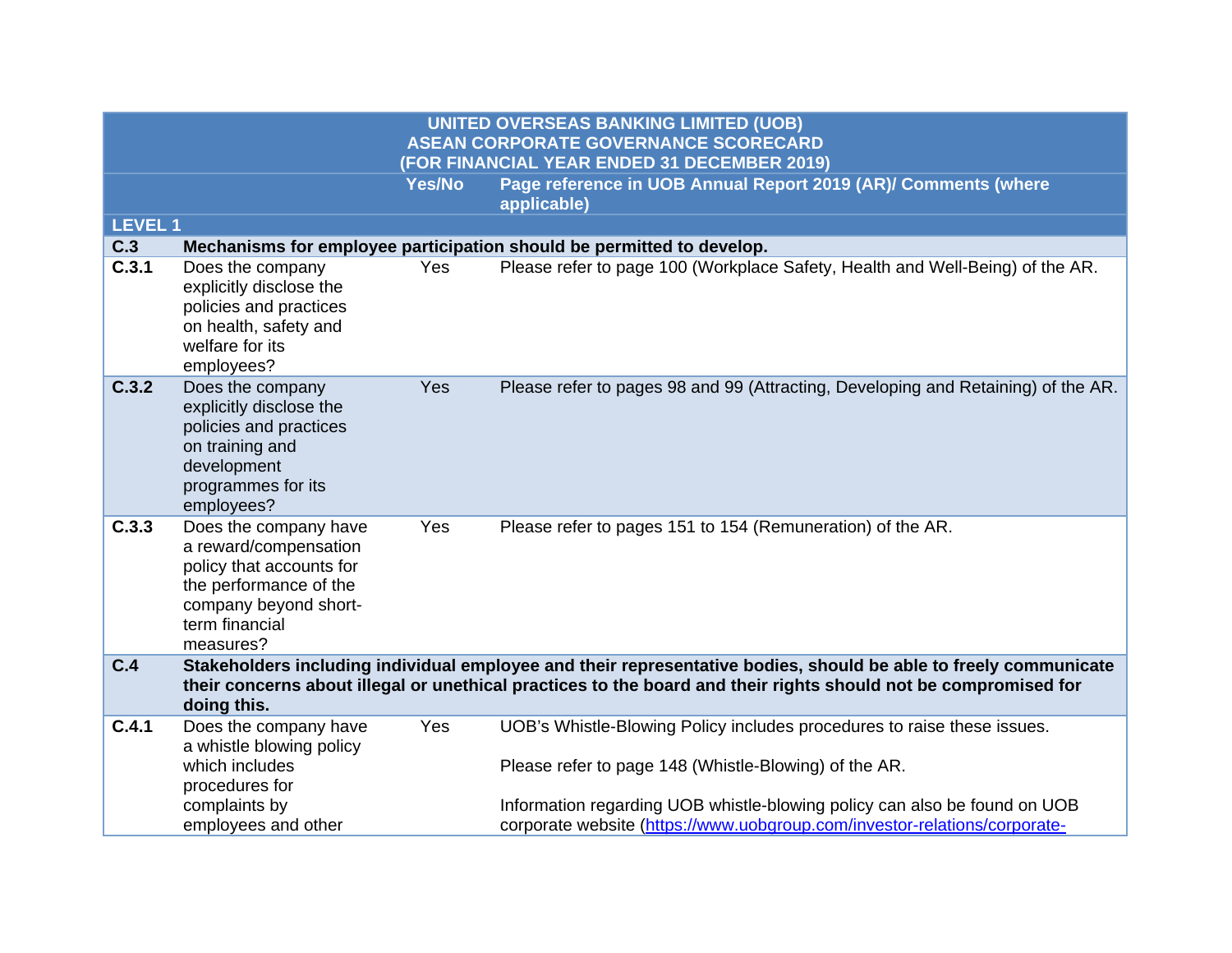|                |                                                                                                                                                       |               | <b>UNITED OVERSEAS BANKING LIMITED (UOB)</b><br><b>ASEAN CORPORATE GOVERNANCE SCORECARD</b>                                                                                                     |
|----------------|-------------------------------------------------------------------------------------------------------------------------------------------------------|---------------|-------------------------------------------------------------------------------------------------------------------------------------------------------------------------------------------------|
|                |                                                                                                                                                       |               | (FOR FINANCIAL YEAR ENDED 31 DECEMBER 2019)                                                                                                                                                     |
|                |                                                                                                                                                       | <b>Yes/No</b> | Page reference in UOB Annual Report 2019 (AR)/ Comments (where<br>applicable)                                                                                                                   |
| <b>LEVEL 1</b> |                                                                                                                                                       |               |                                                                                                                                                                                                 |
|                | stakeholders concerning<br>alleged illegal and<br>unethical behaviour and<br>provide contact details<br>via the company's<br>website or annual report |               | governance/index.html).                                                                                                                                                                         |
| C.4.2          | Does the company have<br>a policy or procedures<br>to protect an<br>employee/person who<br>reveals alleged                                            | Yes           | UOB's Whistle-blowing Policy provides that UOB prohibits reprisal in any form<br>against whistle-blowers who have acted in good faith.<br>Please refer to page 148 (Whistle-Blowing) of the AR. |
|                | illegal/unethical<br>behaviour from<br>retaliation?                                                                                                   |               |                                                                                                                                                                                                 |
| D.             | <b>DISCLOSURE AND TRANSPARENCY</b>                                                                                                                    |               |                                                                                                                                                                                                 |
| D.1            | <b>Transparent Ownership Structure</b>                                                                                                                |               |                                                                                                                                                                                                 |
| D.1.1          | Does the information on<br>shareholdings reveal<br>the identity of beneficial<br>owners, holding 5%<br>shareholding or more?                          | Yes           | Please refer to page 287 (Substantial Shareholders) of the AR.                                                                                                                                  |
| D.1.2          | Does the company<br>disclose the direct and<br>indirect (deemed)<br>shareholdings of major<br>and/or substantial<br>shareholders?                     | Yes           | Please refer to page 287 (Substantial Shareholders) of the AR.                                                                                                                                  |
| D.1.3          | Does the company<br>disclose the direct and<br>indirect (deemed)                                                                                      | Yes           | Please refer to page 188 (Directors' Interests In Shares or Debentures) of the AR.                                                                                                              |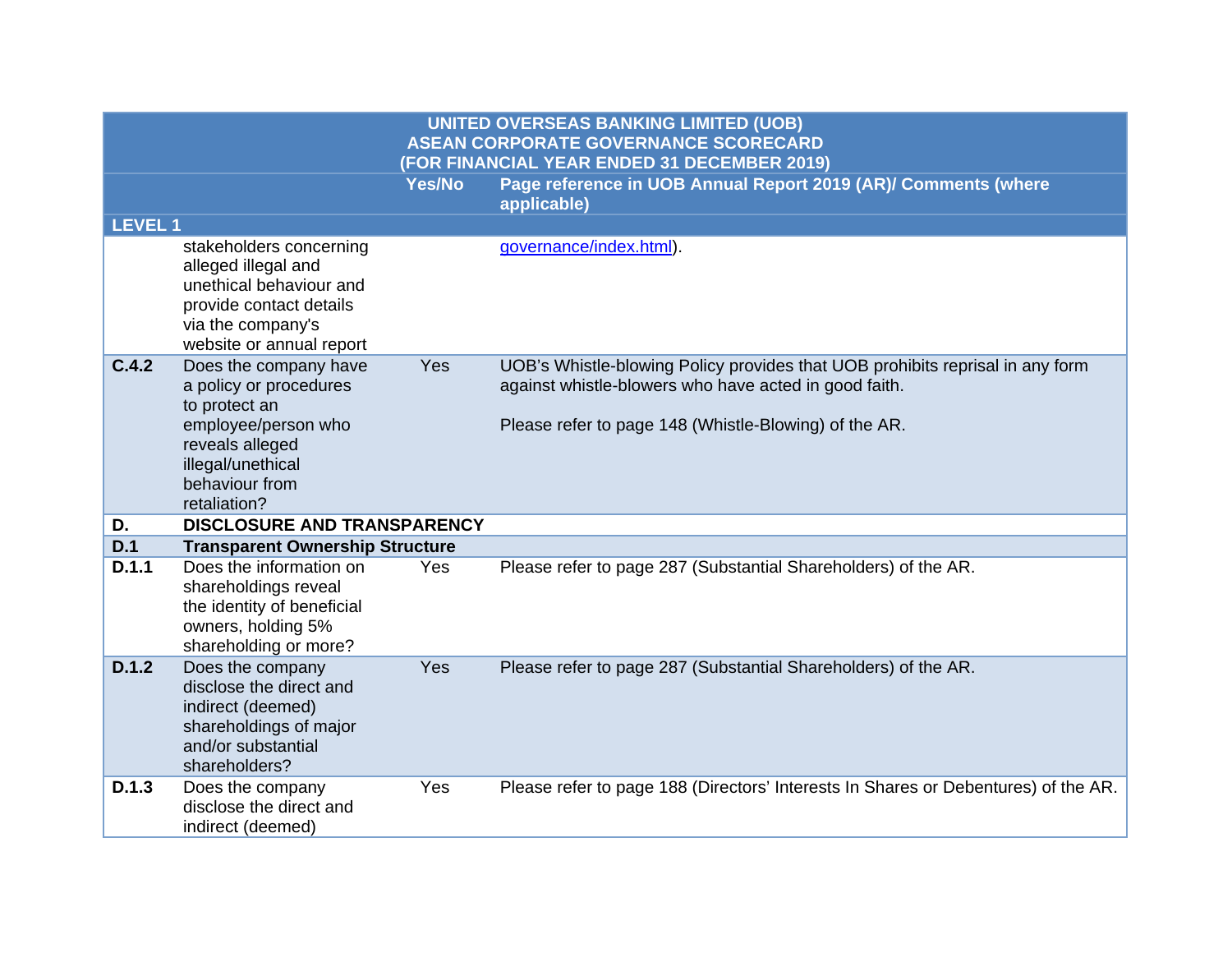|                |                                                                                                                                                                                             |                      | <b>UNITED OVERSEAS BANKING LIMITED (UOB)</b><br><b>ASEAN CORPORATE GOVERNANCE SCORECARD</b><br>(FOR FINANCIAL YEAR ENDED 31 DECEMBER 2019) |
|----------------|---------------------------------------------------------------------------------------------------------------------------------------------------------------------------------------------|----------------------|--------------------------------------------------------------------------------------------------------------------------------------------|
|                |                                                                                                                                                                                             | <b>Yes/No</b>        | Page reference in UOB Annual Report 2019 (AR)/ Comments (where<br>applicable)                                                              |
| <b>LEVEL 1</b> |                                                                                                                                                                                             |                      |                                                                                                                                            |
|                | shareholdings of<br>directors<br>(commissioners)?                                                                                                                                           |                      |                                                                                                                                            |
| D.1.4          | Does the company<br>disclose the direct and                                                                                                                                                 | Partial (for<br>CEO) | Please refer to page 188 (Directors' Interests In Shares or Debentures) of the AR.                                                         |
|                | indirect (deemed)<br>shareholdings of senior<br>management?                                                                                                                                 |                      | Mr Wee Ee Cheong is a Director and the Chief Executive Officer of UOB.                                                                     |
| D.1.5          | Does the company<br>disclose details of the<br>parent/holding<br>company, subsidiaries,<br>associates, joint<br>ventures and special<br>purpose enterprises/<br>vehicles (SPEs)/<br>(SPVs)? | Yes                  | Please refer to pages 245 to 246 (Major Subsidiaries) and 282 to 285<br>(International Network) of the AR.                                 |
| D.2            | <b>Quality of Annual Report</b>                                                                                                                                                             |                      |                                                                                                                                            |
|                | Does the company's<br>annual report disclose<br>the following items:                                                                                                                        |                      |                                                                                                                                            |
| D.2.1          | <b>Corporate Objectives</b>                                                                                                                                                                 | Yes                  | Please refer to pages 8 and 9 Our Strategic Purpose) of the AR.                                                                            |
| D.2.2          | <b>Financial Performance</b><br>indicators                                                                                                                                                  | Yes                  | Please refer to pages 24 to 27 (Financial Highlights), 28 to 31 (Investor<br>Highlights) and 62 (Our 2019 Snapshot) of the AR.             |
| D.2.3          | Non-Financial<br>Performance indicators                                                                                                                                                     | Yes                  | Please refer to pages 32 to 33 (Awards Highlights) 62 (Our 2019 Snapshot) and<br>70 to 73 (Material ESG Factors) of the AR.                |
| D.2.4          | <b>Dividend Policy</b>                                                                                                                                                                      | Yes                  | Please refer to page 146 (Dividends) of the AR.                                                                                            |
| D.2.5          | Biographical details (at<br>least age, academic                                                                                                                                             | Yes                  | Please refer to page 10 to 14 (Board of Directors) of the AR.                                                                              |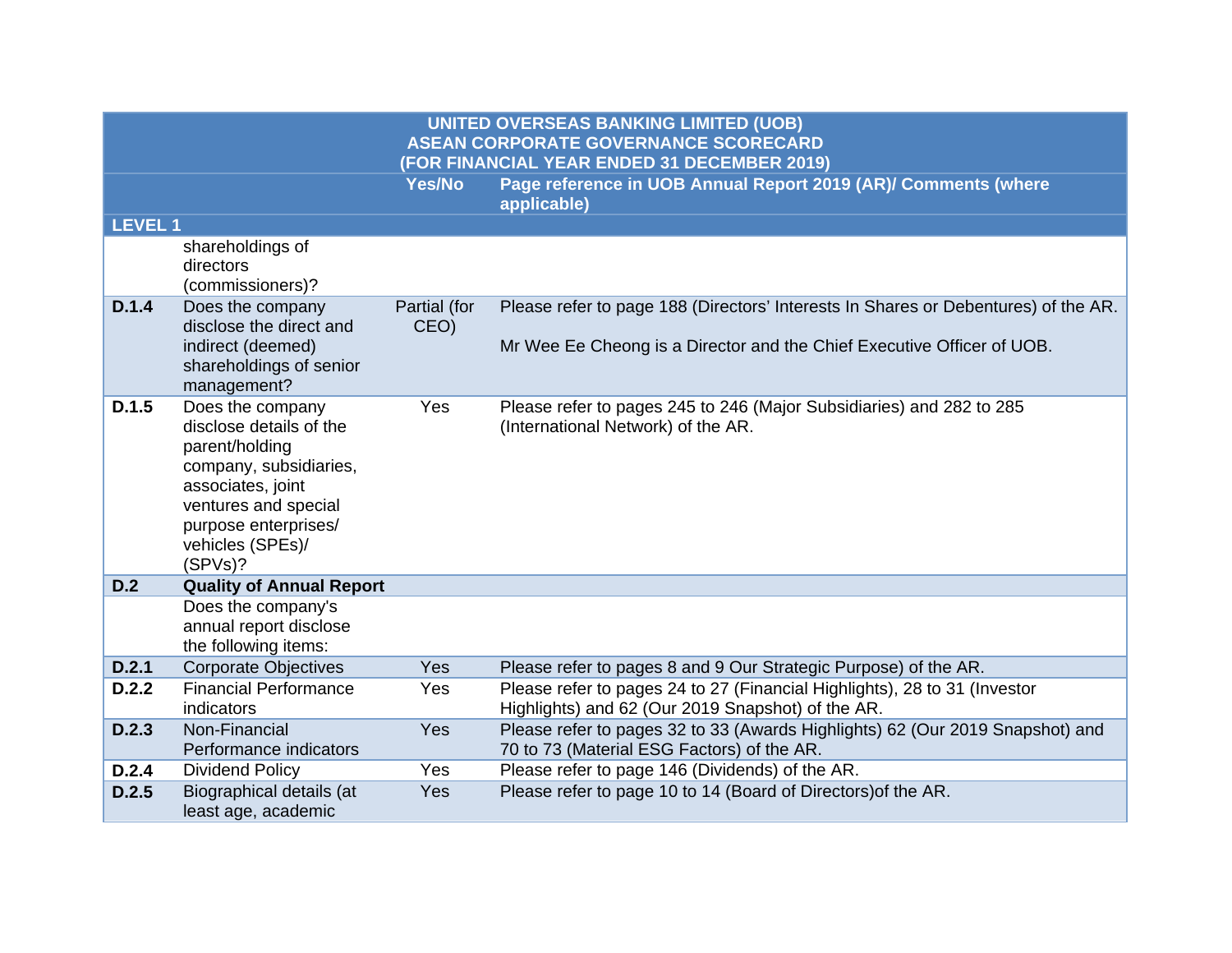|                | <b>UNITED OVERSEAS BANKING LIMITED (UOB)</b><br><b>ASEAN CORPORATE GOVERNANCE SCORECARD</b><br>(FOR FINANCIAL YEAR ENDED 31 DECEMBER 2019)                                                                                                   |               |                                                                               |  |
|----------------|----------------------------------------------------------------------------------------------------------------------------------------------------------------------------------------------------------------------------------------------|---------------|-------------------------------------------------------------------------------|--|
|                |                                                                                                                                                                                                                                              | <b>Yes/No</b> | Page reference in UOB Annual Report 2019 (AR)/ Comments (where<br>applicable) |  |
| <b>LEVEL 1</b> |                                                                                                                                                                                                                                              |               |                                                                               |  |
|                | qualifications, date of<br>first appointment,<br>relevant experience,<br>and any other<br>directorships of listed<br>companies) of all<br>directors/commissioners                                                                            |               |                                                                               |  |
| D.2.6          | Attendance details of<br>each director/<br>commissioner in all<br>directors/commissoners<br>meetings held during<br>the year                                                                                                                 | Yes           | Please refer to page 138 (Board Attendance) of the AR.                        |  |
| D.2.7          | Total remuneration of<br>each member of the<br>board of<br>directors/commissioners                                                                                                                                                           | Yes           | Please refer to page 141 of the AR.                                           |  |
|                | <b>Corporate Governance</b><br><b>Confirmation Statement</b>                                                                                                                                                                                 |               |                                                                               |  |
| D.2.8          | Does the Annual Report<br>contain a statement<br>confirming the<br>company's full<br>compliance with the<br>code of corporate<br>governance and where<br>there is non-compliance,<br>identify and explain<br>reasons for each such<br>issue? | Yes           | Please refer to page 134 (Corporate Governance) of the AR.                    |  |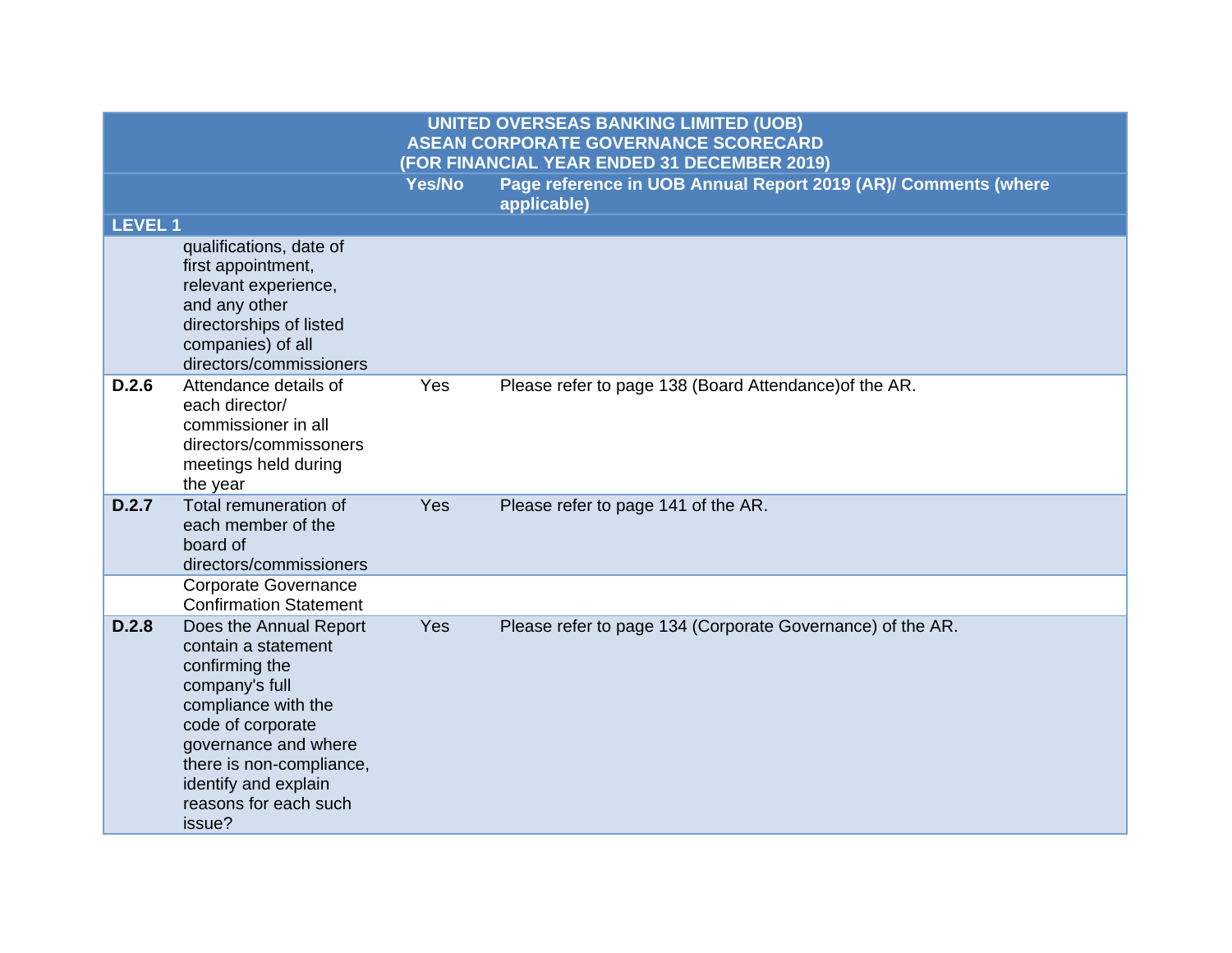|                |                                                                                                                     |               | <b>UNITED OVERSEAS BANKING LIMITED (UOB)</b><br><b>ASEAN CORPORATE GOVERNANCE SCORECARD</b>                                                                                                                                                                                                                                          |
|----------------|---------------------------------------------------------------------------------------------------------------------|---------------|--------------------------------------------------------------------------------------------------------------------------------------------------------------------------------------------------------------------------------------------------------------------------------------------------------------------------------------|
|                |                                                                                                                     |               | (FOR FINANCIAL YEAR ENDED 31 DECEMBER 2019)                                                                                                                                                                                                                                                                                          |
|                |                                                                                                                     | <b>Yes/No</b> | Page reference in UOB Annual Report 2019 (AR)/ Comments (where<br>applicable)                                                                                                                                                                                                                                                        |
| <b>LEVEL 1</b> |                                                                                                                     |               |                                                                                                                                                                                                                                                                                                                                      |
| <b>D.3</b>     | <b>Disclosure of Related Party Transactions (RPTs)</b>                                                              |               |                                                                                                                                                                                                                                                                                                                                      |
| D.3.1          | Does the company<br>disclose its policy<br>covering the review and<br>approval of material<br>RPT <sub>s</sub> ?    | <b>Yes</b>    | Please refer to pages 142 (Employees' Remuneration), 146 to 148 (Interested<br>Party Transactions and Related Party Transactions) and 260 (Related Party<br>Transactions) of the AR.                                                                                                                                                 |
| D.3.2          | Does the company<br>disclose the name,<br>relationship, nature and<br>value for each material<br>RPT <sub>s</sub> ? | <b>No</b>     | UOB is subject to banking confidentiality obligations. It has however, disclosed<br>interested person transactions on page 147 of the AR in accordance with the<br><b>SGX Listing Rules.</b>                                                                                                                                         |
| D.4            |                                                                                                                     |               | Directors and Commissioners dealings in the shares of the company                                                                                                                                                                                                                                                                    |
| D.4.1          | Does the company<br>disclose trading in the<br>company's shares by<br>insiders?                                     | Yes           | Please refer to page 148 of the AR.<br>Each Director and the CEO must notify UOB of his interests in the securities of<br>UOB and its related corporations within two business days after he acquires or<br>disposes of such interests or becomes aware of any change in interests. UOB will<br>then announce the changes on SGXNet. |
| D.5            | <b>External Auditor and Auditor Report</b>                                                                          |               |                                                                                                                                                                                                                                                                                                                                      |
|                | Where the same audit<br>firm is engaged for both<br>audit and non-audit<br>services                                 |               |                                                                                                                                                                                                                                                                                                                                      |
| D.5.1          | Are the audit and non-<br>audit fees disclosed?                                                                     | <b>Yes</b>    | Please refer to page 212 (Other Operating Expenses) of the AR.                                                                                                                                                                                                                                                                       |
| D.5.2          | Does the non-audit fee<br>exceed the audit fees?                                                                    | <b>No</b>     | Please refer to page 212 (Other Operating Expenses) of the AR.                                                                                                                                                                                                                                                                       |
|                |                                                                                                                     |               | A confirmation statement from the AC can also be found on page 143(External<br>Auditor) of the AR.                                                                                                                                                                                                                                   |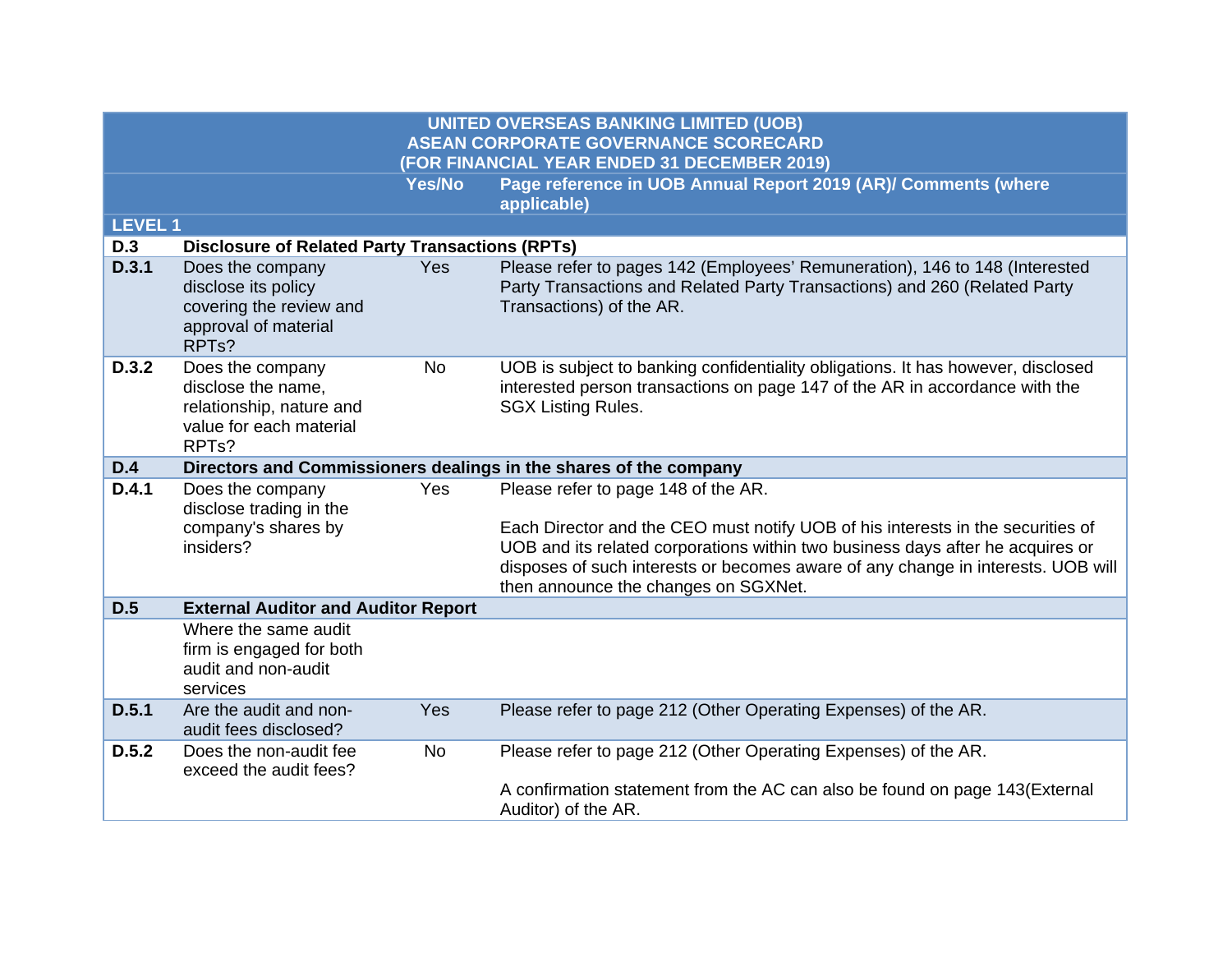| <b>LEVEL 1</b> |                                                                                                                                                           |            |                                                                                                                                                                                                                                                                                                                                                                                                         |
|----------------|-----------------------------------------------------------------------------------------------------------------------------------------------------------|------------|---------------------------------------------------------------------------------------------------------------------------------------------------------------------------------------------------------------------------------------------------------------------------------------------------------------------------------------------------------------------------------------------------------|
| <b>D.6</b>     | <b>Medium of Communications</b>                                                                                                                           |            |                                                                                                                                                                                                                                                                                                                                                                                                         |
| D.6.1          | <b>Quarterly Reporting</b>                                                                                                                                | Yes        | Please refer to page 146(Engagement with Shareholders) of the AR.                                                                                                                                                                                                                                                                                                                                       |
| D.6.2          | <b>Company Website</b>                                                                                                                                    | <b>Yes</b> | Please refer to www.uobgroup.com.                                                                                                                                                                                                                                                                                                                                                                       |
| D.6.3          | Analyst's briefing                                                                                                                                        | Yes        | Please refer to pages 28 (Investor Highlights), 30 (Ensuring Regular and<br>Transparent Investor Engagement and Communications), 68 (How we Engage<br>our Stakeholders) and 145 (Engagement with Shareholders) of the AR.                                                                                                                                                                               |
| D.6.4          | Media briefings/press<br>conferences                                                                                                                      | Yes        | Please refer to pages 28 (Investor Highlights), 30 (Ensuring Regular and<br>Transparent Investor Engagement and Communications), 68 (How we Engage<br>our Stakeholders) and 145 (Engagement with Shareholders) of the AR, investor<br>relations webpages https://www.uobgroup.com/investor-relations/index.html and<br>media release webpages<br>https://www.uobgroup.com/uobgroup/newsroom/index.page. |
| D.7            | Timely filing/release of annual/financial reports                                                                                                         |            |                                                                                                                                                                                                                                                                                                                                                                                                         |
| D.7.1          | Are the audited annual<br>financial report /<br>statement released<br>within 120 days from the<br>financial year end?                                     | <b>Yes</b> | The audited financial statements of UOB for FY ended 31 December 2019 were<br>announced on SGXNet on 21 February 2020.                                                                                                                                                                                                                                                                                  |
| D.7.2          | Is the annual report<br>released within 120<br>days from the financial<br>year end?                                                                       | Yes        | The AR was released on 8 April 2020 via the announcement on SGXNet.                                                                                                                                                                                                                                                                                                                                     |
| D.7.3          | Is the true and<br>fairness/fair<br>representation of the<br>annual financial<br>statement/reports<br>affirmed by the board of<br>directors/commissioners | Yes        | Please refer to page 188 of the AR.                                                                                                                                                                                                                                                                                                                                                                     |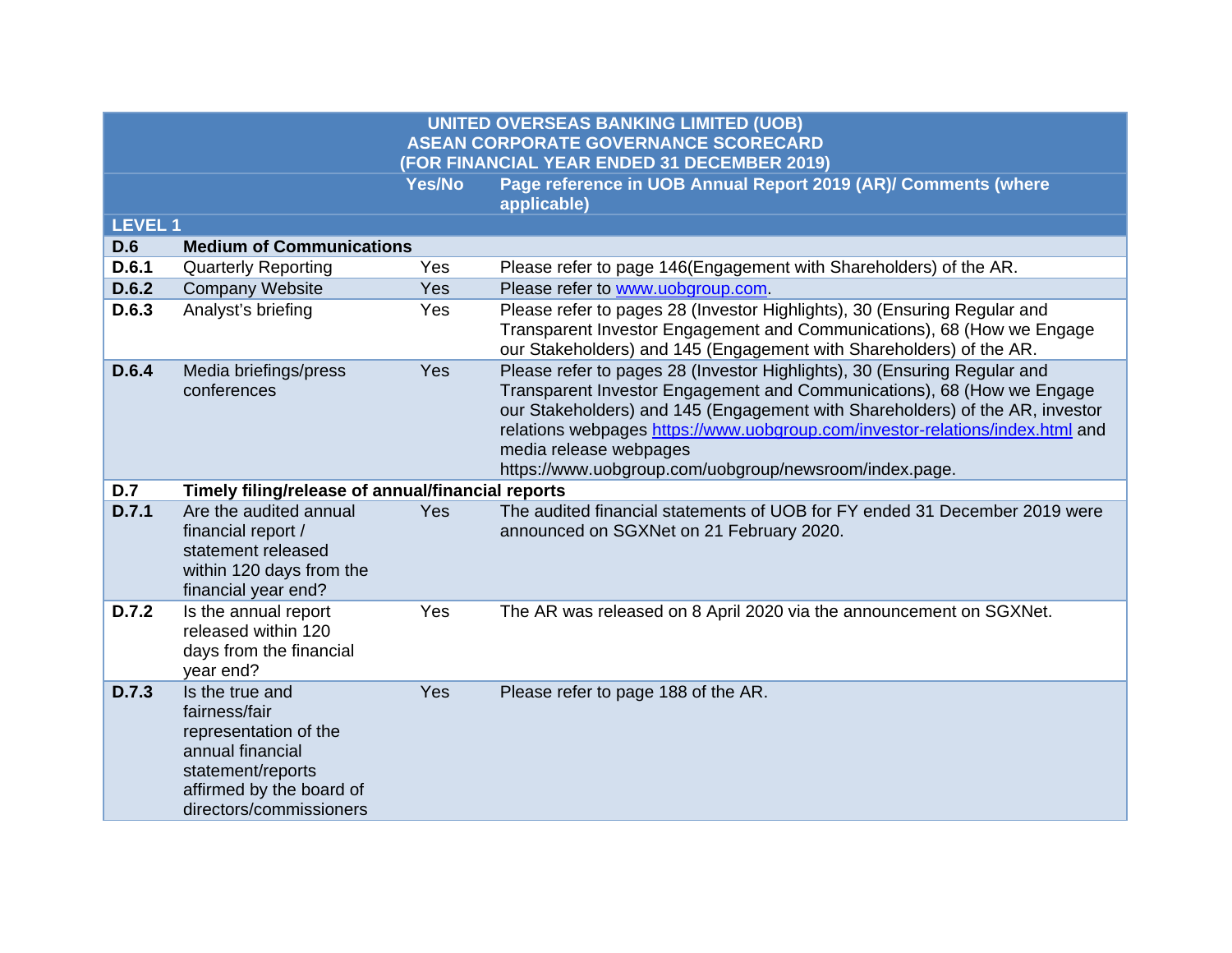| <b>LEVEL 1</b> |                              |     |                                                                                                                                                     |
|----------------|------------------------------|-----|-----------------------------------------------------------------------------------------------------------------------------------------------------|
|                | and/or the relevant          |     |                                                                                                                                                     |
|                | officers of the company?     |     |                                                                                                                                                     |
| <b>D.8</b>     | <b>Company Website</b>       |     |                                                                                                                                                     |
|                | Does the company have        |     |                                                                                                                                                     |
|                | a website disclosing up-     |     |                                                                                                                                                     |
|                | to-date information on       |     |                                                                                                                                                     |
|                | the following:               |     |                                                                                                                                                     |
| D.8.1          | Financial                    | Yes | Please refer to https://www.uobgroup.com/investor-relations/financial/index.html                                                                    |
|                | statements/reports           |     |                                                                                                                                                     |
|                | (latest quarterly)           |     |                                                                                                                                                     |
| D.8.2          | Materials provided in        | Yes | Please refer to https://www.uobgroup.com/investor-relations/events-and-                                                                             |
|                | briefings to analysts and    |     | presentations/index.html and                                                                                                                        |
|                | media<br>Downloadable Annual |     | https://www.uobgroup.com/uobgroup/newsroom/index.page                                                                                               |
| D.8.3          |                              | Yes | Please refer to https://www.uobgroup.com/investor-relations/financial/group-<br>annual-reports.html, https://www.uobgroup.com/AR2019/documents/UOB- |
|                | Report                       |     | AR2019.pdf and announcement on SGXNet                                                                                                               |
|                |                              |     | (https://links.sgx.com/1.0.0/corporate-                                                                                                             |
|                |                              |     | announcements/P868L16D1LYR600K/6f4f23d22c2afd4c3b12fd931a6c2f3d23a3                                                                                 |
|                |                              |     | 10c952f218df8f494539a935ea7a).                                                                                                                      |
| D.8.4          | Notice of AGM and/or         | Yes | Please refer to https://www.uobgroup.com/investor-relations/agm-and-                                                                                |
|                | <b>EGM</b>                   |     | egm/index.html                                                                                                                                      |
| D.8.5          | Minutes of AGM and/or        | Yes | Please refer to https://www.uobgroup.com/investor-relations/agm-and-                                                                                |
|                | <b>EGM</b>                   |     | egm/index.html                                                                                                                                      |
| D.8.6          | Company's constitution       | Yes | Please refer to https://www.uobgroup.com/investor-                                                                                                  |
|                | (company's by-laws,          |     | relations/assets/pdfs/investor/corporate-governance/Constitution-United-                                                                            |
|                | memorandum and               |     | Overseas-Bank-Limited-21-Apr-2016.pdf                                                                                                               |
|                | articles of association)     |     |                                                                                                                                                     |
| D.9            | <b>Investor Relations</b>    |     |                                                                                                                                                     |
| D.9.1          | Does the company             | Yes | Please refer to page 31 (Investor Relations Contact Information) and the inside                                                                     |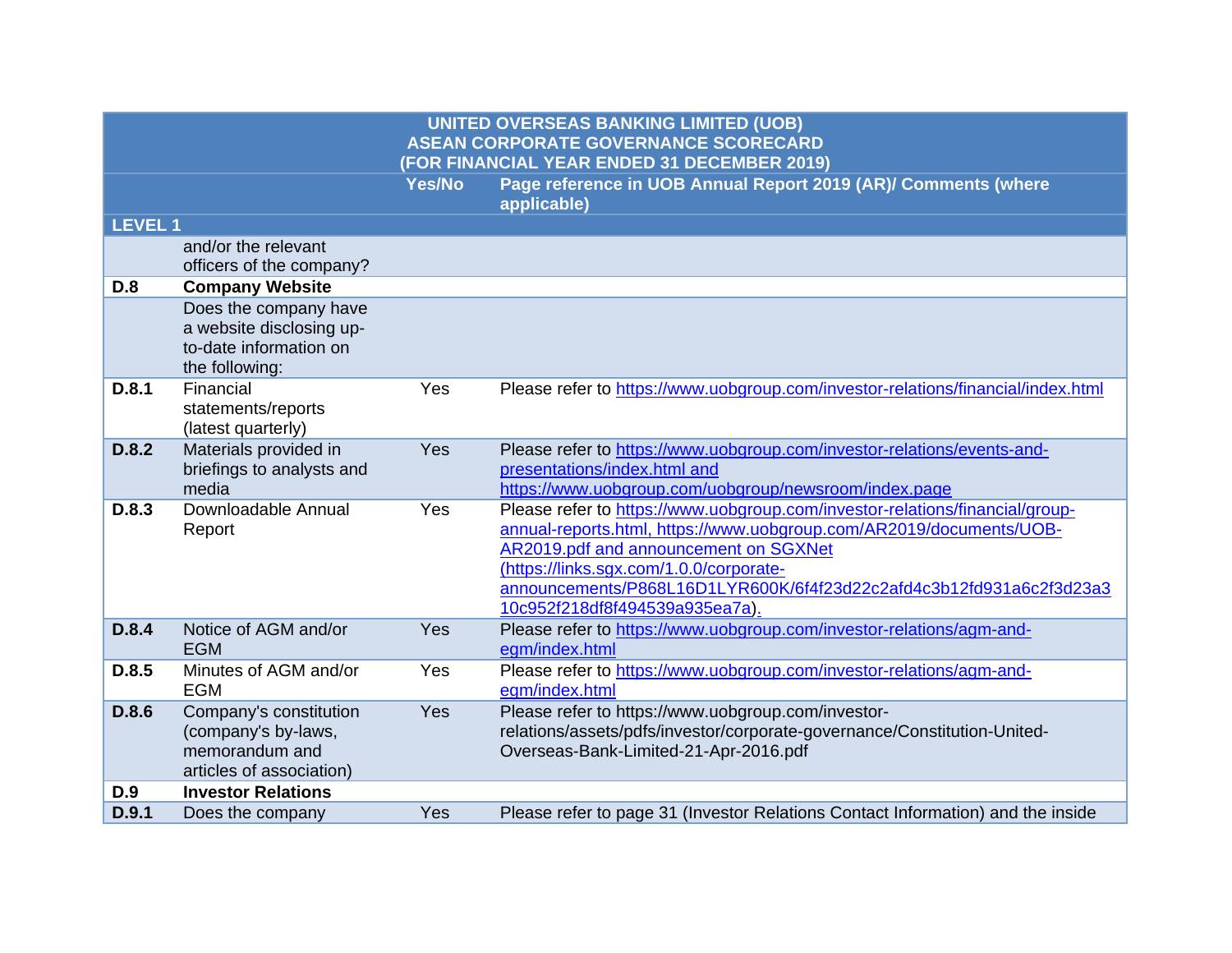|                | <b>UNITED OVERSEAS BANKING LIMITED (UOB)</b><br><b>ASEAN CORPORATE GOVERNANCE SCORECARD</b><br>(FOR FINANCIAL YEAR ENDED 31 DECEMBER 2019) |        |                                                                                                                                                                                  |  |
|----------------|--------------------------------------------------------------------------------------------------------------------------------------------|--------|----------------------------------------------------------------------------------------------------------------------------------------------------------------------------------|--|
|                |                                                                                                                                            | Yes/No | Page reference in UOB Annual Report 2019 (AR)/ Comments (where<br>applicable)                                                                                                    |  |
| <b>LEVEL 1</b> |                                                                                                                                            |        |                                                                                                                                                                                  |  |
|                | disclose the contact<br>details (e.g. telephone,<br>fax, and email) of the<br>officer / office<br>responsible for investor<br>relations?   |        | back cover (Corporate Information) of the AR.<br>The contact details can also be found on UOB Corporate website<br>(https://www.uobgroup.com/investor-relations/contact-us.html) |  |
| Е.             | <b>Responsibilities of the Board</b>                                                                                                       |        |                                                                                                                                                                                  |  |
| E.1            | <b>Board Duties and Responsibilities</b>                                                                                                   |        |                                                                                                                                                                                  |  |
|                | Clearly defined board<br>responsibilities and<br>corporate governance<br>policy                                                            |        |                                                                                                                                                                                  |  |
| E.1.1          | Does the company<br>disclose its corporate<br>governance policy /<br>board charter?                                                        | Yes    | Please refer to pages 142 to 150 of the AR.                                                                                                                                      |  |
| E.1.2          | Are the types of<br>decisions requiring<br>board of<br>directors/commissioners<br>' approval disclosed?                                    | Yes    | Please refer to pages 142 to 150 of the AR.                                                                                                                                      |  |
| E.1.3          | Are the roles and<br>responsibilities of the<br>board of<br>directors/commissioners<br>clearly stated?                                     | Yes    | Please refer to pages 142 ro 150 of the AR.                                                                                                                                      |  |
|                | Corporate<br>Vision/Mission                                                                                                                |        |                                                                                                                                                                                  |  |
| E.1.4          | Does the company have                                                                                                                      | Yes    | Please refer to pages 8 and 9 (Our Strategic Purpose) of the AR.                                                                                                                 |  |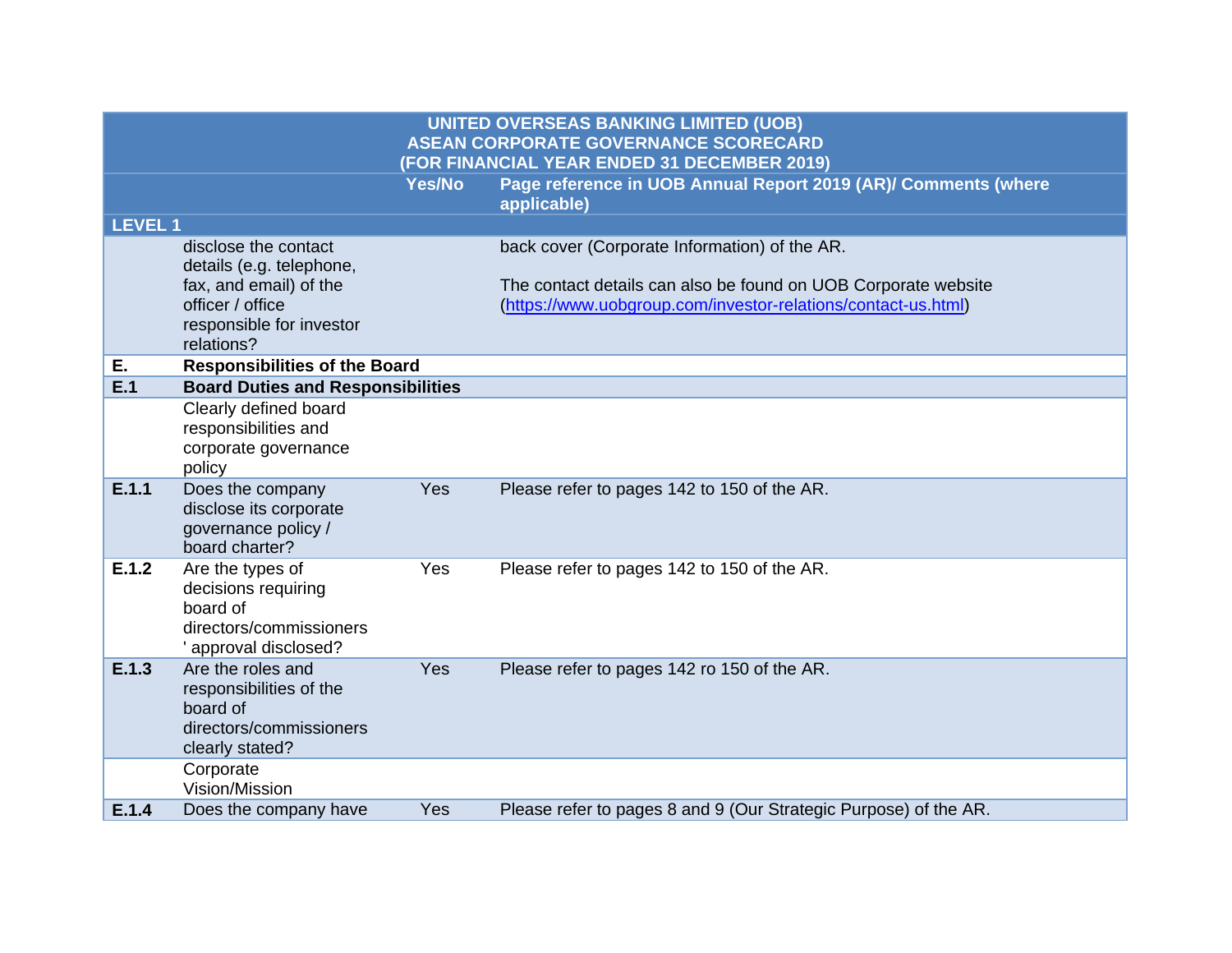|               |                                                                                                                                                        |        | <b>UNITED OVERSEAS BANKING LIMITED (UOB)</b><br><b>ASEAN CORPORATE GOVERNANCE SCORECARD</b><br>(FOR FINANCIAL YEAR ENDED 31 DECEMBER 2019)                   |
|---------------|--------------------------------------------------------------------------------------------------------------------------------------------------------|--------|--------------------------------------------------------------------------------------------------------------------------------------------------------------|
|               |                                                                                                                                                        | Yes/No | Page reference in UOB Annual Report 2019 (AR)/ Comments (where<br>applicable)                                                                                |
| <b>LEVEL1</b> |                                                                                                                                                        |        |                                                                                                                                                              |
|               | an updated vision and<br>mission statement?                                                                                                            |        |                                                                                                                                                              |
| E.1.5         | Does the board of<br>directors play a leading<br>role in the process of<br>developing and<br>reviewing the<br>company's strategy at<br>least annually? | Yes    | Please refer to page 142 of the AR.                                                                                                                          |
| E.1.6         | Does the board of<br>directors have a process<br>to review, monitor and<br>oversee the<br>implementation of the<br>corporate strategy?                 | Yes    | Please refer to page 142 of the AR.                                                                                                                          |
| E.2           | <b>Board Structure</b>                                                                                                                                 |        |                                                                                                                                                              |
|               | Code of Ethics or<br>Conduct                                                                                                                           |        |                                                                                                                                                              |
| E.2.1         | Are the details of the<br>code of ethics or<br>conduct disclosed?                                                                                      | Yes    | Please refer to page 148 (Code of Conduct) of the AR.                                                                                                        |
| E.2.2         | Are all<br>directors/commissioners<br>, senior management<br>and employees required<br>to comply with the<br>code/s?                                   | Yes    | Provisions in the Code of Conduct that are applicable to directors are set out in<br>the Articles of Directorship.                                           |
| E.2.3         | Does the company have<br>a process to implement                                                                                                        | Yes    | UOB has a Code of Conduct. Persons who suspect or become aware of the<br>existence of wrongdoing, corruption, fraud or possible violation of law, regulation |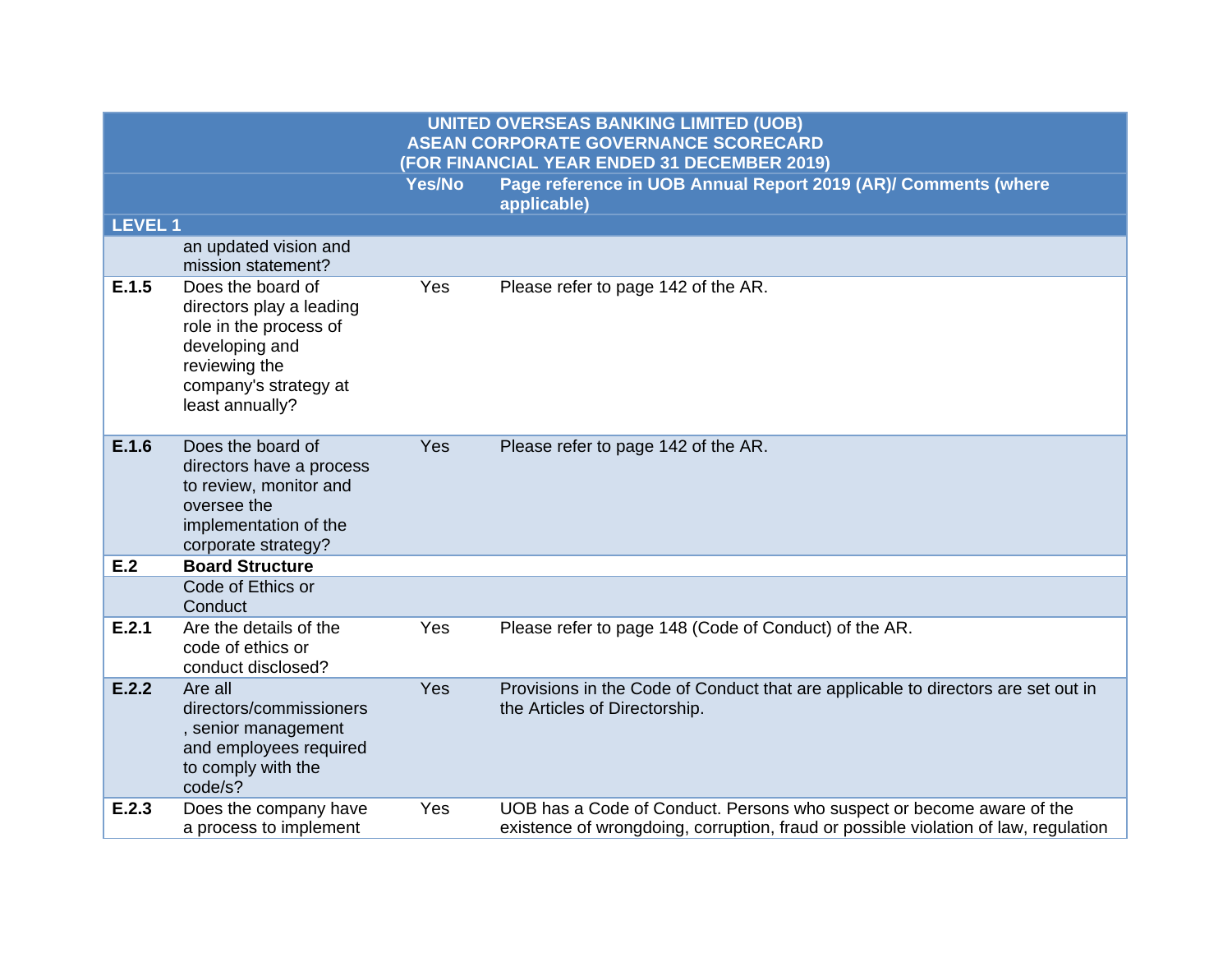|                                             | UNITED OVERSEAS BANKING LIMITED (UOB)                                         |  |  |  |  |
|---------------------------------------------|-------------------------------------------------------------------------------|--|--|--|--|
| ASEAN CORPORATE GOVERNANCE SCORECARD        |                                                                               |  |  |  |  |
| (FOR FINANCIAL YEAR ENDED 31 DECEMBER 2019) |                                                                               |  |  |  |  |
| Yes/No                                      | ∣ Page reference in UOB Annual Report 2019 (AR)/ Comments (where <sup>∣</sup> |  |  |  |  |

|                |                                                                                                                                                                                                                                                                                                                                                       |           | applicable)                                                                                                                                                                                      |
|----------------|-------------------------------------------------------------------------------------------------------------------------------------------------------------------------------------------------------------------------------------------------------------------------------------------------------------------------------------------------------|-----------|--------------------------------------------------------------------------------------------------------------------------------------------------------------------------------------------------|
| <b>LEVEL 1</b> |                                                                                                                                                                                                                                                                                                                                                       |           |                                                                                                                                                                                                  |
|                | and monitor compliance<br>with the code/s of ethics<br>or conduct?                                                                                                                                                                                                                                                                                    |           | or policy within the Group may report such matters. The UOB Group<br>Whistleblowing Policy and Procedures set out the independent channels to which<br>reports may be made.                      |
|                | <b>Board Structure &amp;</b><br>Composition                                                                                                                                                                                                                                                                                                           |           |                                                                                                                                                                                                  |
| E.2.4          | Do independent<br>directors/commissioners<br>make up at least 50% of<br>the board of<br>directors/commissioners                                                                                                                                                                                                                                       | Yes       | Please refer to page 138 of the AR.                                                                                                                                                              |
| E.2.5          | Does the company have<br>a term limit of nine years<br>or less or 2 terms of five<br>years <sup>1</sup> each for its<br>independent directors/<br>commissioners?<br><sup>1</sup> The five years term<br>must be required by<br>legislation which pre-<br>existed the introduction<br>of the ASEAN Corporate<br><b>Governance Scorecard</b><br>in 2011 | Yes       | Please refer to page 138 of the AR.                                                                                                                                                              |
| E.2.6          | Has the company set a<br>limit of five board seats<br>that an individual<br>independent/non-<br>executive                                                                                                                                                                                                                                             | <b>No</b> | Please refer to the explanation on page 138 (Board Performance and Time<br>Commitment and Performance) of the AR. None of the directors sits on the board<br>of more than five listed companies. |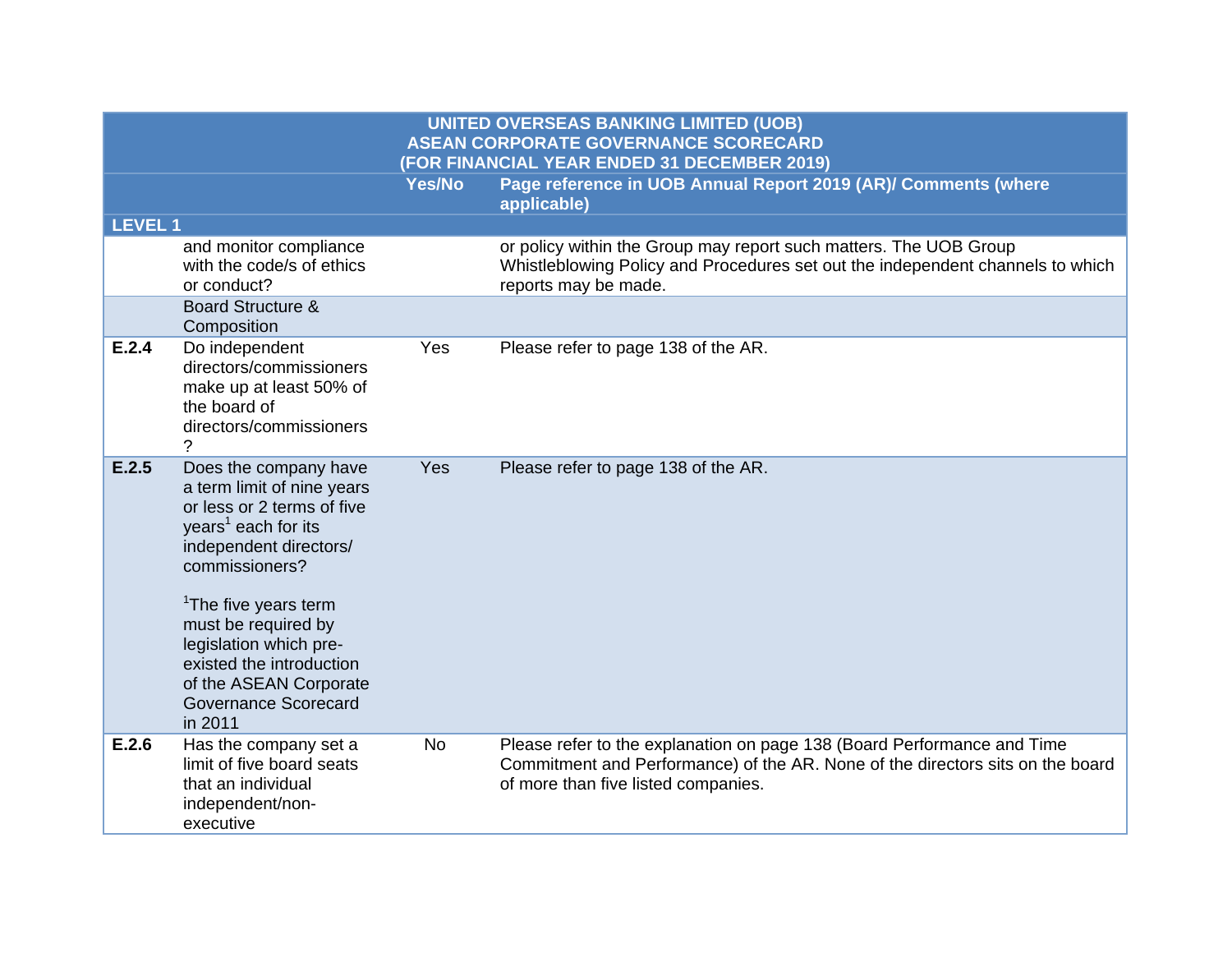| <b>LEVEL 1</b> |                                                                                                                                          |            |                                                                                                                                                                                                           |
|----------------|------------------------------------------------------------------------------------------------------------------------------------------|------------|-----------------------------------------------------------------------------------------------------------------------------------------------------------------------------------------------------------|
|                | director/commissioner<br>may hold<br>simultaneously?                                                                                     |            |                                                                                                                                                                                                           |
| E.2.7          | Does the company have<br>any executive directors<br>who serve on more than<br>two boards of listed<br>companies outside of<br>the group? | <b>No</b>  | Please refer to page 10 of the AR.                                                                                                                                                                        |
|                | <b>Nomination Committee</b><br>(NC)                                                                                                      |            |                                                                                                                                                                                                           |
| E.2.8          | Does the company have<br>a Nominating<br>Committee?                                                                                      | <b>Yes</b> | Please refer to page 135 of the AR.                                                                                                                                                                       |
| E.2.9          | Is the Nominating<br>Committee comprised of<br>a majority of<br>independent directors/<br>commissioners?                                 | Yes        | Please refer to page 135 of the AR.                                                                                                                                                                       |
| E.2.10         | Is the chairman of the<br><b>Nominating Committee</b><br>an independent<br>director/commissioner?                                        | Yes        | Please refer to page 12 (Board of Directors) and the Corporate Information on the<br>inside back cover of the AR.                                                                                         |
| E.2.11         | Does the company<br>disclose the terms of<br>reference/ governance<br>structure/charter of the<br><b>Nominating Committee?</b>           | Yes        | The main responsibilities of the Nominating Committee can be found on page 140<br>of the AR.<br>Pages 138 and 139 of the AR also outlined the main activities carried out by the<br>Nominating Committee. |
|                |                                                                                                                                          |            |                                                                                                                                                                                                           |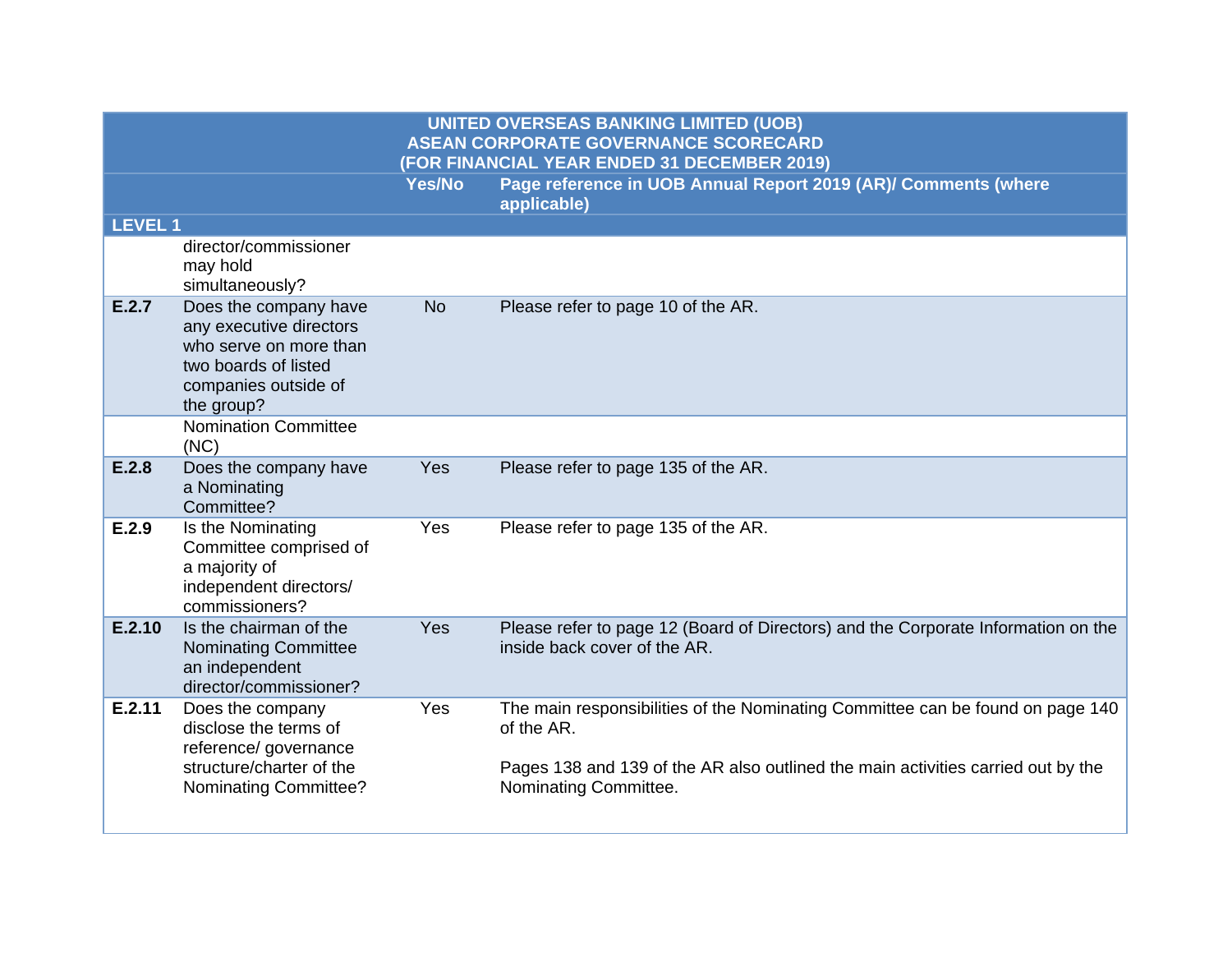|                |                                                                                                                                                                       |               | <b>UNITED OVERSEAS BANKING LIMITED (UOB)</b><br><b>ASEAN CORPORATE GOVERNANCE SCORECARD</b><br>(FOR FINANCIAL YEAR ENDED 31 DECEMBER 2019) |
|----------------|-----------------------------------------------------------------------------------------------------------------------------------------------------------------------|---------------|--------------------------------------------------------------------------------------------------------------------------------------------|
|                |                                                                                                                                                                       | <b>Yes/No</b> | Page reference in UOB Annual Report 2019 (AR)/ Comments (where<br>applicable)                                                              |
| <b>LEVEL 1</b> |                                                                                                                                                                       |               |                                                                                                                                            |
| E.2.12         | Is the meeting<br>attendance of the<br><b>Nominating Committee</b><br>disclosed and if so, did<br>the Nominating<br>Committee meet at least<br>twice during the year? | Yes           | Please refer to page 138 of the AR.<br>The Nominating Committee held a total of 3 meetings during FY2019.                                  |
|                | Remuneration Committee (RC)/Compensation Committee                                                                                                                    |               |                                                                                                                                            |
| E.2.13         | Does the company have<br>a Remuneration<br>Committee?                                                                                                                 | <b>Yes</b>    | Please refer to page 135 of the AR.                                                                                                        |
| E.2.14         | Is the Remuneration<br>Committee comprised of<br>a majority of<br>independent directors/<br>commissioners?                                                            | Yes           | Please refer to page 135 of the AR.                                                                                                        |
| E.2.15         | Is the chairman of the<br>Remuneration<br>Committee an<br>independent<br>director/commissioner?                                                                       | Yes           | Please refer to page 11 (Board of Directors) and the Corporate Information on the<br>inside back cover of the AR.                          |
| E.2.16         | Does the company<br>disclose the terms of<br>reference/ governance<br>structure/ charter of the<br>Remuneration<br>Committee?                                         | Yes           | The main responsibilities of the Remuneration and Human Capital Committee<br>can be found on page 140 of the AR.                           |
| E.2.17         | Is the meeting<br>attendance of the<br>Remuneration                                                                                                                   | <b>Yes</b>    | Please refer to page 138 of the AR.<br>The Remuneration and Human Capital Committee held a total of 5 meetings                             |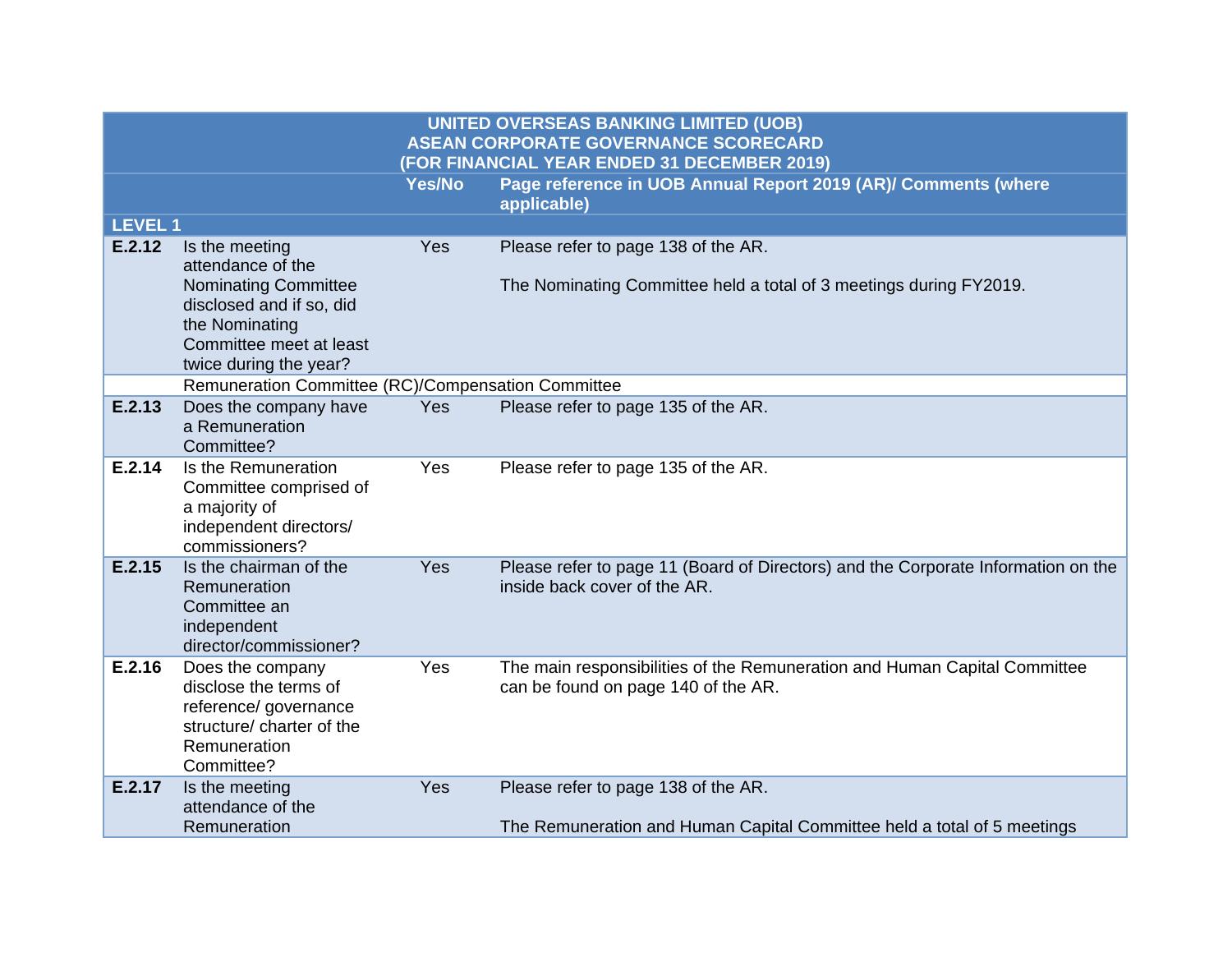|                |                                                                                                                                                               |               | <b>UNITED OVERSEAS BANKING LIMITED (UOB)</b><br><b>ASEAN CORPORATE GOVERNANCE SCORECARD</b><br>(FOR FINANCIAL YEAR ENDED 31 DECEMBER 2019) |
|----------------|---------------------------------------------------------------------------------------------------------------------------------------------------------------|---------------|--------------------------------------------------------------------------------------------------------------------------------------------|
|                |                                                                                                                                                               | <b>Yes/No</b> | Page reference in UOB Annual Report 2019 (AR)/ Comments (where<br>applicable)                                                              |
| <b>LEVEL 1</b> |                                                                                                                                                               |               |                                                                                                                                            |
|                | Committee disclosed<br>and, if so, did the<br>Remuneration<br>Committee meet at least<br>twice during the year?                                               |               | during FY2019.                                                                                                                             |
|                | Audit Committee (AC)                                                                                                                                          |               |                                                                                                                                            |
| E.2.18         | Does the company have<br>an Audit Committee?                                                                                                                  | Yes           | Please refer to page 135 of the AR.                                                                                                        |
| E.2.19         | Is the Audit Committee<br>comprised entirely of<br>non-executive<br>directors/commissioners<br>with a majority of<br>independent directors/<br>commissioners? | Yes           | Please refer to page 135 of the AR. All the members of the Audit Committee are<br>independent.                                             |
| E.2.20         | Is the chairman of the<br>Audit Committee an<br>independent<br>director/commissioner?                                                                         | Yes           | Please refer to page 11 (Board of Directors) and the Corporate Information on the<br>inside back cover of the AR.                          |
| E.2.21         | Does the company<br>disclose the terms of<br>reference/governance<br>structure/charter of the<br><b>Audit Committee?</b>                                      | Yes           | The main responsibilities of the Audit Committee can be found on pages 142 and<br>143 of the AR.                                           |
| E.2.22         | Does at least one of the<br>independent<br>directors/commissioners<br>of the committee have<br>accounting expertise<br>(accounting qualification              | Yes           | Please refer to Mr Ong Yew Huat's CV on page 11 (Board of Directors) of the AR.                                                            |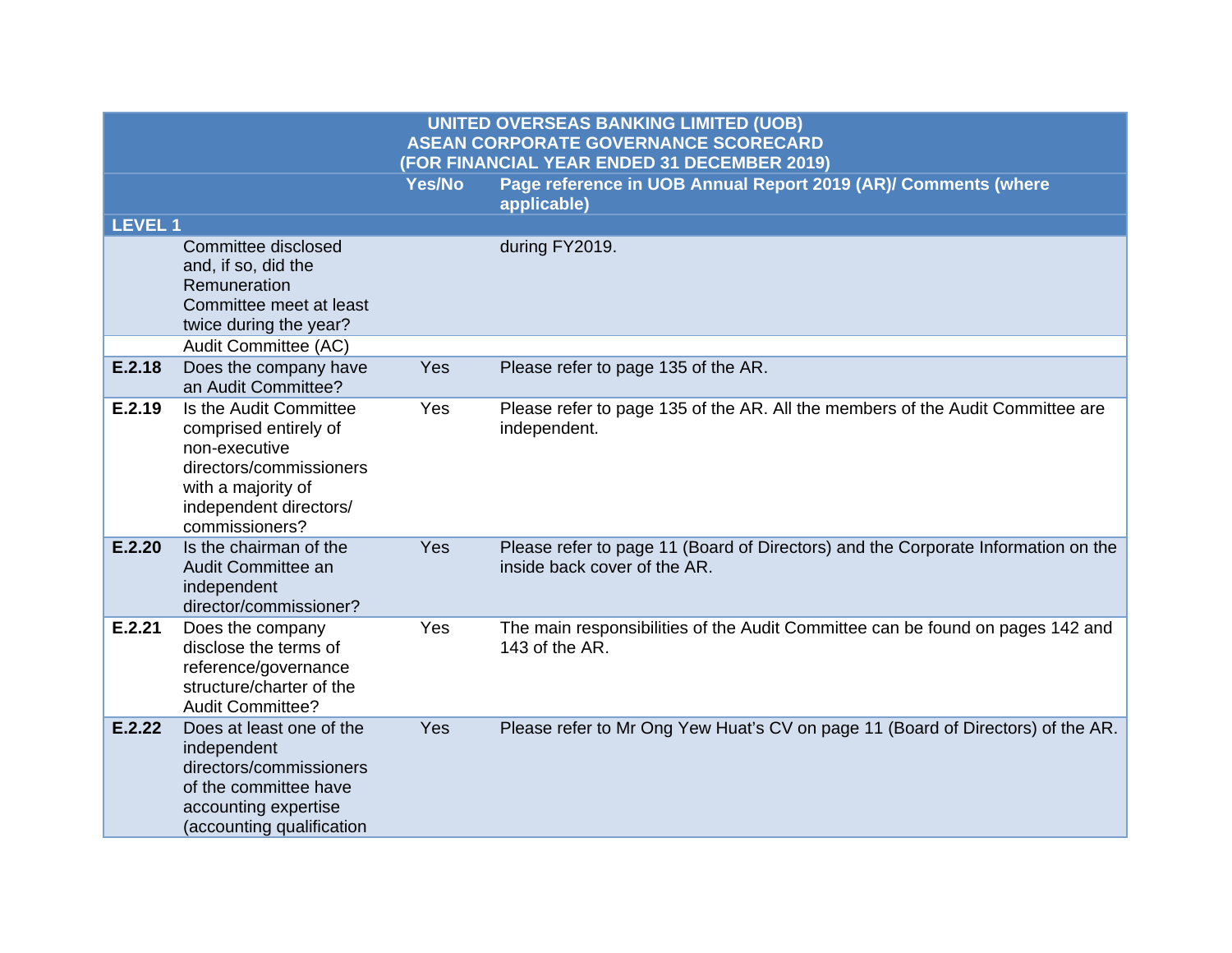|                |                                                                                                                                                            |           | <b>UNITED OVERSEAS BANKING LIMITED (UOB)</b><br><b>ASEAN CORPORATE GOVERNANCE SCORECARD</b><br>(FOR FINANCIAL YEAR ENDED 31 DECEMBER 2019) |
|----------------|------------------------------------------------------------------------------------------------------------------------------------------------------------|-----------|--------------------------------------------------------------------------------------------------------------------------------------------|
|                |                                                                                                                                                            | Yes/No    | Page reference in UOB Annual Report 2019 (AR)/ Comments (where<br>applicable)                                                              |
| <b>LEVEL 1</b> |                                                                                                                                                            |           |                                                                                                                                            |
|                | or experience)?                                                                                                                                            |           |                                                                                                                                            |
| E.2.23         | Is the meeting<br>attendance of the Audit<br>Committee disclosed<br>and, if so, did the Audit<br>Committee meet at least<br>four times during the<br>year? | Yes       | Please refer to page 138 of the AR.<br>The Audit Committee held a total of 5 meetings during FY2019.                                       |
| E.2.24         | Does the Audit<br>Committee have primary<br>responsibility for<br>recommendation on the<br>appointment, and<br>removal of the external<br>auditor?         | Yes       | Please refer to pages 142 (Audit Committee) and 143 (External Auditor) of the<br>AR.                                                       |
| E.3            | <b>Board Processes</b>                                                                                                                                     |           |                                                                                                                                            |
|                | <b>Board Meetings and</b><br>Attendance                                                                                                                    |           |                                                                                                                                            |
| E.3.1          | Are the board of<br>directors meeting<br>scheduled before the<br>start of financial year?                                                                  | Yes       | Please refer to page 134 (Key Processes) of the AR.                                                                                        |
| E.3.2          | Does the board of<br>directors/commissioners<br>meet at least six times<br>during the year?                                                                | Yes       | Please refer to page 138 of the AR.<br>A total of 6 board meetings were held during FY201.                                                 |
| E.3.3          | Has each of the<br>directors/commissioners<br>attended at least 75% of<br>all the board meetings                                                           | <b>No</b> | All except one director attended at least 75% of all board meetings. Please refer<br>to page 138 of the AR.                                |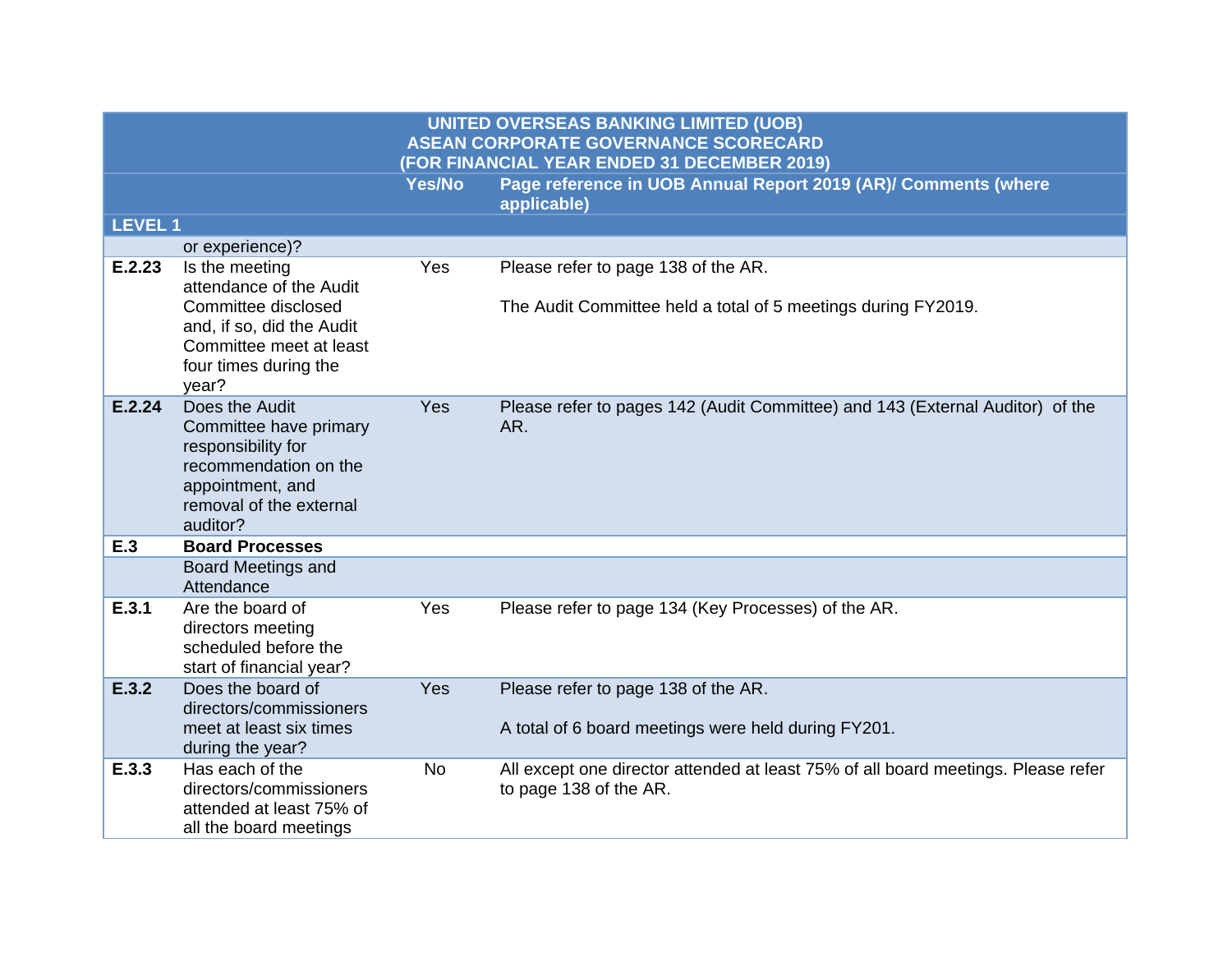| Nes/No \ | Page reference in UOB Annual Report 2019 (AR)/ Comments (where |
|----------|----------------------------------------------------------------|
|          | applicable)                                                    |
|          |                                                                |

| <b>LEVEL 1</b> |                                                                                                                                                                        |           |                                                                                                                                                                       |
|----------------|------------------------------------------------------------------------------------------------------------------------------------------------------------------------|-----------|-----------------------------------------------------------------------------------------------------------------------------------------------------------------------|
|                | held during the year?                                                                                                                                                  |           |                                                                                                                                                                       |
| E.3.4          | Does the company<br>require a minimum<br>quorum of at least 2/3<br>for board decisions?                                                                                | <b>No</b> | Pursuant to the Terms of Reference of the Board of Directors, the quorum for<br>Board meetings and decision-making is a majority of the Board.                        |
| E.3.5          | Did the non-executive<br>directors/commissioners<br>of the company meet<br>separately at least once<br>during the year without<br>any executives present?              | Yes       |                                                                                                                                                                       |
| E.3.6          | Are board papers for<br>board of<br>directors/commissioners<br>meetings provided to<br>the board at least five<br>business days in<br>advance of the board<br>meeting? | Yes       | Please refer to page 134 (Key Processes) of the AR.<br>As a general rule, the meeting papers are provided to directors at least one week<br>before the board meeting. |
| E.3.7          | Does the company<br>secretary play a<br>significant role in<br>supporting the board in<br>discharging its<br>responsibilities?                                         | Yes       | Please refer to page 136 (Company Secretaries) of the AR.                                                                                                             |
| E.3.8          | Is the company<br>secretary trained in<br>legal, accountancy or<br>company secretarial<br>practices and has kept                                                       | Yes       | Both company secretaries are legally trained. Please refer to page 136 (Company<br>Secretaries) of the AR.                                                            |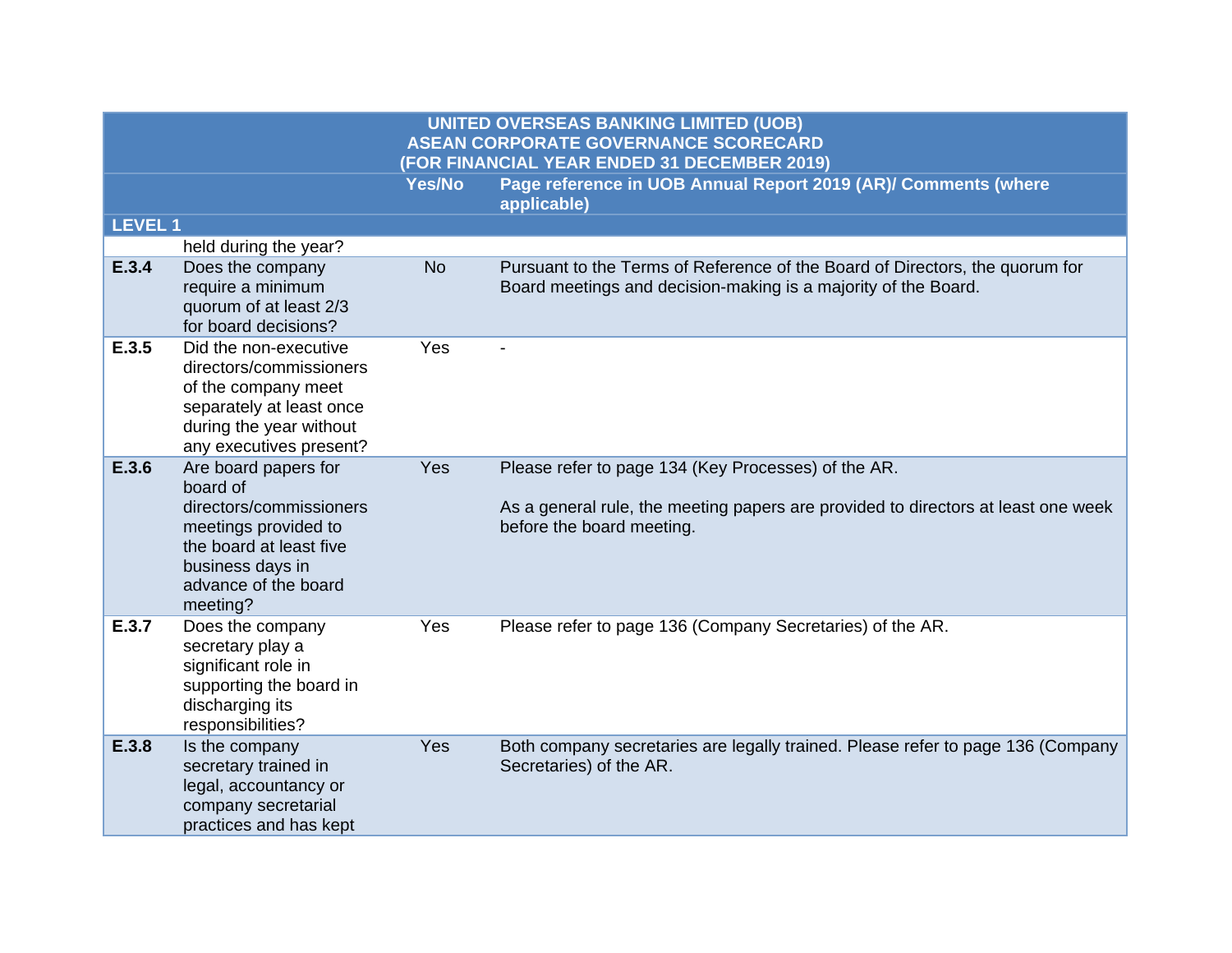| <b>LEVEL1</b> |                                                                                                                                                                                                                                                                                                                                                         |            |                                                                                                                                                                                                                                           |
|---------------|---------------------------------------------------------------------------------------------------------------------------------------------------------------------------------------------------------------------------------------------------------------------------------------------------------------------------------------------------------|------------|-------------------------------------------------------------------------------------------------------------------------------------------------------------------------------------------------------------------------------------------|
|               | abreast on relevant<br>developments?                                                                                                                                                                                                                                                                                                                    |            |                                                                                                                                                                                                                                           |
|               | Board Appointment and<br><b>Re-Election</b>                                                                                                                                                                                                                                                                                                             |            |                                                                                                                                                                                                                                           |
| E.3.9         | Does the company<br>disclose the criteria<br>used in selecting new<br>directors/commissioners<br>?                                                                                                                                                                                                                                                      | Yes        | Please refer to page 139 (Appointment and Re-Election of Directors) of the AR.                                                                                                                                                            |
| E.3.10        | Did the company<br>describe the process<br>followed in appointing<br>new<br>directors/commissioners<br>?                                                                                                                                                                                                                                                | Yes        | Please refer to page 139 (Appointment and Re-Election of Directors) of the AR.                                                                                                                                                            |
| E.3.11        | Are all<br>directors/commissioners<br>subject to re-election<br>every 3 years; or 5<br>years for listed<br>companies in countries<br>whose legislation<br>prescribes a term of 5<br>years <sup>2</sup> each?<br><sup>2</sup> The five years term<br>must be required by<br>legislation which pre-<br>existed the introduction<br>of the ASEAN Corporate | <b>Yes</b> | Please refer to page 139 (Appointment and Re-Election of Directors) of the AR.<br>UOB's Constitution provides that one-third or the directors shall retire from office<br>by rotation and submit themselves for re-election at every AGM. |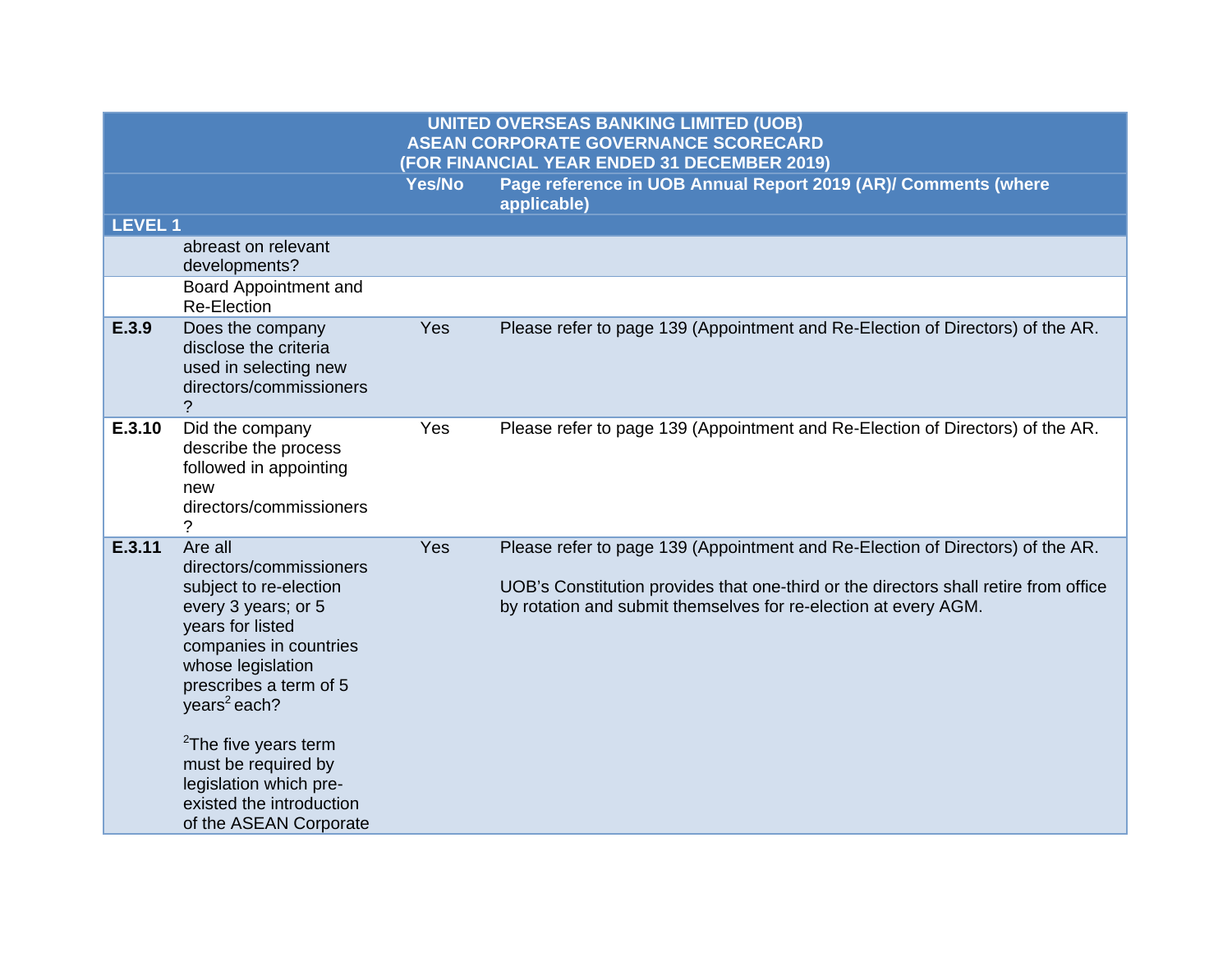| <b>LEVEL 1</b> |                                                                                                                                                                                                                                                                            |     |                                                                                                                                                                                                                                                                                                                                      |
|----------------|----------------------------------------------------------------------------------------------------------------------------------------------------------------------------------------------------------------------------------------------------------------------------|-----|--------------------------------------------------------------------------------------------------------------------------------------------------------------------------------------------------------------------------------------------------------------------------------------------------------------------------------------|
|                | <b>Governance Scorecard</b><br>in 2011                                                                                                                                                                                                                                     |     |                                                                                                                                                                                                                                                                                                                                      |
|                | <b>Remuneration Matters</b>                                                                                                                                                                                                                                                |     |                                                                                                                                                                                                                                                                                                                                      |
| E.3.12         | Does the company<br>disclose its<br>remuneration (fees,<br>allowances, benefit-in-<br>kind and other<br>emoluments)<br>policy/practices (i.e. the<br>use of short term and<br>long term incentives and<br>performance measures)<br>for its executive<br>directors and CEO? | Yes | Please refer to page 141 of the AR.                                                                                                                                                                                                                                                                                                  |
| E.3.13         | Is there disclosure of the<br>fee structure for non-<br>executive<br>directors/commissioners<br>$\gamma$                                                                                                                                                                   | Yes | Please refer to page 140 (Fee Structure) of the AR.                                                                                                                                                                                                                                                                                  |
| E.3.14         | Do the shareholders or<br>the Board of Directors<br>approve the<br>remuneration of the<br>executive directors<br>and/or the senior<br>executives?                                                                                                                          | Yes | Please refer to pages 141 and 142 (Employees' Remuneration) of the AR.<br>The remuneration of Management is approved by the Remuneration and Human<br>Capital Committee (RHCC) based on the remuneration policy approved by the<br>Board. The Board approves the remuneration of the CEO based on the<br>recommendation of the RHCC. |
| E.3.15         | Does the company have<br>measurable standards<br>to align the                                                                                                                                                                                                              | Yes | Please refer to pages 152 and 153 (Remuneration) of the AR.                                                                                                                                                                                                                                                                          |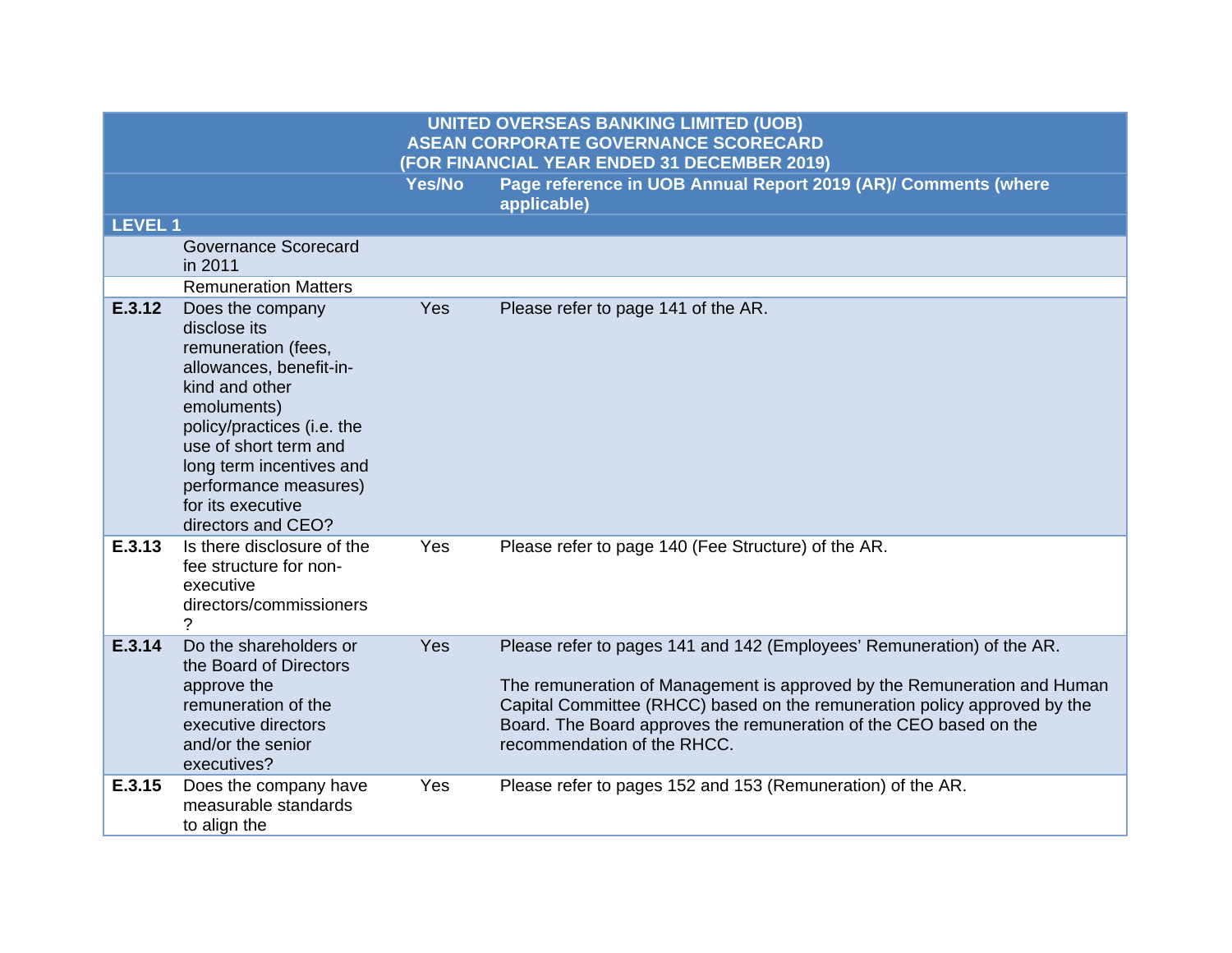| <b>LEVEL1</b> |                                                                                                                                                                                                |     |                                                                                                                                                                                                                      |
|---------------|------------------------------------------------------------------------------------------------------------------------------------------------------------------------------------------------|-----|----------------------------------------------------------------------------------------------------------------------------------------------------------------------------------------------------------------------|
|               | performance-based<br>remuneration of the<br>executive directors and<br>senior executive with<br>long-term interests of<br>the company, such as<br>claw back provision and<br>deferred bonuses? |     |                                                                                                                                                                                                                      |
|               | <b>Internal Audit</b>                                                                                                                                                                          |     |                                                                                                                                                                                                                      |
| E.3.16        | Does the company have<br>a separate internal audit<br>function?                                                                                                                                | Yes | Please refer to page 133 (Internal Auditor) of the AR.                                                                                                                                                               |
| E.3.17        | Is the head of internal<br>audit identified or, if<br>outsourced, is the name<br>of the external firm<br>disclosed?                                                                            | Yes | Please refer to page 18 and Corporate Information page of the AR.<br>The information can also be found on UOB corporate website<br>(https://www.uobgroup.com/uobgroup/about/management/board-of-<br>directors.page). |
| E.3.18        | Does the appointment<br>and removal of the<br>internal auditor require<br>the approval of the Audit<br>Committee?                                                                              | Yes | Please refer to pages 144 and 145 (Internal Auditor) of the AR.                                                                                                                                                      |
|               | <b>Risk Oversight</b>                                                                                                                                                                          |     |                                                                                                                                                                                                                      |
| E.3.19        | Does the company<br>establish a sound<br>internal control<br>procedures/risk<br>management framework<br>and periodically review<br>the effectiveness of that                                   | Yes | Please refer to page 145 (Risk Management and Internal Controls) of the AR.                                                                                                                                          |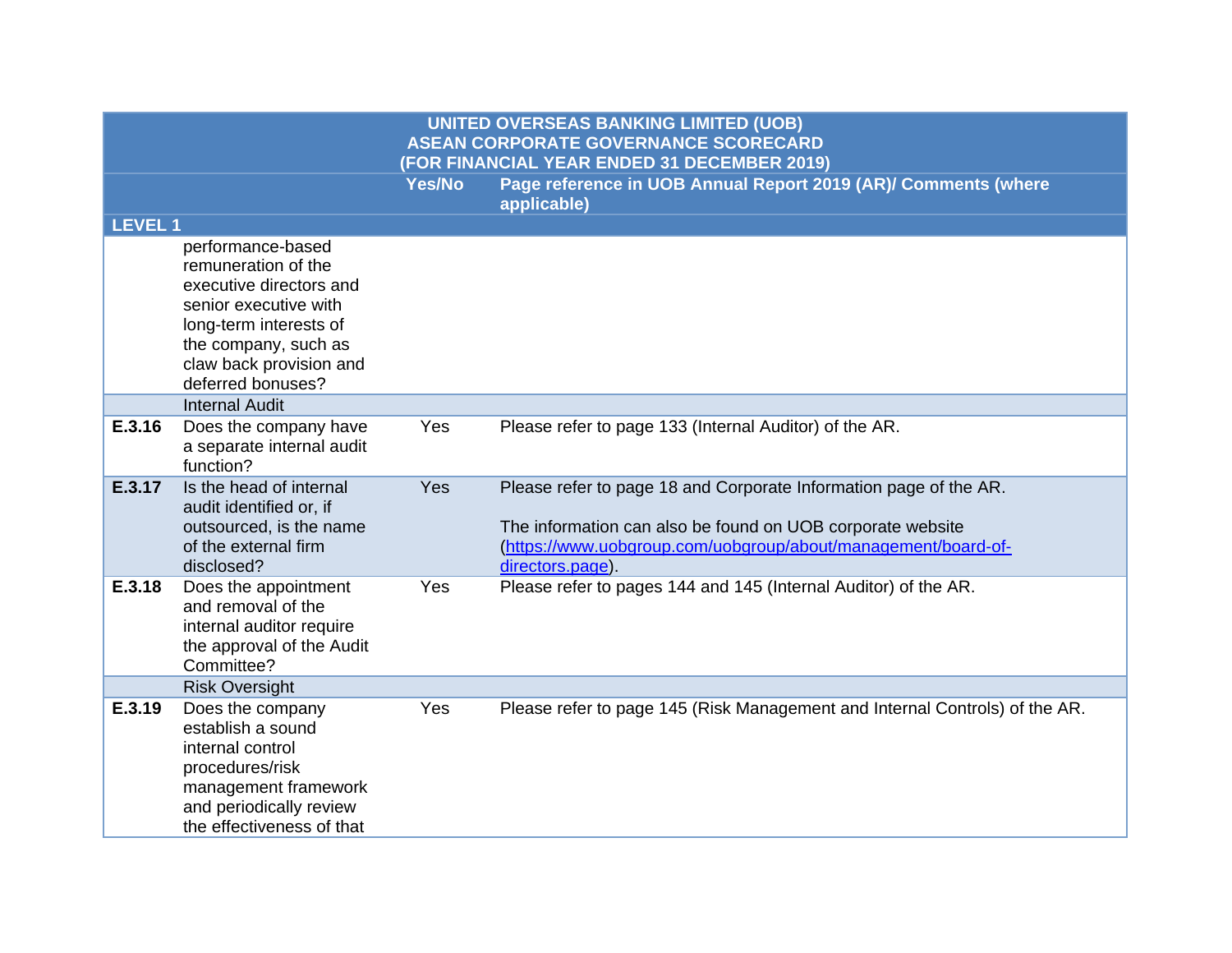**LEVEL 1**

|        | framework?                                                                                                                                                                                                                                                                              |     |                                             |
|--------|-----------------------------------------------------------------------------------------------------------------------------------------------------------------------------------------------------------------------------------------------------------------------------------------|-----|---------------------------------------------|
| E.3.20 | Does the Annual<br><b>Report/Annual CG</b><br>Report disclose that the<br>board of<br>directors/commissioners<br>has conducted a review<br>of the company's<br>material controls<br>(including operational,<br>financial and<br>compliance controls)<br>and risk management<br>systems? | Yes | Please refer to page 145 of the AR.         |
| E.3.21 | Does the company<br>disclose the key risks to<br>which the company is<br>materially exposed to<br>(i.e. financial,<br>operational including IT,<br>environmental, social,<br>economic)?                                                                                                 | Yes | Please refer to pages 160 to 170 of the AR. |
| E.3.22 | Does the Annual<br>Report/Annual CG<br>Report contain a<br>statement from the<br>board of<br>directors/commissioners<br>or Audit Committee<br>commenting on the                                                                                                                         | Yes | Please refer to page 142 of the AR.         |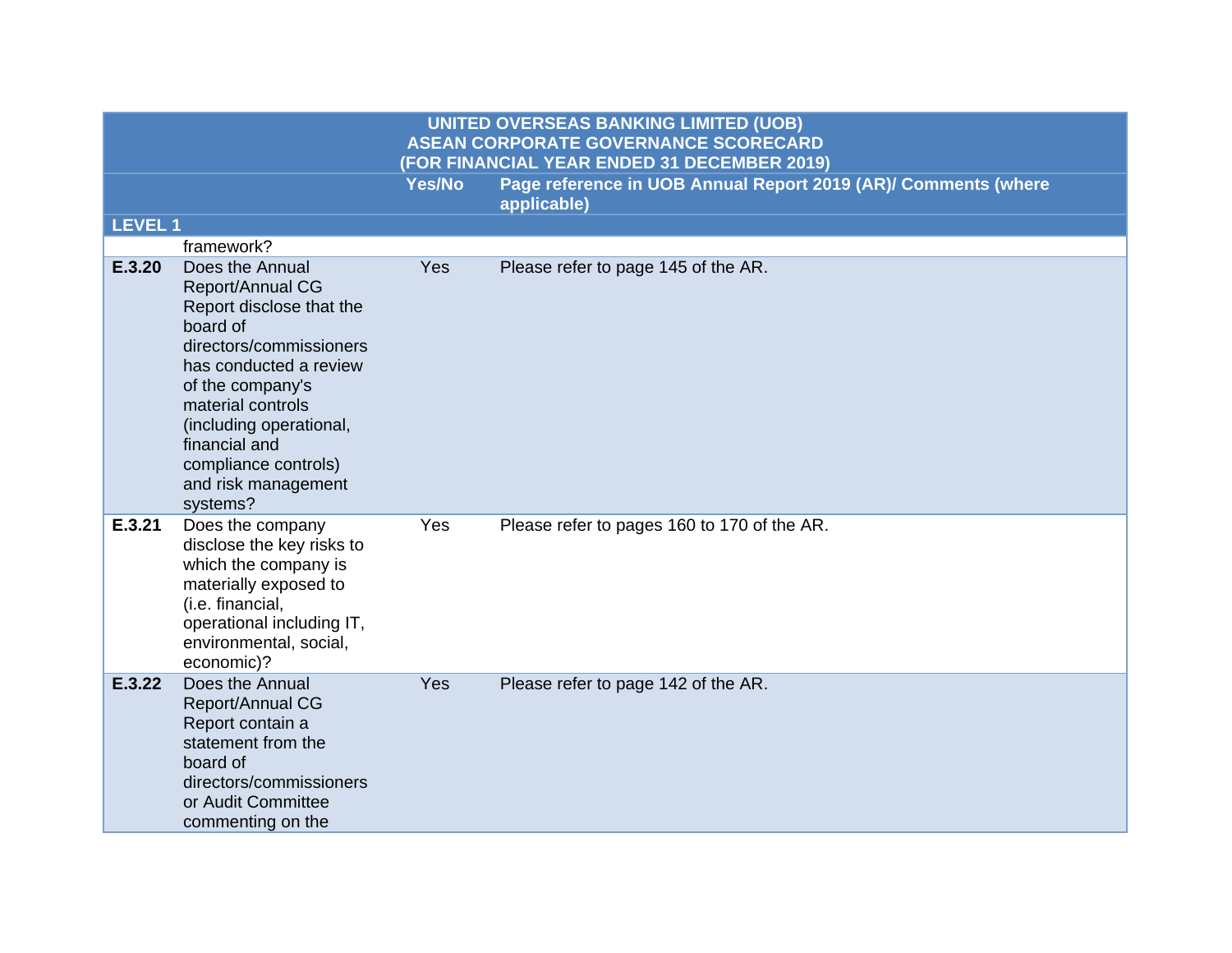|         |                                                                                                                                                            |                          | <b>UNITED OVERSEAS BANKING LIMITED (UOB)</b><br><b>ASEAN CORPORATE GOVERNANCE SCORECARD</b><br>(FOR FINANCIAL YEAR ENDED 31 DECEMBER 2019)             |
|---------|------------------------------------------------------------------------------------------------------------------------------------------------------------|--------------------------|--------------------------------------------------------------------------------------------------------------------------------------------------------|
|         |                                                                                                                                                            | <b>Yes/No</b>            | Page reference in UOB Annual Report 2019 (AR)/ Comments (where<br>applicable)                                                                          |
| LEVEL 1 |                                                                                                                                                            |                          |                                                                                                                                                        |
|         | adequacy of the<br>company's internal<br>controls/risk<br>management systems?                                                                              |                          |                                                                                                                                                        |
| E.4     | <b>People on the Board</b>                                                                                                                                 |                          |                                                                                                                                                        |
|         | <b>Board Chairman</b>                                                                                                                                      |                          |                                                                                                                                                        |
| E.4.1   | Do different persons<br>assume the roles of<br>chairman and CEO?                                                                                           | Yes                      | Please refer to pages 10 (Board of Directors) and 137 (Board Chairman and<br>Chief Executive Officer) of the AR.                                       |
| E.4.2   | Is the chairman an<br>independent<br>director/commissioner?                                                                                                | Yes                      | Please refer to pages 10(Board of Directors) and 137 (Board Chairman and Chief<br>Executive Officer) of the AR.                                        |
| E.4.3   | Is any of the directors a<br>former CEO of the<br>company in the past 2<br>years?                                                                          | <b>No</b>                |                                                                                                                                                        |
| E.4.4   | Are the roles and<br>responsibilities of the<br>chairman disclosed?                                                                                        | Yes                      | Please refer to page 137 (Board Chairman and Chief Executive Officer) of the<br>AR.                                                                    |
|         | Lead Independent<br><b>Director</b>                                                                                                                        |                          |                                                                                                                                                        |
| E.4.5   | If the Chairman is not<br>independent, has the<br>Board appointed a<br>Lead/Senior<br><b>Independent Director</b><br>and has his/her role<br>been defined? | <b>Not</b><br>applicable | Please refer to page 138 (Lead Independent Director) of the AR.<br>The Chairman of UOB is independent, non-executive and is not related to the<br>CEO. |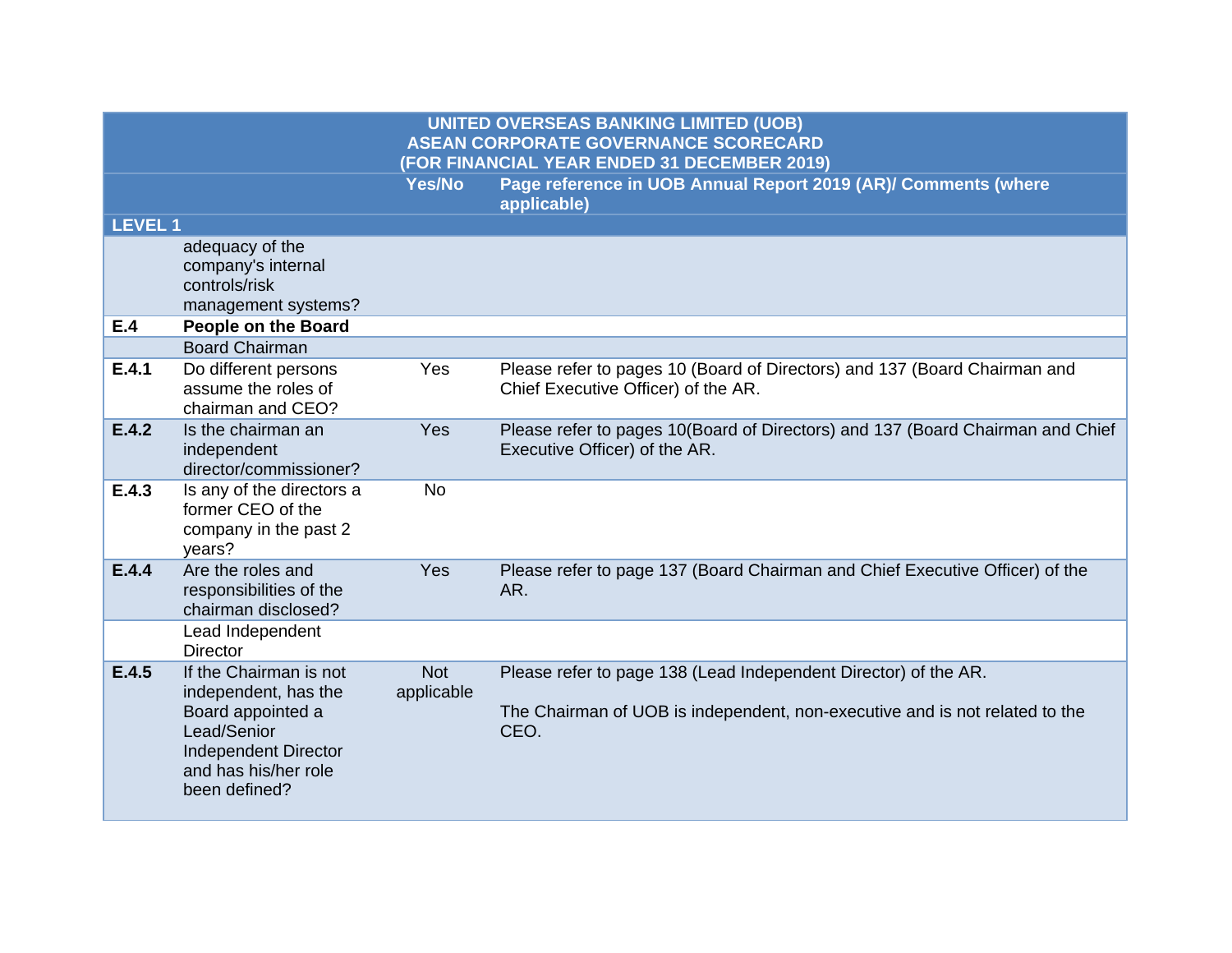|                |                                                                                                                                                              |               | <b>UNITED OVERSEAS BANKING LIMITED (UOB)</b><br><b>ASEAN CORPORATE GOVERNANCE SCORECARD</b><br>(FOR FINANCIAL YEAR ENDED 31 DECEMBER 2019)                                                                                     |
|----------------|--------------------------------------------------------------------------------------------------------------------------------------------------------------|---------------|--------------------------------------------------------------------------------------------------------------------------------------------------------------------------------------------------------------------------------|
|                |                                                                                                                                                              | <b>Yes/No</b> | Page reference in UOB Annual Report 2019 (AR)/ Comments (where<br>applicable)                                                                                                                                                  |
| <b>LEVEL 1</b> |                                                                                                                                                              |               |                                                                                                                                                                                                                                |
|                | Skills and<br>Competencies                                                                                                                                   |               |                                                                                                                                                                                                                                |
| E.4.6          | Does at least one non-<br>executive<br>director/commissioner<br>have prior working<br>experience in the major<br>sector that the company<br>is operating in? | Yes           | Please refer to pages 12 (Lim Hwee Hua and Alexander Hungate) and 13<br>(Michael Lien) of the AR and the directors' CVs on<br>https://www.uobgroup.com/uobgroup/about/management/board-of-<br>directors.page#boardofdirectors. |
| E.5            | <b>Board Performance</b>                                                                                                                                     |               |                                                                                                                                                                                                                                |
|                | <b>Directors Development</b>                                                                                                                                 |               |                                                                                                                                                                                                                                |
| E.5.1          | Does the company have<br>orientation programmes<br>for new<br>directors/commissioners                                                                        | Yes           | Please refer to page 139 (Induction of New Directors) of the AR.                                                                                                                                                               |
| E.5.2          | Does the company have<br>a policy that encourages<br>directors/commissioners<br>to attend on-going or<br>continuous professional<br>education programmes?    | Yes           | Please refer to page 139 (Induction of New Directors) of the AR.                                                                                                                                                               |
|                | <b>CEO/Executive</b><br>Management<br>Appointments and<br>Performance                                                                                        |               |                                                                                                                                                                                                                                |
| E.5.3          | Does the company<br>disclose the process on<br>how the board of<br>directors/commissioners                                                                   | Yes           | Please refer to page 139 (Leadership Succession) of the AR.                                                                                                                                                                    |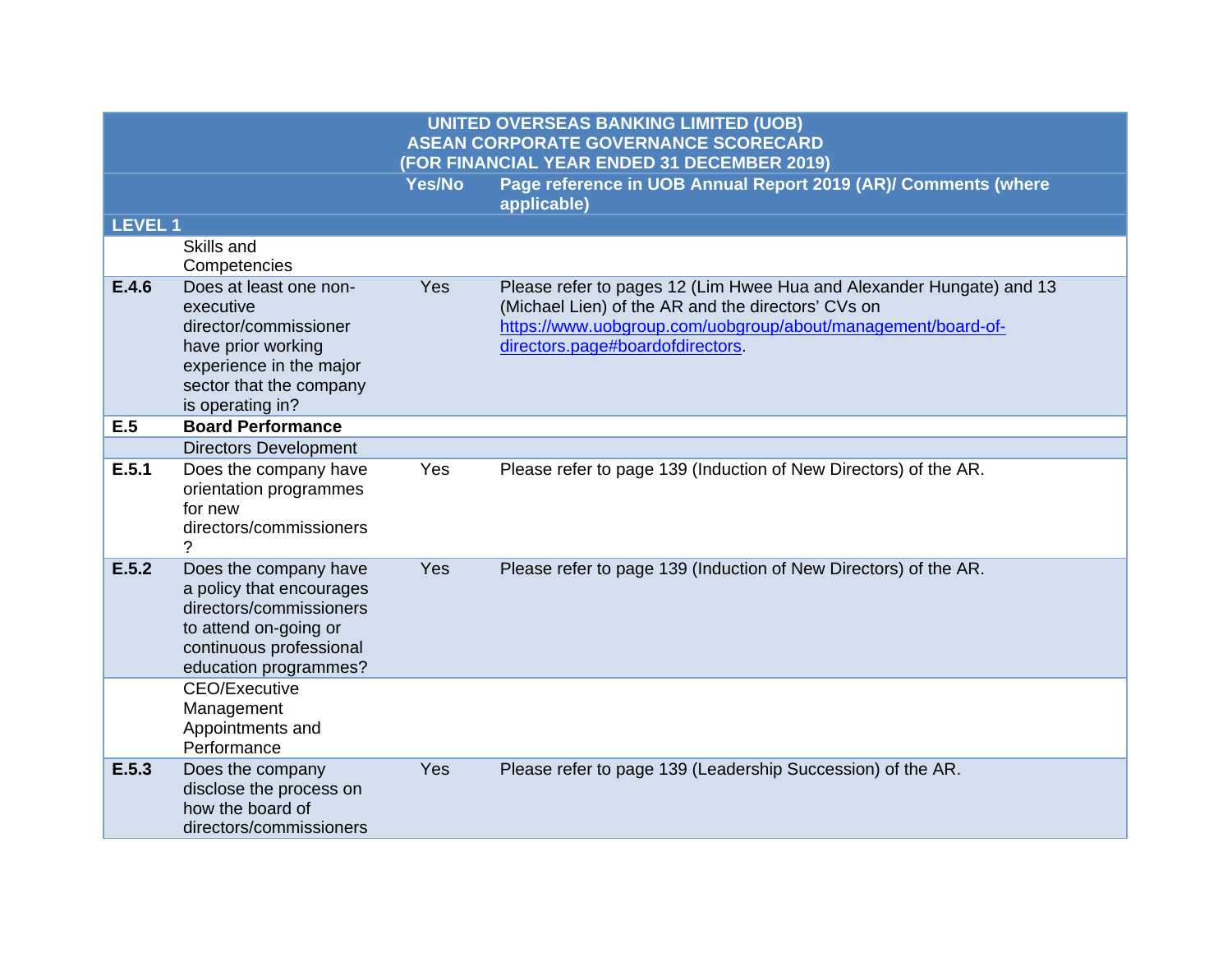|                |                                                                                                                                                                                               |               | <b>UNITED OVERSEAS BANKING LIMITED (UOB)</b><br><b>ASEAN CORPORATE GOVERNANCE SCORECARD</b><br>(FOR FINANCIAL YEAR ENDED 31 DECEMBER 2019) |
|----------------|-----------------------------------------------------------------------------------------------------------------------------------------------------------------------------------------------|---------------|--------------------------------------------------------------------------------------------------------------------------------------------|
|                |                                                                                                                                                                                               | <b>Yes/No</b> | Page reference in UOB Annual Report 2019 (AR)/ Comments (where<br>applicable)                                                              |
| <b>LEVEL 1</b> |                                                                                                                                                                                               |               |                                                                                                                                            |
|                | plans for the succession<br>of the CEO/Managing<br>Director/President and<br>key management?                                                                                                  |               |                                                                                                                                            |
| E.5.4          | Does the board of<br>directors/commissioners<br>conduct an annual<br>performance<br>assessment of the<br>CEO/Managing<br>Director/President?                                                  | Yes           | Please refer to page 134 (Board Duties) of the AR.                                                                                         |
|                | <b>Board Appraisal</b>                                                                                                                                                                        |               |                                                                                                                                            |
| E.5.5          | Did the company<br>conduct an annual<br>performance<br>assessment of the<br>board of<br>directors/commissioners<br>and disclose the criteria<br>and process followed for<br>the assessment?   | Yes           | Please refer to pages 138 (Board Performance and Time Commitment) of the<br>AR.                                                            |
| E.5.6          | Did the company<br>conduct an annual<br>performance<br>assessment of the<br>individual<br>directors/commissioners<br>and disclose the criteria<br>and process followed for<br>the assessment? | Yes           | Please refer to pages 138 (Board Performance and Time Commitment) of the<br>AR.                                                            |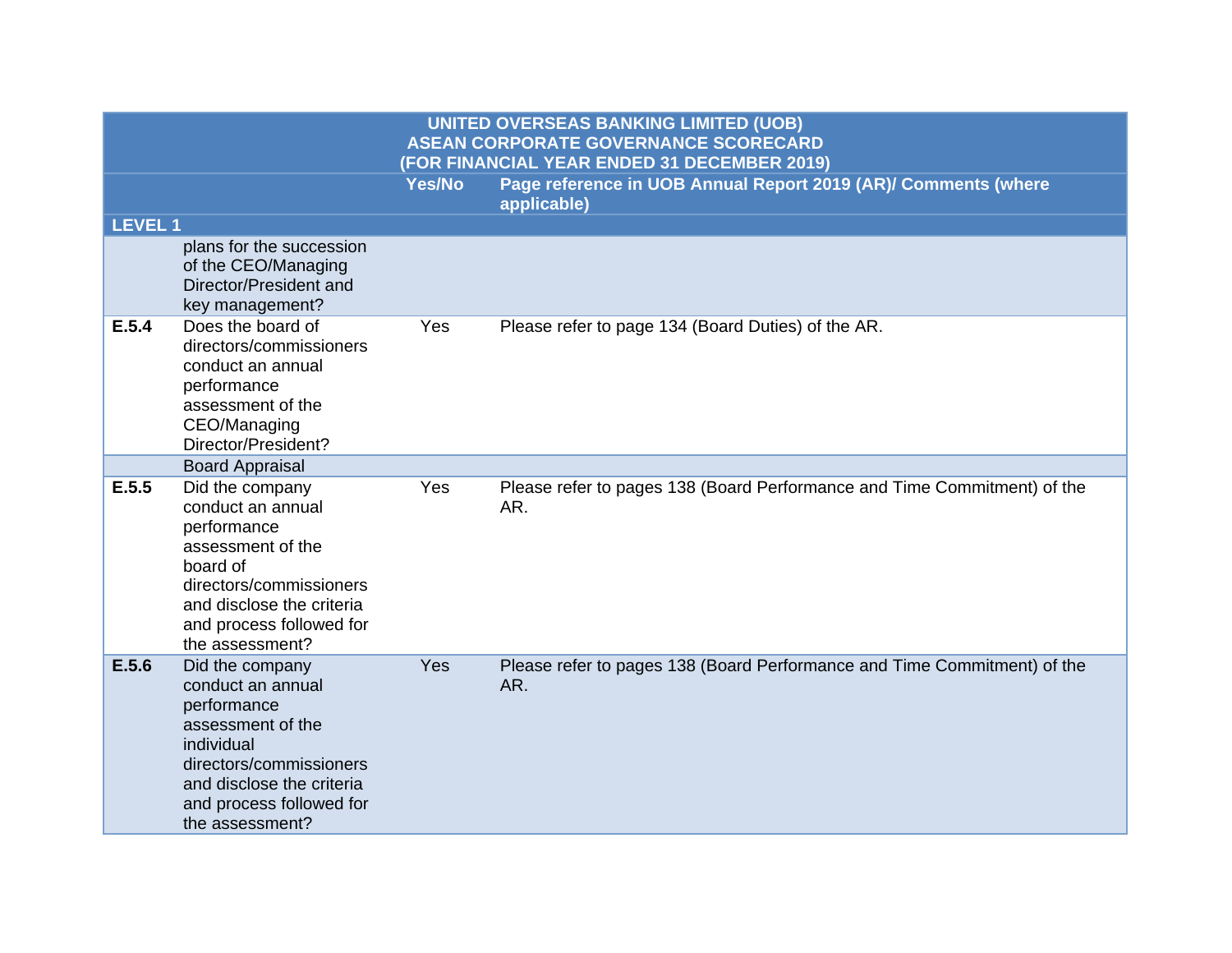|                | <b>UNITED OVERSEAS BANKING LIMITED (UOB)</b><br><b>ASEAN CORPORATE GOVERNANCE SCORECARD</b><br>(FOR FINANCIAL YEAR ENDED 31 DECEMBER 2019)                               |            |                                                                                 |
|----------------|--------------------------------------------------------------------------------------------------------------------------------------------------------------------------|------------|---------------------------------------------------------------------------------|
|                |                                                                                                                                                                          | Yes/No     | Page reference in UOB Annual Report 2019 (AR)/ Comments (where<br>applicable)   |
| <b>LEVEL 1</b> |                                                                                                                                                                          |            |                                                                                 |
|                | <b>Committee Appraisal</b>                                                                                                                                               |            |                                                                                 |
| E.5.7          | Did the company<br>conduct an annual<br>performance<br>assessment of the<br>board committees and<br>disclose the criteria and<br>process followed for the<br>assessment? | <b>Yes</b> | Please refer to pages 138 (Board Performance and Time Commitment) of the<br>AR. |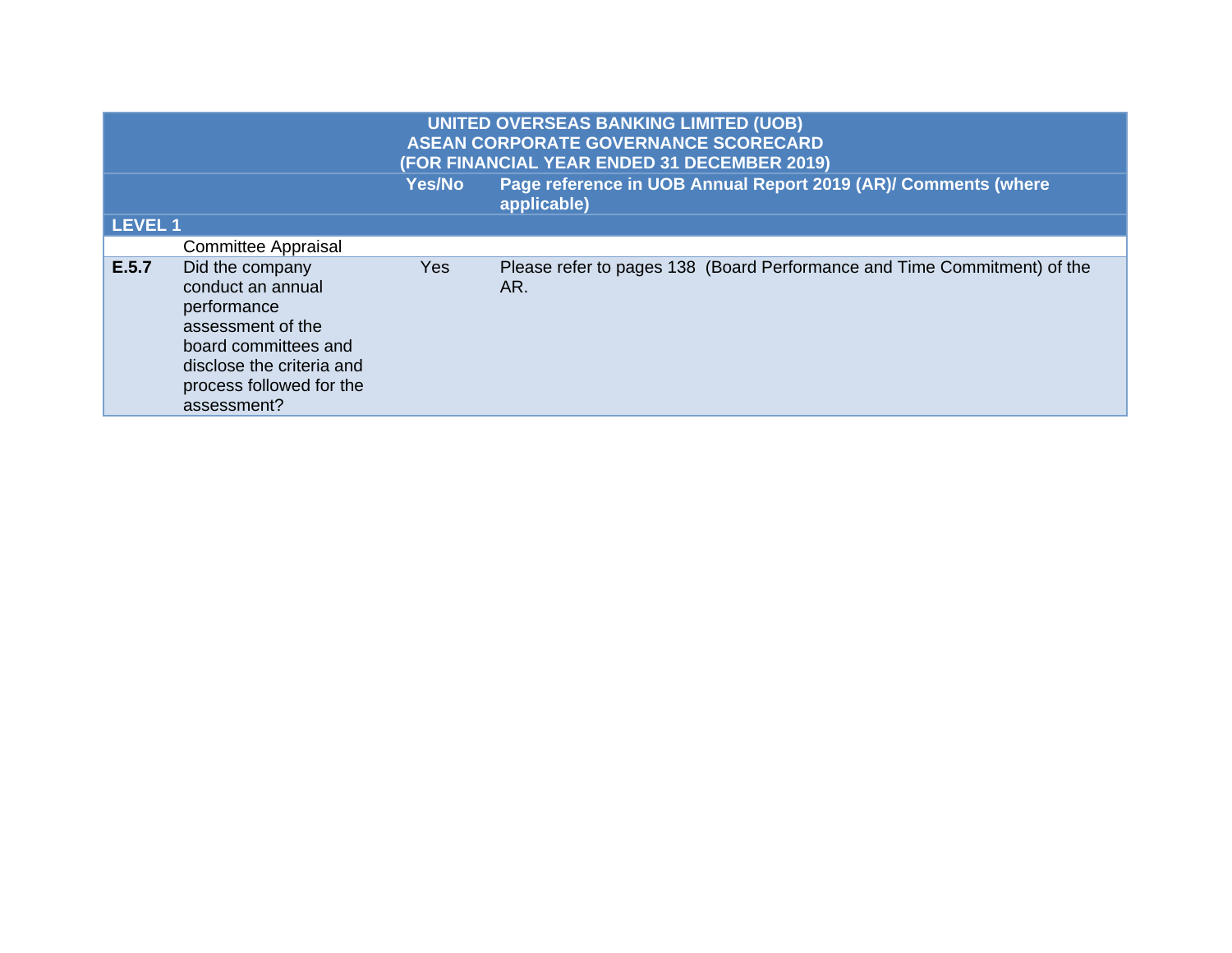| <b>UNITED OVERSEAS BANKING LIMITED (UOB)</b>                                               |                                                                                                                                                                                             |               |                                                                                                                                                                                                                                                                                                                                                                                                                  |  |
|--------------------------------------------------------------------------------------------|---------------------------------------------------------------------------------------------------------------------------------------------------------------------------------------------|---------------|------------------------------------------------------------------------------------------------------------------------------------------------------------------------------------------------------------------------------------------------------------------------------------------------------------------------------------------------------------------------------------------------------------------|--|
| <b>ASEAN CORPORATE GOVERNANCE SCORECARD</b><br>(FOR FINANCIAL YEAR ENDED 31 DECEMBER 2019) |                                                                                                                                                                                             |               |                                                                                                                                                                                                                                                                                                                                                                                                                  |  |
|                                                                                            |                                                                                                                                                                                             | <b>Yes/No</b> | Page reference in UOB Annual Report 2019 (AR)/                                                                                                                                                                                                                                                                                                                                                                   |  |
|                                                                                            |                                                                                                                                                                                             |               | <b>Comments (where applicable)</b>                                                                                                                                                                                                                                                                                                                                                                               |  |
|                                                                                            | LEVEL 2 - BONUS ITEMS                                                                                                                                                                       |               |                                                                                                                                                                                                                                                                                                                                                                                                                  |  |
| (B)A.                                                                                      | <b>RIGHTS OF SHAREHOLDERS</b>                                                                                                                                                               |               |                                                                                                                                                                                                                                                                                                                                                                                                                  |  |
| (B)A.1                                                                                     | Right to participate effectively in and vote in general shareholders meeting and should be informed of the rules,<br>including voting procedures, that govern general shareholders meeting. |               |                                                                                                                                                                                                                                                                                                                                                                                                                  |  |
| (B)A.1.1                                                                                   | Does the company practice secure<br>electronic voting in absentia at the<br>general meetings of shareholders?                                                                               | Yes           | Shareholders who are unable to attend the AGM may appoint<br>proxy(ies) to attend and vote at the AGM on their behalf. UOB<br>currently does not practice voting in absentia via mail or<br>electronic means.<br>For more information on the rules regarding the appointment of<br>proxy(ies), please refer to the Notes to Proxy Form and Notes to<br>Notice of AGM found on https://www.uobgroup.com/investor- |  |
| (B)B.                                                                                      | <b>EQUITABLE TREATMENT OF SHAREHOLDERS</b>                                                                                                                                                  |               | relations/agm-and-egm/index.html.                                                                                                                                                                                                                                                                                                                                                                                |  |
| (B)B.1                                                                                     | <b>Notice of AGM</b>                                                                                                                                                                        |               |                                                                                                                                                                                                                                                                                                                                                                                                                  |  |
| (B)B.1.1                                                                                   | Does the company release its<br>notice of AGM (with detailed<br>agendas and explanatory circulars),<br>as announced to the Exchange, at<br>least 28 days before the date of the<br>meeting? | Yes           | Date of AGM Notice: 6 May 2020<br>Date of AGM: 5 June 2020                                                                                                                                                                                                                                                                                                                                                       |  |
| (B)C.                                                                                      | <b>ROLE OF STAKEHOLDERS</b>                                                                                                                                                                 |               |                                                                                                                                                                                                                                                                                                                                                                                                                  |  |
| (B)C.1                                                                                     |                                                                                                                                                                                             |               |                                                                                                                                                                                                                                                                                                                                                                                                                  |  |
| (B)C.1.1                                                                                   | Does the company adopt an<br>internationally recognised reporting<br>framework for sustainability (i.e.<br>GRI, Integrated Reporting, SASB)?                                                | Yes           | Global Reporting Initiative (GRI) Standards. Please refer to<br>pages 128 to 132 of the AR.                                                                                                                                                                                                                                                                                                                      |  |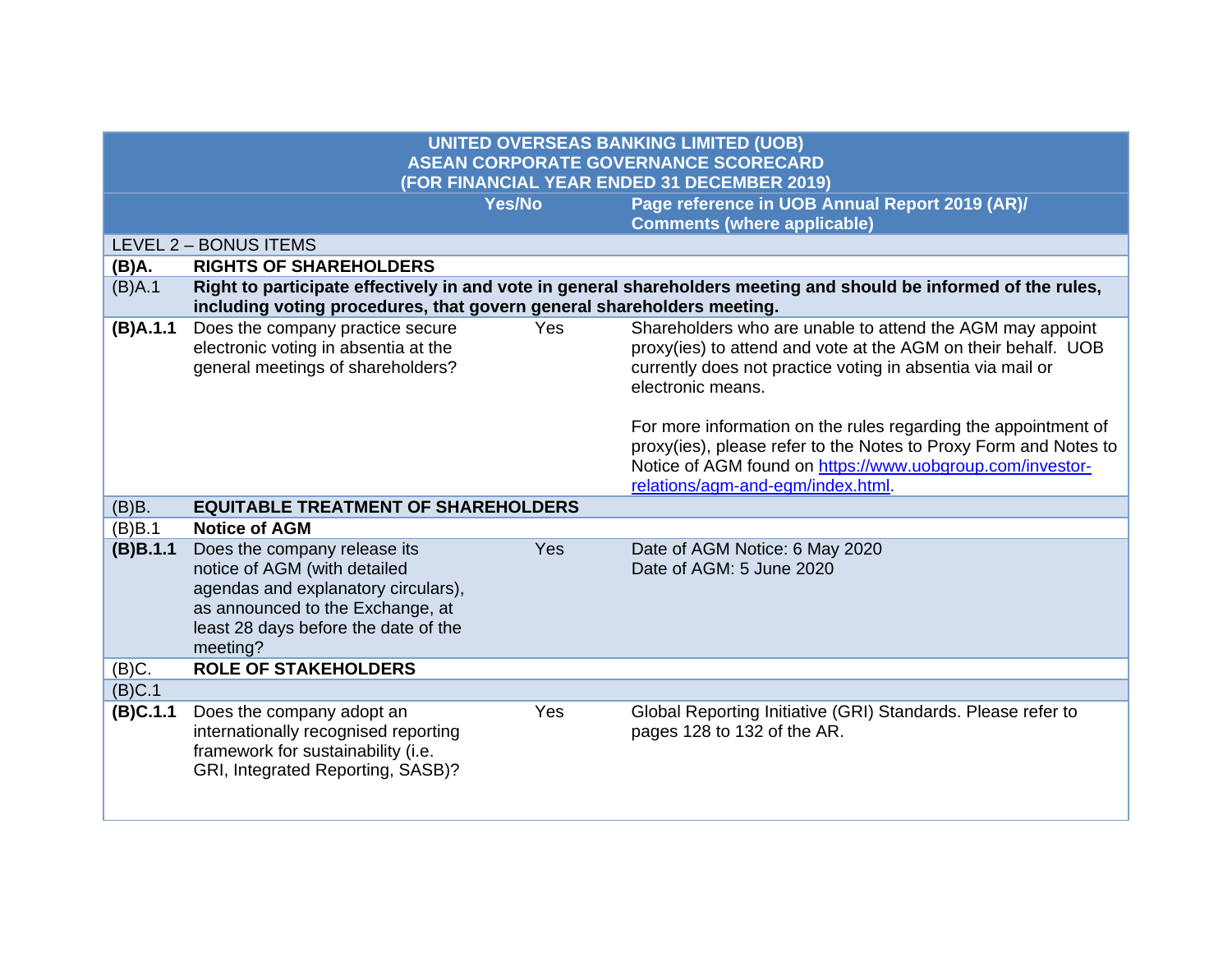| <b>UNITED OVERSEAS BANKING LIMITED (UOB)</b><br><b>ASEAN CORPORATE GOVERNANCE SCORECARD</b><br>(FOR FINANCIAL YEAR ENDED 31 DECEMBER 2019) |                                                                                                                                                                        |               |                                                                                                                   |  |
|--------------------------------------------------------------------------------------------------------------------------------------------|------------------------------------------------------------------------------------------------------------------------------------------------------------------------|---------------|-------------------------------------------------------------------------------------------------------------------|--|
|                                                                                                                                            |                                                                                                                                                                        | <b>Yes/No</b> | Page reference in UOB Annual Report 2019 (AR)/<br><b>Comments (where applicable)</b>                              |  |
| (B)D.                                                                                                                                      | <b>DISCLOSURE AND TRANSPARENCY</b>                                                                                                                                     |               |                                                                                                                   |  |
| (B)D.1                                                                                                                                     |                                                                                                                                                                        |               |                                                                                                                   |  |
| (B)D.1.1                                                                                                                                   | Are the audited annual financial<br>report /statement released within 60<br>days from the financial year end?                                                          | Yes           | The audited financial statements were announced on SGXNet<br>on 21 February 2020.                                 |  |
| (B)D.1.2                                                                                                                                   | Does the company disclose details<br>of remuneration of the CEO?                                                                                                       | Yes           | Please refer to page 141 of the AR.                                                                               |  |
|                                                                                                                                            |                                                                                                                                                                        |               | Mr Wee Ee Cheong is a director, and the CEO and Deputy<br>Chairman of UOB.                                        |  |
| (B)E.                                                                                                                                      | <b>RESPONSIBILITIES OF THE BOARD</b>                                                                                                                                   |               |                                                                                                                   |  |
| (B)E.1                                                                                                                                     | <b>Board Competencies and Diversity</b>                                                                                                                                |               |                                                                                                                   |  |
| (B)E.1.1                                                                                                                                   | Does the company have at least<br>one female independent<br>director/commissioner?                                                                                     | Yes           | Mrs Lim Hwee Hua is an independent director of UOB. Her<br>profile can be found on page 12 of the AR.             |  |
| (B)E.1.2                                                                                                                                   | Does the company have a policy<br>and disclose measurable objectives<br>for implementing its board diversity<br>and report on progress in achieving<br>its objectives? | Partial       | The UOB board adopted its Board Diversity Policy in 2019.<br>Please refer to page 137 of the AR.                  |  |
| (B)E.2                                                                                                                                     | <b>Board Structure</b>                                                                                                                                                 |               |                                                                                                                   |  |
| (B)E.2.1                                                                                                                                   | Is the Nominating Committee<br>comprised entirely of independent<br>directors/commissioners?                                                                           | <b>No</b>     | The majority of the members of the Nominating Committee,<br>including the chairman, are independent directors.    |  |
| (B)E.2.2                                                                                                                                   | Does the Nominating Committee<br>undertake the process of identifying<br>the quality of directors aligned with<br>the company's strategic directions?                  | Yes           | Please refer to page 139 (Appointment and Re-election of<br>Directors) of the AR.                                 |  |
| (B)E.3                                                                                                                                     | <b>Board Appointments and Re-Election</b>                                                                                                                              |               |                                                                                                                   |  |
| (B)E.3.1                                                                                                                                   | Does the company use professional<br>search firms or other external                                                                                                    | Yes           | Please refer to pages 136 (Highlights from 2019) (and 139<br>Appointment and Re-election of Directors) of the AR. |  |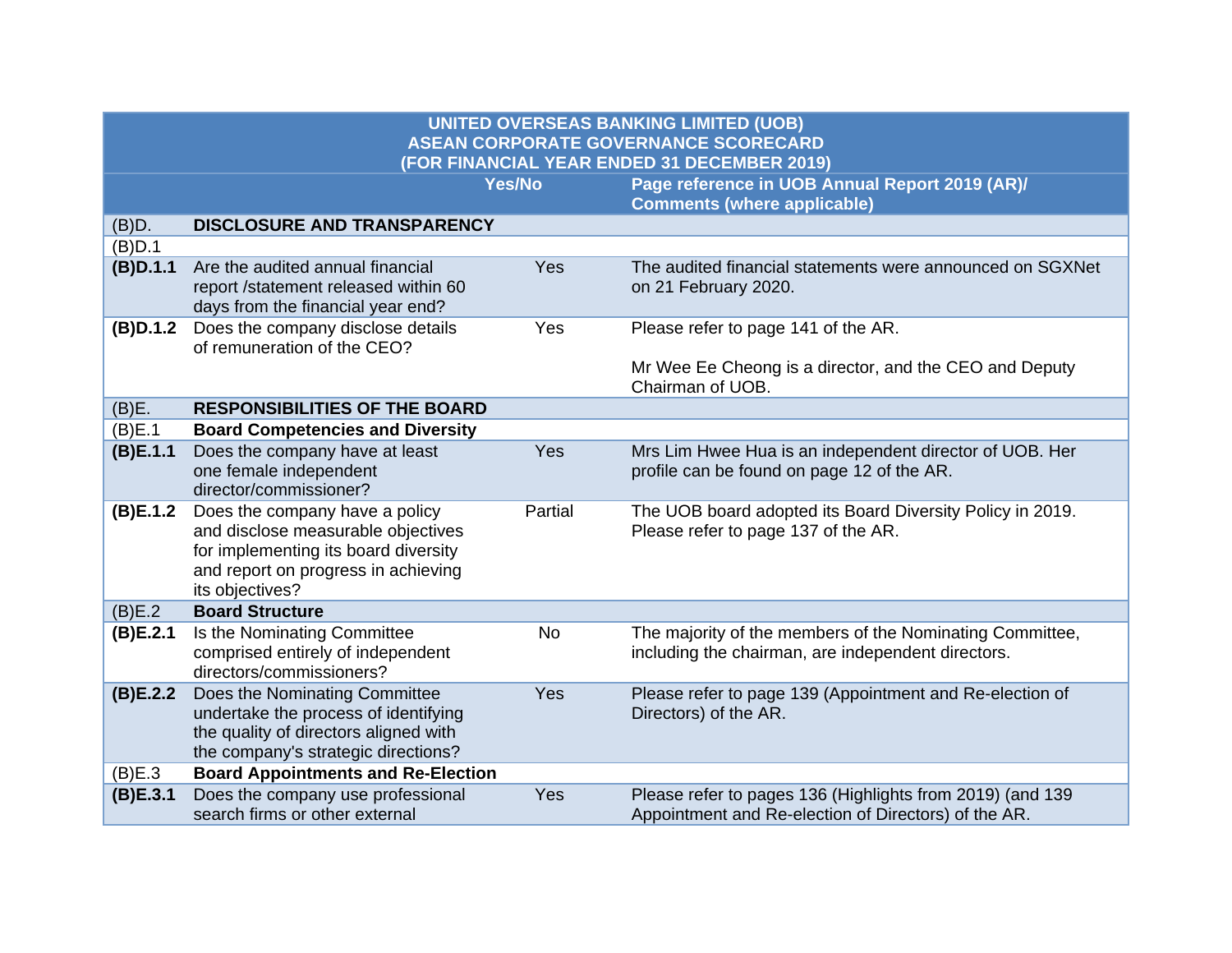| <b>UNITED OVERSEAS BANKING LIMITED (UOB)</b><br><b>ASEAN CORPORATE GOVERNANCE SCORECARD</b><br>(FOR FINANCIAL YEAR ENDED 31 DECEMBER 2019) |                                                                                                                                                                                                                            |               |                                                                                      |  |
|--------------------------------------------------------------------------------------------------------------------------------------------|----------------------------------------------------------------------------------------------------------------------------------------------------------------------------------------------------------------------------|---------------|--------------------------------------------------------------------------------------|--|
|                                                                                                                                            |                                                                                                                                                                                                                            | <b>Yes/No</b> | Page reference in UOB Annual Report 2019 (AR)/<br><b>Comments (where applicable)</b> |  |
|                                                                                                                                            | sources of candidates (such as<br>director databases set up by<br>director or shareholder bodies)<br>when searching for candidates to<br>the board of<br>directors/commissioners?                                          |               |                                                                                      |  |
| (B)E.4<br>(B)E.4.1                                                                                                                         | <b>Board Appointments and Re-Election</b><br>Do independent non-executive<br>directors/commissioners make up<br>more than 50% of the board of<br>directors/commissioners for a<br>company with independent<br>chairman?    | Yes           | Please refer to page 135 of the AR.                                                  |  |
| (B)E.5                                                                                                                                     | <b>Risk Oversight</b>                                                                                                                                                                                                      |               |                                                                                      |  |
| (B)E.5.1                                                                                                                                   | Does the board describe its<br>governance process around IT<br>issues including disruption, cyber<br>security, disaster recovery, to<br>ensure that all key risks are<br>identified, managed and reported to<br>the board? | Yes           | Please refer to page 169 (Technology Risk) of the AR.                                |  |
| (B)E.6                                                                                                                                     | <b>Board Performance</b>                                                                                                                                                                                                   |               |                                                                                      |  |
| (B)E.6.1                                                                                                                                   | Does the company have a separate<br>board level Risk Committee?                                                                                                                                                            | Yes           | Please refer to page 142 (Board Risk Management Committee)<br>of the AR.             |  |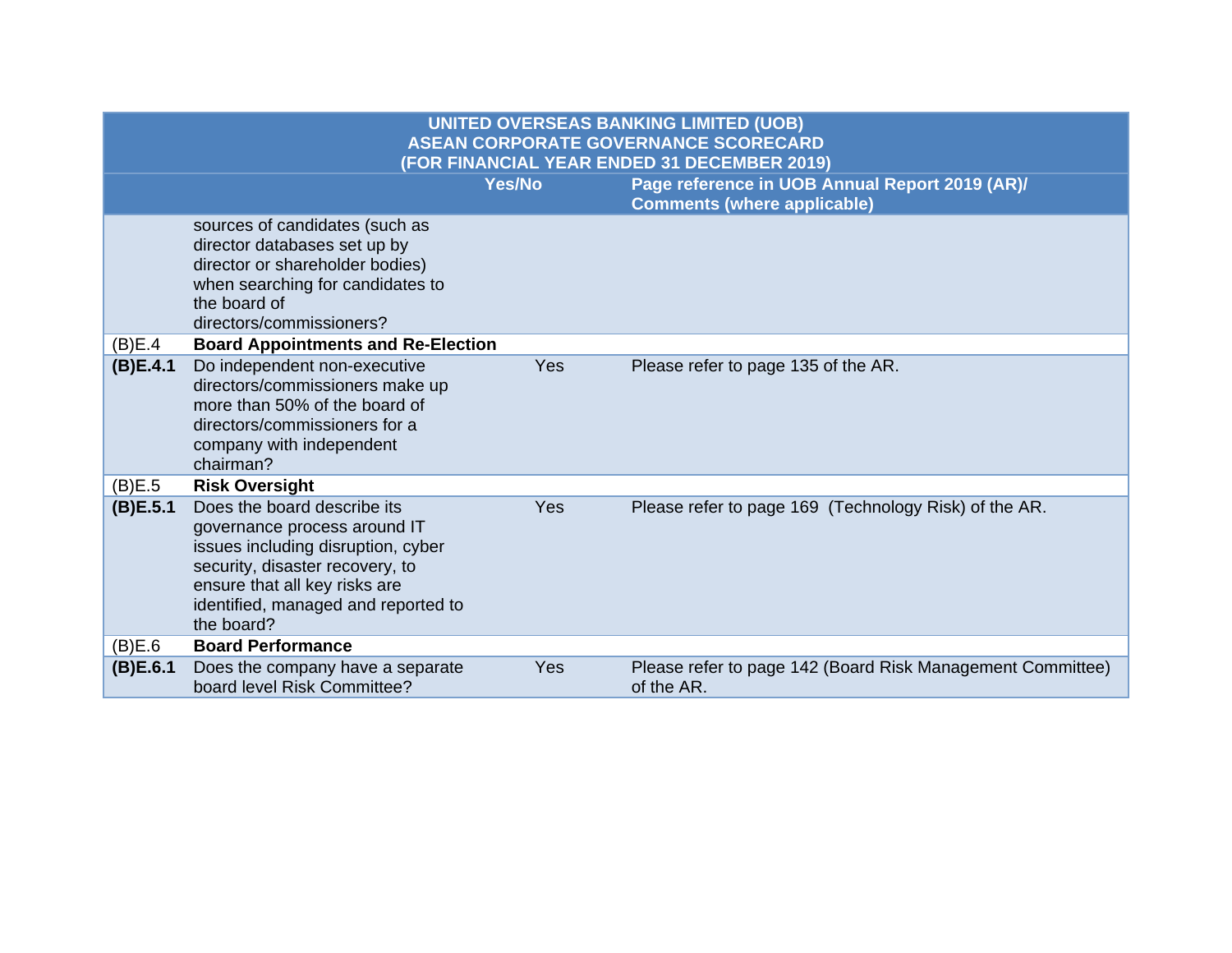| <b>UNITED OVERSEAS BANKING LIMITED (UOB)</b><br><b>ASEAN CORPORATE GOVERNANCE SCORECARD</b><br>(FOR FINANCIAL YEAR ENDED 31 DECEMBER 2018) |                                                                                                                                                                                                                               |               |                                                                                                                   |  |
|--------------------------------------------------------------------------------------------------------------------------------------------|-------------------------------------------------------------------------------------------------------------------------------------------------------------------------------------------------------------------------------|---------------|-------------------------------------------------------------------------------------------------------------------|--|
|                                                                                                                                            |                                                                                                                                                                                                                               | <b>Yes/No</b> | Page reference in UOB Annual Report 2018 (AR)/<br><b>Comments (where applicable)</b>                              |  |
|                                                                                                                                            | <b>LEVEL 2 - PENALTY ITEMS</b>                                                                                                                                                                                                |               |                                                                                                                   |  |
| (P)A.1                                                                                                                                     | <b>Basic Shareholder Rights</b>                                                                                                                                                                                               |               |                                                                                                                   |  |
| (P)A.1.1                                                                                                                                   | Did the company fail or neglect to                                                                                                                                                                                            | <b>No</b>     |                                                                                                                   |  |
|                                                                                                                                            | offer equal treatment for share                                                                                                                                                                                               |               |                                                                                                                   |  |
|                                                                                                                                            | repurchases to all shareholders?                                                                                                                                                                                              |               |                                                                                                                   |  |
| (P)A.2                                                                                                                                     | Shareholders, including institutional shareholders, should be allowed to consult with each other on issues<br>concerning their basic shareholder rights as defined in the Principles, subject to exceptions to prevent abuse. |               |                                                                                                                   |  |
| (P)A.2.1                                                                                                                                   | Is there evidence of barriers that                                                                                                                                                                                            | <b>No</b>     |                                                                                                                   |  |
|                                                                                                                                            | prevent shareholders from                                                                                                                                                                                                     |               |                                                                                                                   |  |
|                                                                                                                                            | communicating or consulting with<br>other shareholders?                                                                                                                                                                       |               |                                                                                                                   |  |
| (P)A.3                                                                                                                                     |                                                                                                                                                                                                                               |               | Right to participate effectively in and vote in general shareholders meeting and should be informed of the rules, |  |
|                                                                                                                                            | including voting procedures, that govern general shareholders meeting.                                                                                                                                                        |               |                                                                                                                   |  |
| (P)A.3.1                                                                                                                                   | Did the company include any                                                                                                                                                                                                   | <b>No</b>     |                                                                                                                   |  |
|                                                                                                                                            | additional and unannounced                                                                                                                                                                                                    |               |                                                                                                                   |  |
|                                                                                                                                            | agenda item into the notice of                                                                                                                                                                                                |               |                                                                                                                   |  |
|                                                                                                                                            | AGM/EGM?                                                                                                                                                                                                                      |               |                                                                                                                   |  |
| (P)A.3.2                                                                                                                                   | Did the Chairman of the Board,                                                                                                                                                                                                | Yes           | All Directors attended the most recent AGM held on 5 June                                                         |  |
|                                                                                                                                            | Audit Committee Chairman and<br>CEO attend the most recent AGM?                                                                                                                                                               |               | 2020. Please refer to UOB Corporate website<br>(https://www.uobgroup.com/investor-relations/agm-and-              |  |
|                                                                                                                                            |                                                                                                                                                                                                                               |               | egm/index.html).                                                                                                  |  |
| (P)A.4                                                                                                                                     |                                                                                                                                                                                                                               |               | Capital structures and arrangements that enable certain shareholders to obtain a degree of control                |  |
|                                                                                                                                            | disproportionate to their equity ownership should be disclosed.                                                                                                                                                               |               |                                                                                                                   |  |
| (P)A.4.1                                                                                                                                   | Shareholders Agreement?                                                                                                                                                                                                       | <b>No</b>     |                                                                                                                   |  |
| (P)A.4.2                                                                                                                                   | Voting Cap?                                                                                                                                                                                                                   | <b>No</b>     |                                                                                                                   |  |
| (P)A.4.3                                                                                                                                   | Multiple Voting Rights?                                                                                                                                                                                                       | <b>No</b>     |                                                                                                                   |  |
| (P)A.5                                                                                                                                     | Capital structures and arrangements that enable certain shareholders to obtain a degree of control                                                                                                                            |               |                                                                                                                   |  |
|                                                                                                                                            | disproportionate to their equity ownership should be disclosed.                                                                                                                                                               |               |                                                                                                                   |  |
| (P)A.5.1                                                                                                                                   | Is a pyramid ownership structure                                                                                                                                                                                              | <b>No</b>     | Please refer to the Letter of Shareholders found on                                                               |  |
|                                                                                                                                            | and/ or cross holding structure                                                                                                                                                                                               |               | https://www.uobgroup.com/investor-relations/agm-and-                                                              |  |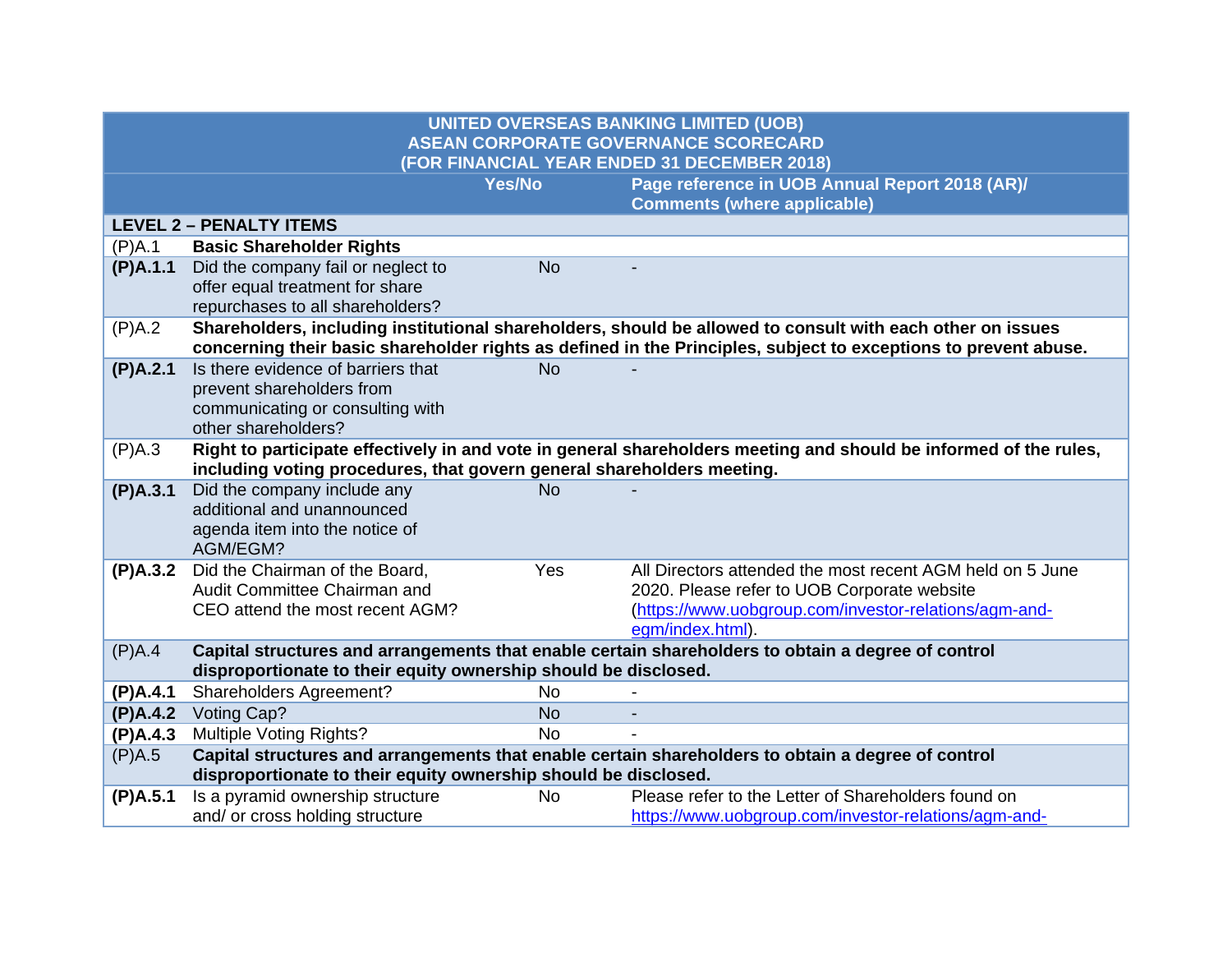| <b>UNITED OVERSEAS BANKING LIMITED (UOB)</b><br><b>ASEAN CORPORATE GOVERNANCE SCORECARD</b><br>(FOR FINANCIAL YEAR ENDED 31 DECEMBER 2018) |                                                                                                                                                                              |               |                                                                                                                                             |  |
|--------------------------------------------------------------------------------------------------------------------------------------------|------------------------------------------------------------------------------------------------------------------------------------------------------------------------------|---------------|---------------------------------------------------------------------------------------------------------------------------------------------|--|
|                                                                                                                                            |                                                                                                                                                                              | <b>Yes/No</b> | Page reference in UOB Annual Report 2018 (AR)/<br><b>Comments (where applicable)</b>                                                        |  |
|                                                                                                                                            | apparent?                                                                                                                                                                    |               | egm/index.html                                                                                                                              |  |
|                                                                                                                                            |                                                                                                                                                                              |               | Based on the information available as at 9 March 2020,<br>approximately 76% of the issued shares of the Company were<br>held by the public. |  |
| (P)B.                                                                                                                                      | <b>EQUITABLE TREATMENT OF SHAREHOLDERS</b>                                                                                                                                   |               |                                                                                                                                             |  |
| (P)B.1                                                                                                                                     | Insider trading and abusive self-dealing should be prohibited.                                                                                                               |               |                                                                                                                                             |  |
| (P)B.1.1                                                                                                                                   | Has there been any conviction of<br>insider trading involving<br>directors/commissioners,<br>management and employees in the<br>past three years?                            | <b>No</b>     |                                                                                                                                             |  |
| (P)B.2                                                                                                                                     | Protecting minority shareholders from abusive action                                                                                                                         |               |                                                                                                                                             |  |
| (P)B.2.1                                                                                                                                   | Has there been any cases of non<br>compliance with the laws, rules and<br>regulations pertaining to material<br>related party transactions in the<br>past three years?       | <b>No</b>     |                                                                                                                                             |  |
| (P)B.2.2                                                                                                                                   | Were there any RPTs that can be<br>classified as financial assistance (i.e<br>not conducted at arm's length) to<br>entities other than wholly-owned<br>subsidiary companies? | <b>No</b>     |                                                                                                                                             |  |
| (P)C.                                                                                                                                      | <b>ROLE OF STAKEHOLDERS</b>                                                                                                                                                  |               |                                                                                                                                             |  |
| (P)C.1                                                                                                                                     |                                                                                                                                                                              |               | The rights of stakeholders that are established by law or through mutual agreements are to be respected.                                    |  |
| (P)C.1.1                                                                                                                                   | Have there been any violations of<br>any laws pertaining to<br>labour/employment/consumer/insolv<br>ency/commercial/competition or<br>environmental issues?                  | <b>No</b>     |                                                                                                                                             |  |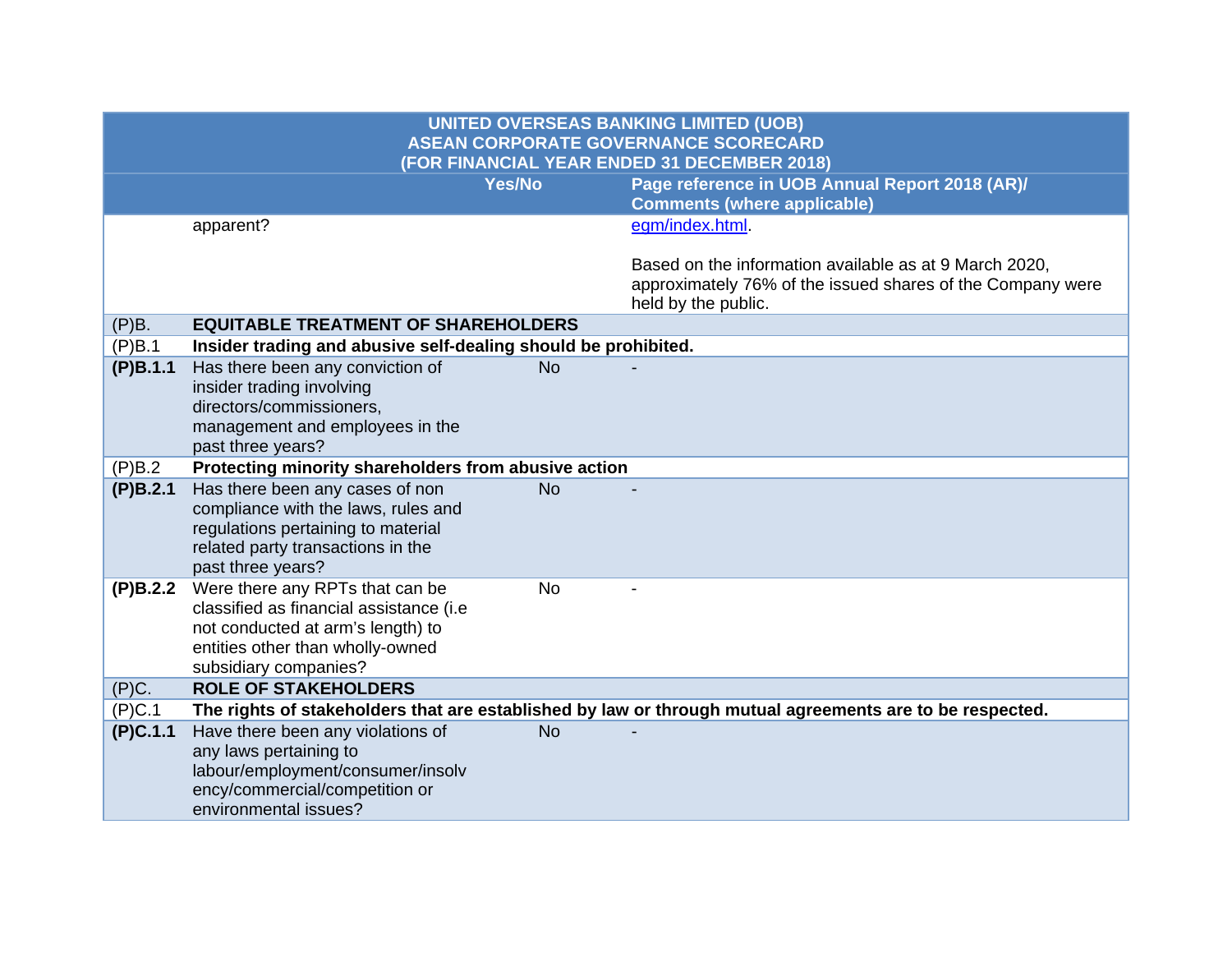| <b>UNITED OVERSEAS BANKING LIMITED (UOB)</b><br><b>ASEAN CORPORATE GOVERNANCE SCORECARD</b><br>(FOR FINANCIAL YEAR ENDED 31 DECEMBER 2018) |                                                                                                                                                            |               |                                                                                      |
|--------------------------------------------------------------------------------------------------------------------------------------------|------------------------------------------------------------------------------------------------------------------------------------------------------------|---------------|--------------------------------------------------------------------------------------|
|                                                                                                                                            |                                                                                                                                                            | <b>Yes/No</b> | Page reference in UOB Annual Report 2018 (AR)/<br><b>Comments (where applicable)</b> |
| (P)C.2.1                                                                                                                                   | Has the company faced any<br>sanctions by regulators for failure to<br>make announcements within the<br>requisite time period for material<br>events?      | <b>No</b>     |                                                                                      |
| (P)D.                                                                                                                                      | <b>DISCLOSURE AND TRANSPARENCY</b>                                                                                                                         |               |                                                                                      |
| (P)D.1                                                                                                                                     | Sanctions from regulator on financial reports                                                                                                              |               |                                                                                      |
| (P)D.1.1                                                                                                                                   | Did the company receive a<br>"qualified opinion" in its external<br>audit report?                                                                          | <b>No</b>     |                                                                                      |
| (P)D.1.2                                                                                                                                   | Did the company receive an<br>"adverse opinion" in its external<br>audit report?                                                                           | <b>No</b>     |                                                                                      |
| (P)D.1.3                                                                                                                                   | Did the company receive a<br>"disclaimer opinion" in its external<br>audit report?                                                                         | <b>No</b>     |                                                                                      |
| (P)D.1.4                                                                                                                                   | Has the company in the past year<br>revised its financial statements for<br>reasons other than changes in<br>accounting policies?                          | <b>No</b>     |                                                                                      |
| (P)E.                                                                                                                                      | <b>RESPONSIBILITIES OF THE BOARD</b>                                                                                                                       |               |                                                                                      |
| (P)E.1                                                                                                                                     | Compliance with listing rules, regulations and applicable laws                                                                                             |               |                                                                                      |
| (P)E.1.1                                                                                                                                   | Is there any evidence that the<br>company has not complied with any<br>listing rules and regulations over the<br>past year apart from disclosure<br>rules? | <b>No</b>     |                                                                                      |
| (P)E.1.2                                                                                                                                   | Have there been any instances<br>where non-executive<br>directors/commissioner have                                                                        | <b>No</b>     |                                                                                      |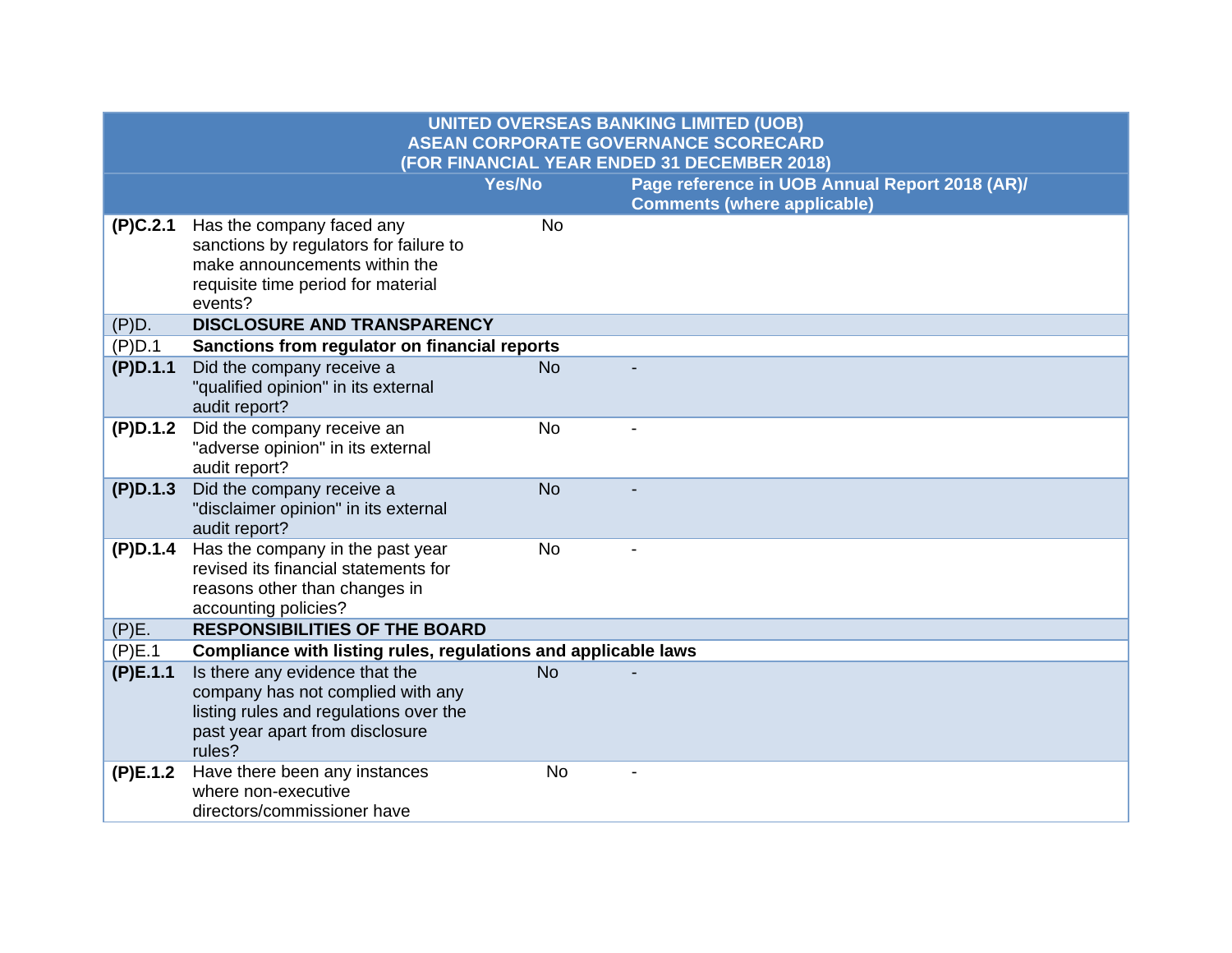| <b>UNITED OVERSEAS BANKING LIMITED (UOB)</b><br><b>ASEAN CORPORATE GOVERNANCE SCORECARD</b><br>(FOR FINANCIAL YEAR ENDED 31 DECEMBER 2018) |                                                                                                                                                                                                                                                                                                                                                                                                  |           |                                                                                                                                                                                                                 |
|--------------------------------------------------------------------------------------------------------------------------------------------|--------------------------------------------------------------------------------------------------------------------------------------------------------------------------------------------------------------------------------------------------------------------------------------------------------------------------------------------------------------------------------------------------|-----------|-----------------------------------------------------------------------------------------------------------------------------------------------------------------------------------------------------------------|
|                                                                                                                                            |                                                                                                                                                                                                                                                                                                                                                                                                  | Yes/No    | Page reference in UOB Annual Report 2018 (AR)/<br><b>Comments (where applicable)</b>                                                                                                                            |
|                                                                                                                                            | resigned and raised any issues of<br>governance-related concerns?                                                                                                                                                                                                                                                                                                                                |           |                                                                                                                                                                                                                 |
| (P)E.2                                                                                                                                     | <b>Board Structure</b>                                                                                                                                                                                                                                                                                                                                                                           |           |                                                                                                                                                                                                                 |
| (P)E.2.1                                                                                                                                   | Does the Company have any<br>independent<br>directors/commissioners who have<br>served for more than nine years or<br>two terms of five years <sup>1</sup> each<br>(whichever is higher) in the same<br>capacity?<br><sup>1</sup> The five years term must be<br>required by legislation which pre-<br>existed before the introduction of<br>the ASEAN Corporate Governance<br>Scorecard in 2011 | No        |                                                                                                                                                                                                                 |
| (P)E.2.2                                                                                                                                   | Did the company fail to identify who<br>are the independent director(s) /<br>commissioner(s)?                                                                                                                                                                                                                                                                                                    | <b>No</b> |                                                                                                                                                                                                                 |
| (P)E.2.3                                                                                                                                   | Does the company have any<br>independent directors/non-<br>executive/commissioners who serve<br>on a total of more than five boards<br>of publicly-listed companies?                                                                                                                                                                                                                             | <b>No</b> |                                                                                                                                                                                                                 |
| (P)E.3                                                                                                                                     | <b>External Audit</b>                                                                                                                                                                                                                                                                                                                                                                            |           |                                                                                                                                                                                                                 |
| (P)E.3.1                                                                                                                                   | Is any of the directors or senior<br>management a former employee or<br>partner of the current external<br>auditor (in the past 2 years)?                                                                                                                                                                                                                                                        | Yes       | Mr Steven Phan retired from Ernst & Young, the Company's<br>incumbent external auditor in June 2018. (Note: Mr Steven Phan<br>has been redesignated as an independent with effect from 5<br><b>August 2020)</b> |
| (P)E.4                                                                                                                                     | <b>Board Structure and Composition</b>                                                                                                                                                                                                                                                                                                                                                           |           |                                                                                                                                                                                                                 |
| (P)E.4.1                                                                                                                                   | Has the chairman been the                                                                                                                                                                                                                                                                                                                                                                        | <b>No</b> |                                                                                                                                                                                                                 |